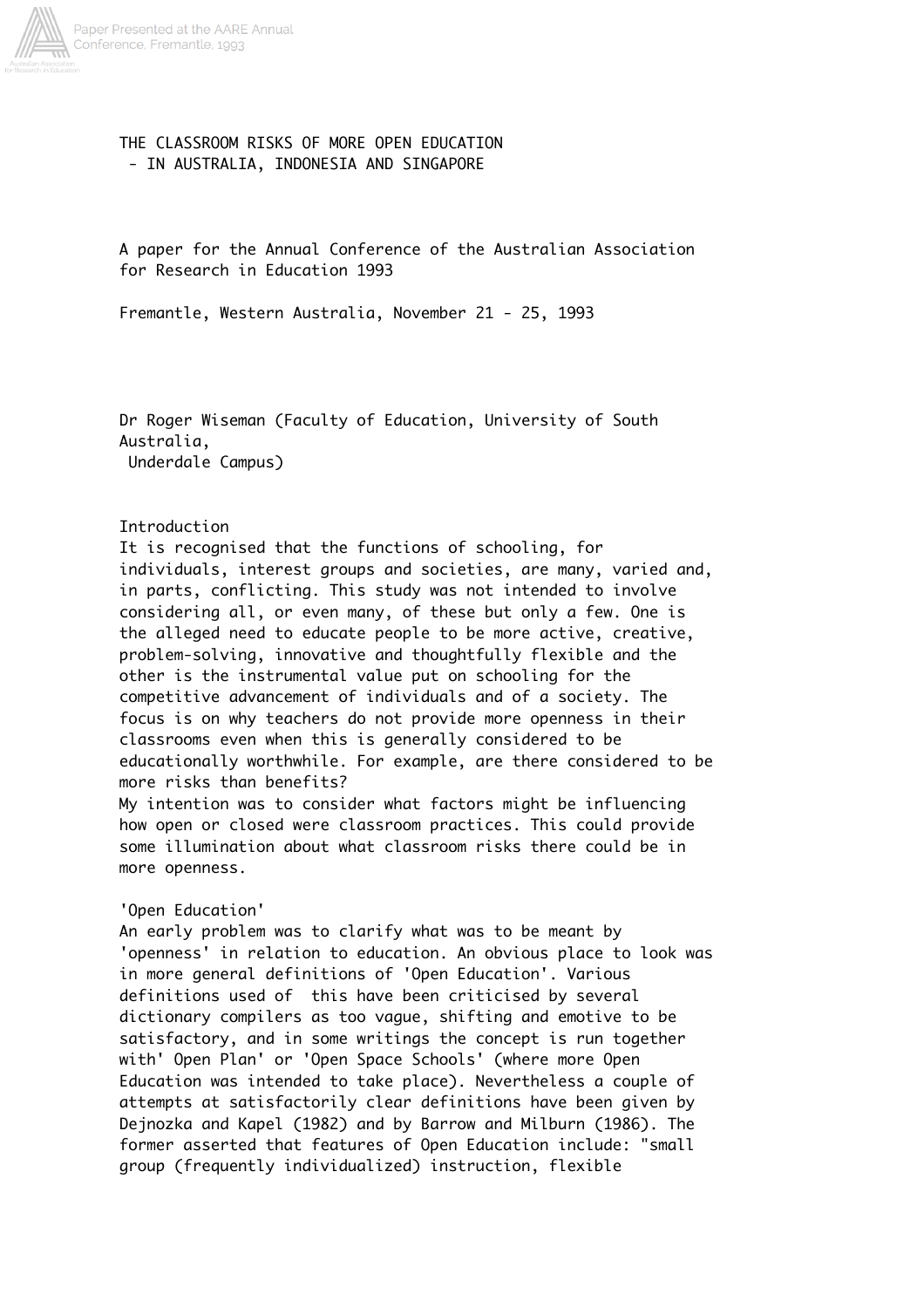

scheduling, an abundance of learning materials, numerous learning activities taking place simultaneously in open space classrooms, considerable self-directed learning, experimentation and an open relationship between teacher and learner. Students are encouraged to learn at their own pace and do so in a non-threatening environment." The latter writers claim, inter alia, that in Open Education "education is to be personalized, student choice maximised, evaluation individualized, curriculum non-graded, reinforcement positive, and the environment flexible." In both of these definitions there are several separable components, in which considerable amount of student choice about their learning is a common, definitive feature.

### Method (Part 1)

The intention of the study was to look at the issue of student choice in classrooms as one element of openness. Students' questioning of the teacher was used as an index of the amount of choice. (It is not claimed that this is the only or the complete measure of openness but was considered to be a significant indicator.)

The material used for analysis has been collected over several years, from 1990 to 1993, in Australia, Singapore and Indonesia.

The initial collection and analyses were in an Australian school in 1990, as part of an intended study on the processes of authority in schooling - in particular the negotiation of authority between students and teachers in matters of curricular knowledge and of behaviour. The upper secondary grades were chosen as it was predicted that differences would be found related to whether subjects were to be more publicly assessed or school assessed. Some limitation in subject area was made as it was expected that there could be too much variety involved to be able to make any usable comparisons if all subject areas were included - with the area of Science being chosen as likely to

provide enough variety and because of its central place in claims about the need for knowledge, innovation and creativity in Australia's technological and economic development. All the lessons were observed and recorded both on videotape by a camera on a tripod 'at the back' and on audiotape by a lapel mike worn by the teacher. They involved Biology, Physics, Applied Physics, and Computing - including classes studying publicly assessed and school assessed subjects with usually two, often double, lessons of each class observed. Several of the lessons were wholly or included sections during which students were involved in group activities, using equipment and/or books. Others, the Computing lessons involved students working individually or together at set programming tasks with one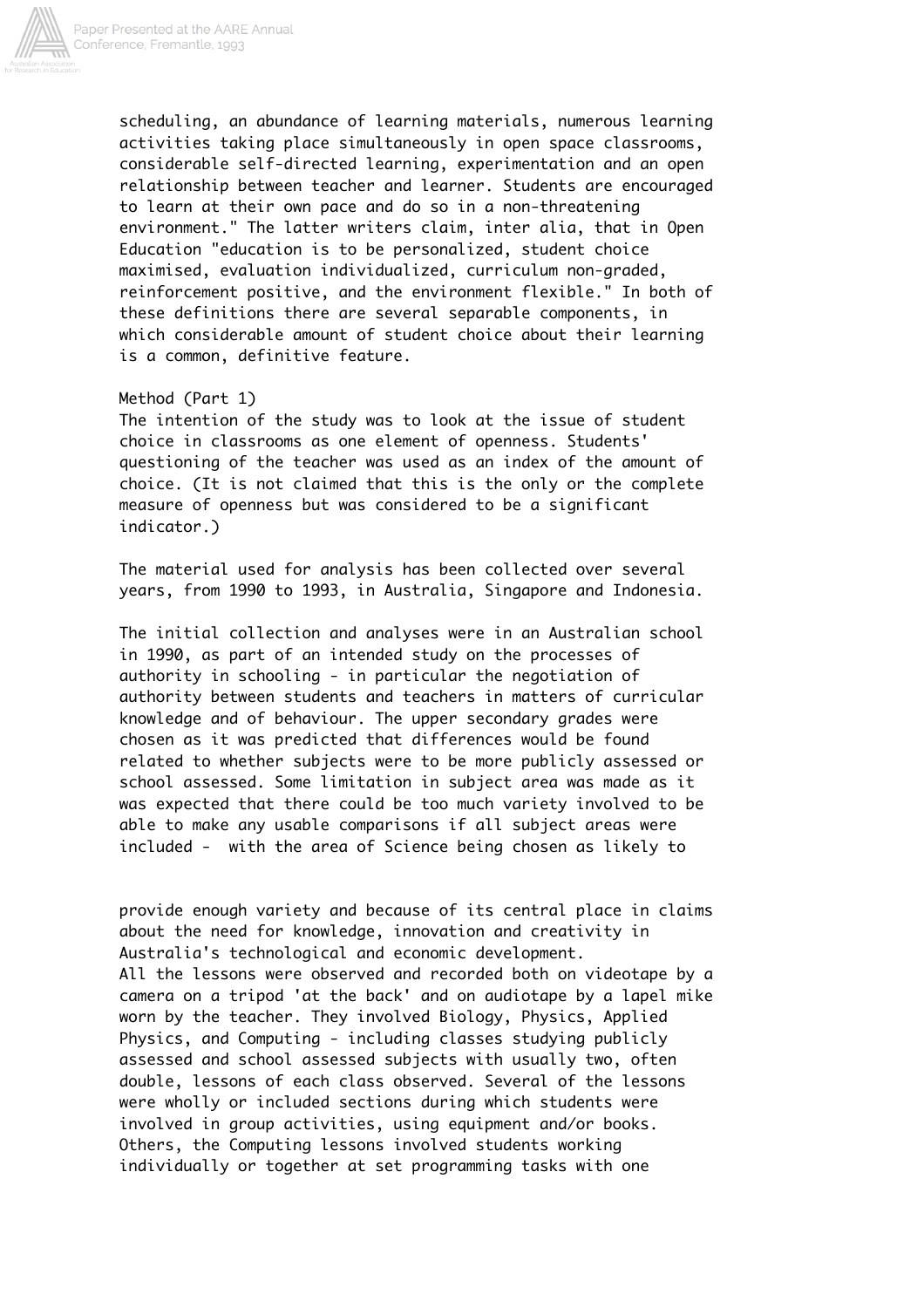

computer per student. In one or two others although the teaching was whole class, the teacher 'at the front' was using equipment or other concrete ways to demonstrate various principles.

A particular focus was to be on the use of questioning by students of their teachers (including any challenging of the authority of the teacher).

Findings (Part 1)

However, it was found that there were very few questions asked of the teachers by students: 12 in a double publicly examined Biology lesson; 9 in another; 12 in a school assessed Biology lesson; 13 in another; 8 in a school assessed Applied Physics; 12 in another; 28 in a double Physics lesson; 12 in a single one; 40 in a Computing lesson; 17 in another; 15 in a double Computing one; 22 in another. (The Computing questions in particular included several statements of problems which apparently were intended and were responded to as 'What do I have to do now?' questions. )

Moreover, when the content of the questions were analysed it was found that most were in one of two classes: SYMBOL 183 \f "Symbol" \s 12 \h Procedural: teacher-set-taskoriented requests for clarification or permission to do something or about what was required or about the teacher's assignmentsetting and marking or other administrative activities ('Can I marked our ...?', 'When will...?'); SYMBOL 183 \f "Symbol" \s 12 \h Self-Educational: simple or more complex uses of the teacher as a walking encyclopedia (simple: 'What's this?', 'What's this called?', 'What's gone wrong?', 'What do I have to do now?' [both standard computing questions], 'Why do I have to put in a semi-colon there?', 'What does ...[words or abbreviations on the board] mean?'; and more complex: 'Where do the electrons go?', 'If ... would that effect it?'., 'If ... why haven't they done it yet?', If you've got two of these ... and .. what would happen?', '... when babies are in the womb do they actually sneeze or cry?', 'Why is it going upwards?', 'Why is it upside down?', 'Why don't they go through

It was noticeable that a significant proportion of the more complex questions were asked of the teacher semi-privately, as he or she was walking round a class which was working in groups or at the end of a lesson as people were leaving. Also, if they were asked during the lesson the teacher would be likely to commend and repeat them publicly then answer them to the class. But there were few of these examples of students asking for information to answer questions they had thought of which went beyond what information and ideas had already been presented by the teacher or were not directly concerned with carrying out the tasks already set by the teacher.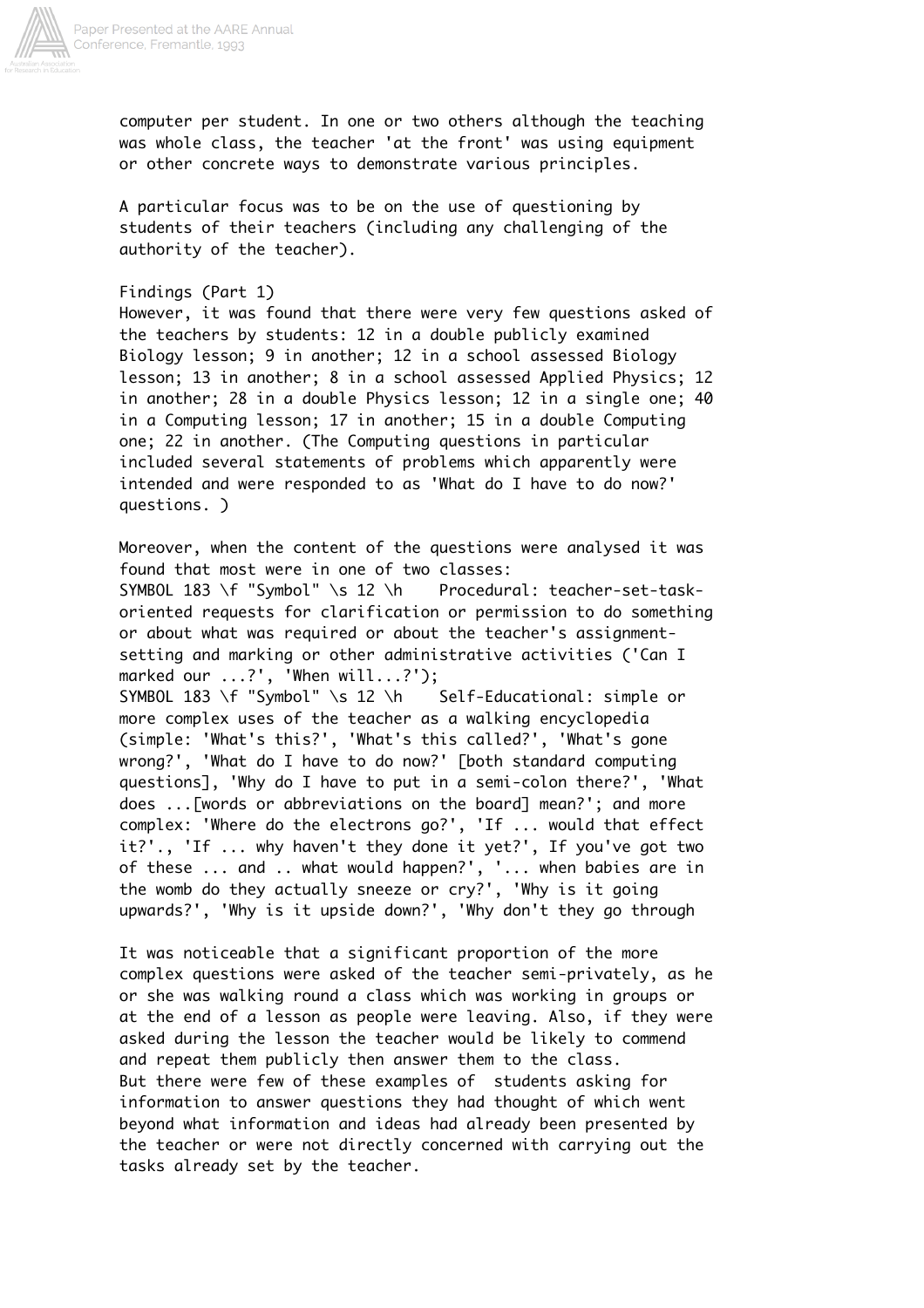

It was noticed that almost all questions to all the teachers were given considered, full and apparently respectful answers.

The existence of a pre-existing subject curriculum framing what they were doing was continually reinforced by urgency in getting through material ('Any questions? Quick John', 'Last question - Andrew?', 'Hurry up and finish, there's only a few minutes to go'), reminders of assignments due in or a stage in projects that 'you must be up to' by an imminent date or, in one case, reference to what a teacher (and, by inference, the students) will be doing in the next year being the same as what the present year above are doing now. Near or at the end of several lessons were statements or reminders of required further work ('read chapter 5', 'write up your notes', 'go through your results', 'finish the exercises') forming part of ongoing schooling activity comprising the subject.

In contrast with the students, the teachers asked at least dozens of questions each lesson and were clearly expected to already know what the students were being lead through, be able to provide any information to students about what the students were being required to do and to learn, and be able to assess any opinion relevant to the subject that students might want and/or try to express.

A search for cases of challenges to teachers about information or opinions or about direction or content of lessons found only a couple of insignificant examples. In contrast teachers frequently (in some lessons continually) challenged students' opinions, responses or lack of them.

#### Towards the next stage

For a while nothing further was done with this material as time and effort was being put into finding out more about the changing use of technology education in schools, in particular its use in providing for schooling to be more open.

 Implicitly or explicitly there were and are claims made through advocacy of more and new versions of technology education for radical changes in the structures, processes and content of schooling. These claims are made about national schooling for the general population in Australia, but also made in other nations, such as Singapore, which are trying to change and mobilise their economies and hence their education systems to compete in international markets based on the production and use of 'higher technology' in goods and services. This newer definition of technology education subsumes a greater role for problem-solving, more student learning in active ways, more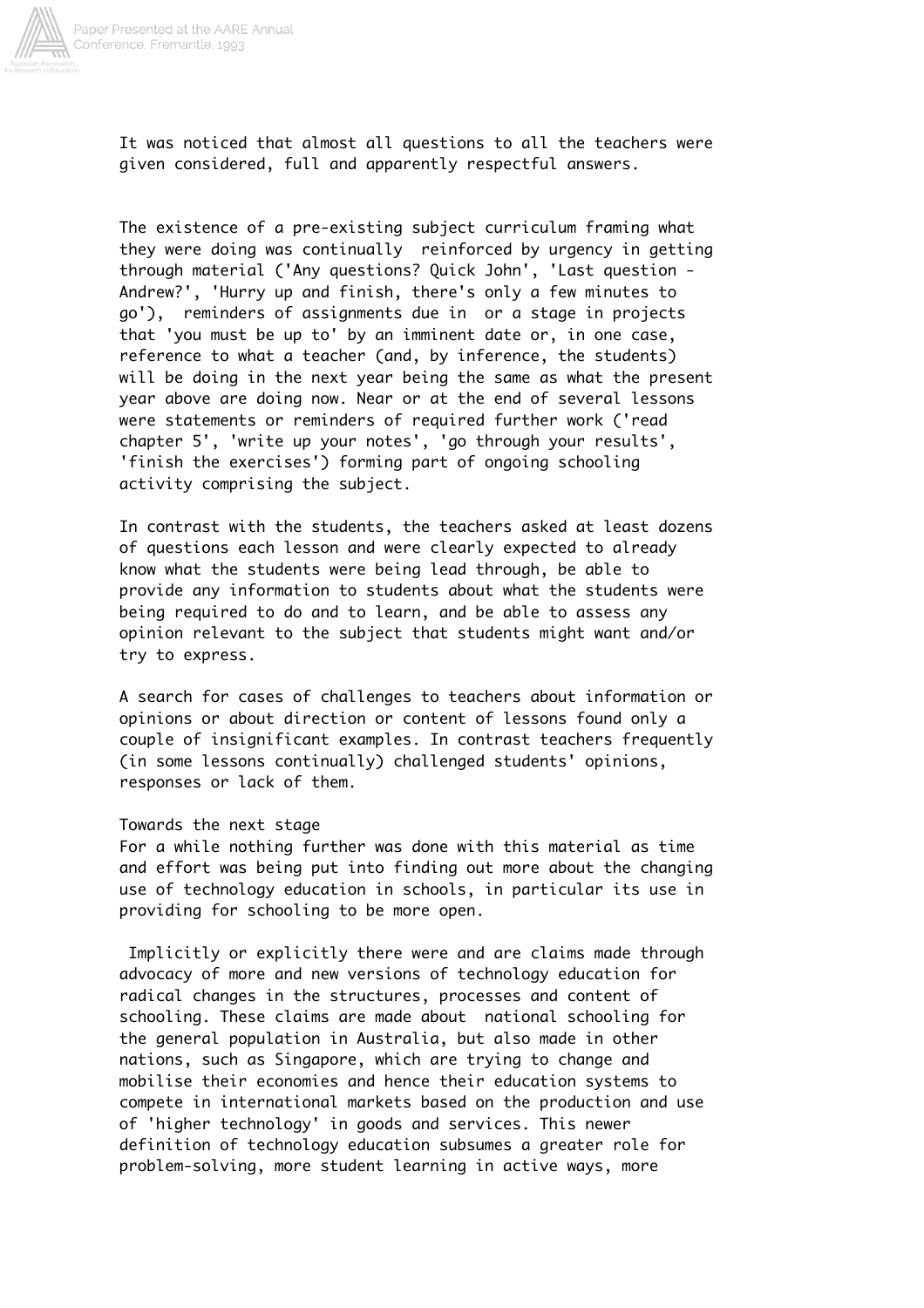

negotiated assignments, more group and individual work, more genuine experimentation - all foundation components of more open education.

Underneath the excitement and hype about new technologies, equipment, demonstration projects and potentials there were clearly important issues of innovation, equity and authority.

# Method (Part 2)

Therefore, as a basis for gaining more understanding of what would be involved in this, material was gathered, largely 'incountry', about the practice of schooling in two of Australia's neighbours, Singapore (population about 3 million) and Indonesia (approaching 180 million), and more added to what was already in hand from Australia (approaching 18 million).

Given the variety in the economic, geographical, demographic, cultural and political characters of the three nations it was felt that useful illuminations could be made from such a comparative approach.

It is important to recognise that the materials from each country

were not in exactly matching form or nature. This is partly because of differences in the opportunities available to collect them and partly because of differences in the natures of the organisation of schooling, politics and culture in the three societies.

(Most of the oral opinions expressed and noted were part of more wide-ranging discussions and observations, but in some cases there was more specialisation and more systematically, and thus consciously artefactually, structured information obtained from individuals. Similarly it should be remembered that all selections from written materials were taken from a context of material written by a variety of authors with a variety of intentions for a variety of expected audiences.)

[Note: This methodology of research raises several important epistemological isses which will be brought up in the presentation - together with the potential influences of a computer-based qualitative analysis program like NUDIST in assisting it.]

As before there was a limit set around curriculum subject areas, initially Science but extended to Technology and, some, Mathematics as these areas appear to be being moved to be closer or overlapping as more active, applied, problem-solving and, in general, constructivist and instrumentalist ideologies about learning and about individual and societal needs gain priority in educational debate.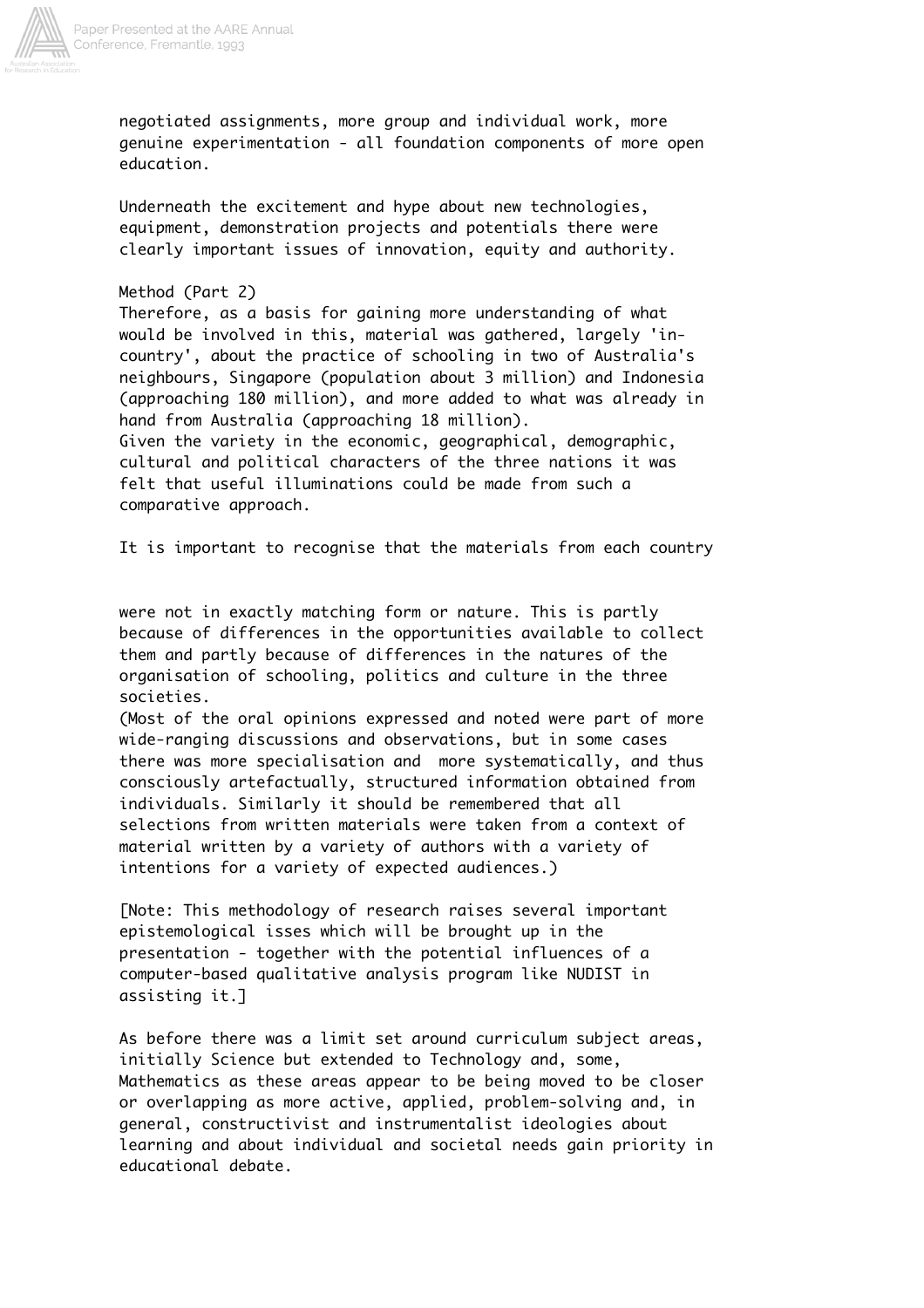

All this gathered material (notes on visits, detailed classroom observations, interviews, notes and excerpts from reports, articles, curricula, ...) was word-processed. After reading and re-reading them these files were then analysed by use of the text search facility of NUDIST to find and display occurrences and contexts of chosen strings (words or part words). These were then indexed and put into designated 'nodes'. Given the variety in natures of the materials it was not considered justifiable to carry out more advanced indexing procedures. The entire material was re-read to check whether any other obviously relevant references had been missed and, from this, a

### Findings (Part 2)

handful of other cases were noted.

In Indonesian schools, from observations and reports, the standard teaching/learning approach in science and maths was for exercises on pre-taught material (either new or previous homework) to be written up on the board, often by students, in front of the whole class and the teacher would then approve or correct these. New material would be expounded by the teacher based on a text, sometimes using only a board but quite often using demonstrations including some use of multiple or shared materials handled by students. What was demonstrated and what was intended to be done with materials by students was teacherdecided and directed. Most teaching was whole class (although some informal group learning was noticeable, and some home work was reportedly done in groups).

There was very widespread use of teacher-exposition with missing words and students, calling out and 'filling in the spaces' (sometimes by named individuals but more usually generally, usually, if enough were answering, in chorus). While the teacher is in direct exposition mode the classes are often lively with most students engaged whereas during the writing up mode many of the students quickly drop into a monitoring mode with other attention being quietly directed elsewhere (or apparently nowhere). The writing up mode is often a significant fraction of or even a whole lesson.

One of its effects is to indicate that there is correct and incorrect information, that there are correct and incorrect answers and the teacher knows which is which and will point this out and, if necessary, explain it. Incorrect examples written up by students will be corrected by the teacher (directly or by use of a delegated subsequent student) while correct ones will be legitimated as such by the teacher publicly going through them and pronouncing them so.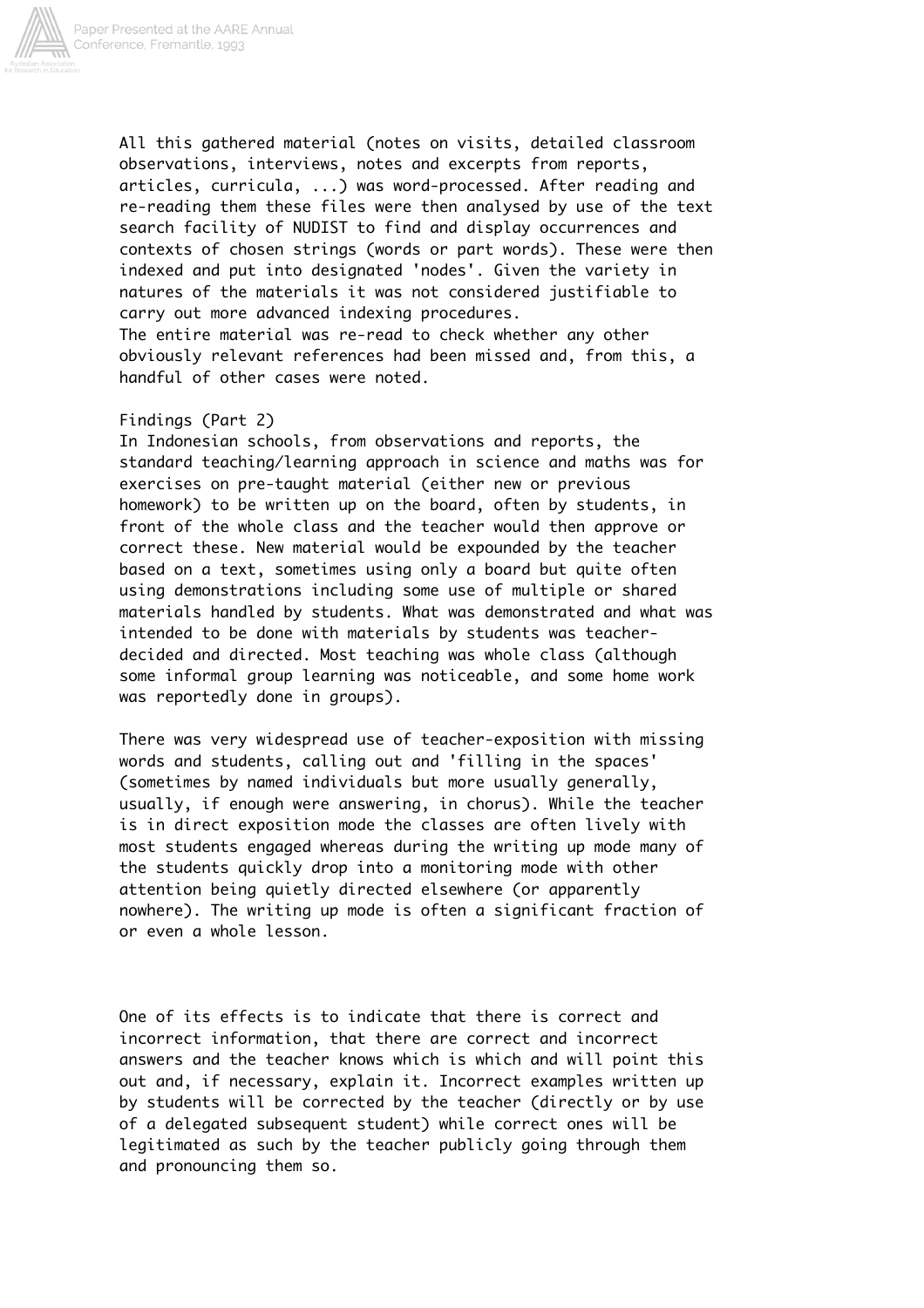

This public, whole class activity was not found in the Australian sample (and, from other recent observations across primary and secondary schools does not appear to be widespread here). However, the noticing of this apparent legitimating or authorising role of the teacher sent me back to the earlier Australian material.

It was found that this teacher activity was being systematically used in relation to students' answering in those classrooms too but also was used in relation to some of the students' questions as well. In general, teachers would repeat students' questions (sometimes with some slight modification, as with the students' answers) thereby apparently coopting them as legitimate parts of the authorised progress of learning if they were considered to have more than individual relevance. It was interesting to go over the transcripts and notice how often a teacher would repeat a student's question before answering it.

A few published studies in Indonesia have indicated that, according to teachers describing their own practice, there have been some changes in the use of more active student methods but observations in some upper secondary schools suggest that it was being little used there .

Testing is continual, compulsory and in sundry standardised forms, with end of semester ones set by the Regional and final ones by the national Department of Education and Culture. (All private schools also have to use the Departmental test system except for some private schools which have been accredited as being allowed to use their own tests instead in some cases.) A very large amount of test results will have been accumulated by the Department of Education and Culture, regionally and centrally, but it is not clear what, if anything is done with this data.

Student question-asking

In terms of question-asking by students of teachers one difference between the Australian and the Indonesian classrooms was that there were very few Self-Educational questions asked in the former and almost none in the latter.

However, this absence of questions was not only of the Self-Education varieties but almost of any questions from students at all. It should be noted that this was not because of any obvious teacher suppression of student questioning. In many of the lessons observed teachers would quite often ask if there were any questions or any problems, pausing and looking round in search of any. It appeared that teachers were actively trying to get questions from their students. (In subsequent discussions several asserted that it is difficult to get students to ask questions.)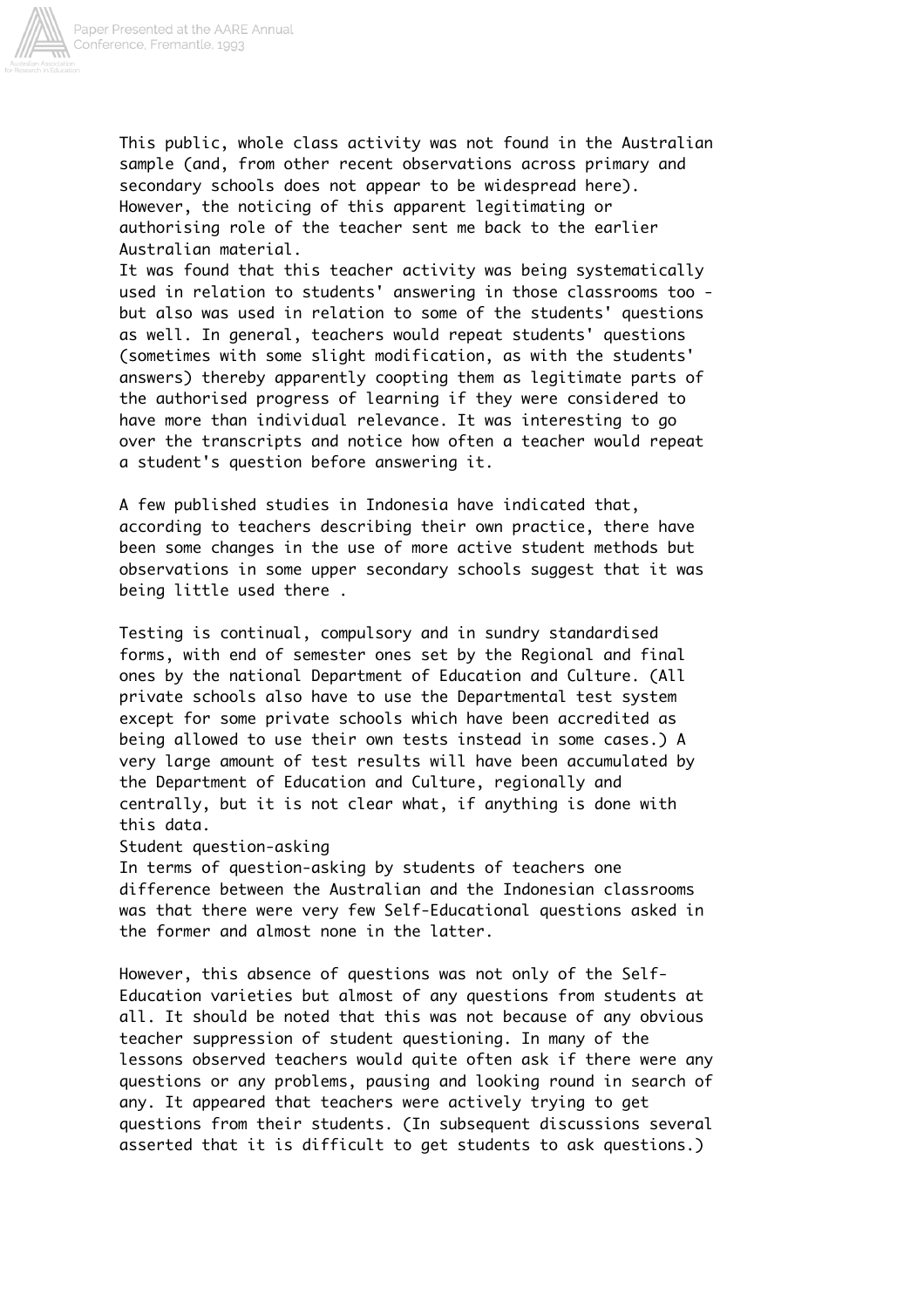

Again and again observation notes include such as: 'No questions asked by students'; 'Very lively from teacher - and children respond well (but unevenly, some do, some sit and watch) but no question asked by children, no extended answers, no comments from them'; Lively teacher and students involved but no questions or extended answers or comments by students - 'fill in the spaces''; 'No questions asked or comments made by children. Teacher is only

authority'; 'No questions from students'; 'No questions from students, no requests for help'; 'Teacher talks most of the time... largely expounds and ask questions, if student answers likely to ask further, clarification questions'. Out of the 12 schools and 30 lessons observed there were questions asked of the teacher in only two classes, both in a relatively expensive private school, with one student in a senior class asking a couple of questions (straightforward 'What? ones) and trying to ask several more, and two in another asking one each - one being a 'Why?' question about the topic, Magnetism. The former student was described as being exceptional, 'there's noone else like him', by the teacher. All were boys sitting at or near the back.

The only direct Singapore observation was of a primary science lesson that had been arranged as a demonstration lesson in one of the 'show schools' and was being watched by several visitors including a senior Ministry administrator, so its typicality could be doubted. During this active whole class lesson the teacher continually asked questions of students for information, and to stimulate, encourage and expand the public expression of student ideas as an essential element in the progress of the planned lesson. Students did not ask questions.

A recent review of Science Education in Singapore included in its conclusions that: 'there is a problem with low level learning recall for presenting information, is a cause for concern for all those concerned with outcomes in the educational enterprise. Teachers continue to fuel this practice in the course of obtaining exam performance results ... ; there is a problem of discrepancy between the implemented and the intended curriculum. Only low order skills are being practiced during lab sessions. This is a discrepancy between the implemented curriculum and that intended by the curriculum developers. There is a need for teachers to allow their students to confront problems requiring both hypothesising, planning and designing of hypothesis-testing experiments as intended by the curriculum developers. This discrepancy is an indication that it is not just the curriculum development aspect that is important but rather the implementation aspect that is crucial'.

Why should teachers make the effort?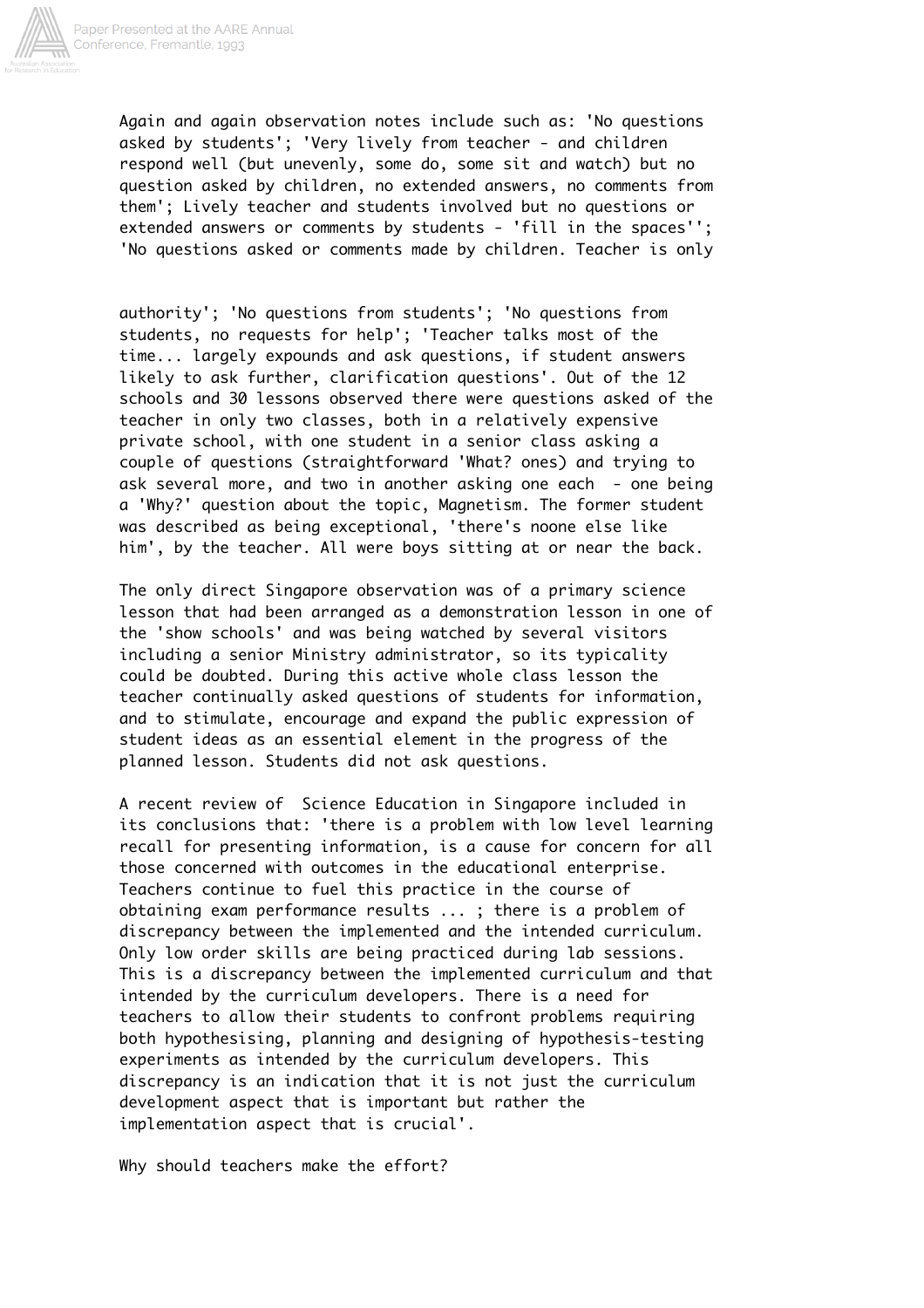

A necessary but not sufficient element in more open education is that students should be more active in their learning, in the ways that they solve problems, search for and internalise or construct their 'knowledge'.

It seems accepted that teaching in more active ways with more active students is more difficult and requires more effort except if enough students would otherwise not accept passivity and note-taking and cause trouble that would require more effort and stress to subdue. There were no signs or reports that Indonesian classrooms in general were approaching this latter stage (except perhaps in some areas of some of the big cities, which were commonly claimed, from elsewhere, to be becoming worse than anywhere else). In fact several lessons were observed in which the level of inactivity would probably not have been acceptable in, at least, many Australian classrooms. There were no reports of any widespread occurrence of such a situation in Singapore schools, where 'discipline' is not generally remarked on as a 'problem'.

However, several claims were made about a need to keep Australian students active and involved. So, in at least some Australian classrooms there would be risks in not using a more active approach (although this does not necessarily require other components of openness, such as more student initiation, direction and pace setting).

### Incentives?

One of the questions that need answering is: If it is more effort to run an active classroom, why should teachers do it? Leaving aside for the moment intrinsically motivating beliefs about what is 'better education', there could be extrinsic motivations, incentives provided by the system which would encourage active learning methods and not (or discourage) passive, transmissive, ones.

However, in Indonesia, there was universal denial, among teachers, student teachers, university teacher educators and overseas advisors, whether 'on site' in classrooms or staffrooms or 'off-site' in other settings, that the way a teacher teaches has a positive influence on his or her salary or promotion. State school teachers, as civil servants, are paid according to the normal civil service salary scales with grade, thus salary, dependent on qualification and years of service . There are now some changes reported 'from the top' as going to be introduced to the promotion system (to replace what many 'lower down' claim to be criteria of personal connection, of 'who you know', and to provide more credit points for (eg.) more open, creative teaching) and some more training courses linked to these but this had not yet apparently trickled down into the prevailing culture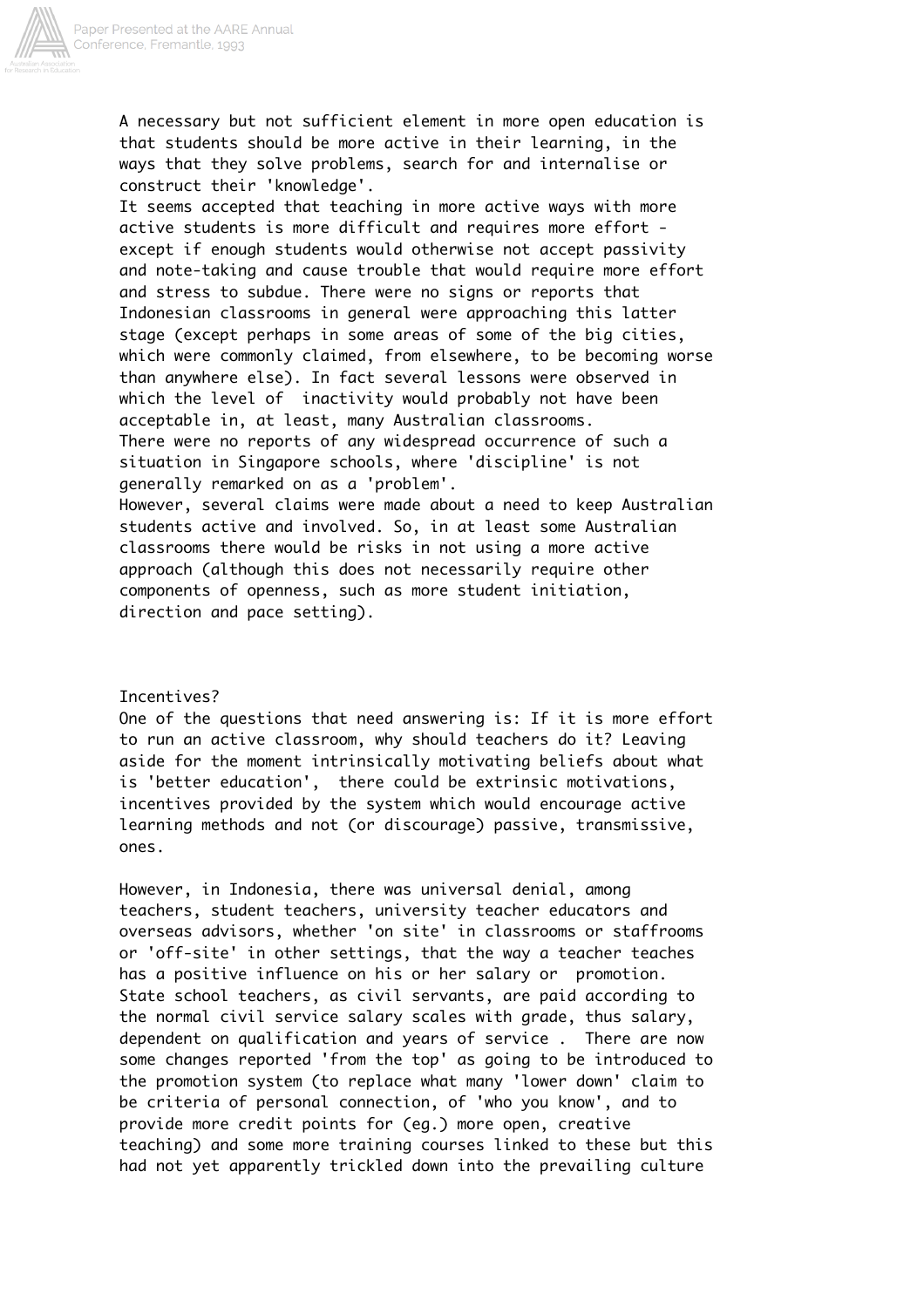

of schools.

Private school teachers' incomes vary from similar to State ones (with perhaps even some bonuses or extra assistances in reportedly relatively few cases), to being much lower, including many being paid on an honorarium or a lessons-taught basis.

The situation is much improved in the nearly 30 years since the later years of the Sukarno period when teachers' salaries covered only a fraction of living expenses each month but still a large (and officially unknown) proportion of school teachers have at least two jobs, often teaching at a State school in one session and a private one in another (there being a morning and afternoon session in many areas and the normal school day being from 7 to midday in any case). It was found to be widely accepted that teachers need to do this to live at all decently. The extra time needed to prepare and assess that more active methods require would therefore compete with potential income-earning activities.

In neither Singapore nor Australia is it accepted that full-time teachers need to be working at more than one job to be able to 'make ends meet' or even to be able to afford to have an appropriate family lifestyle.

### Teachers' educational level?

The more generally educated teachers are, the more likely it could be that they would be and feel competent at being able to follow and support student-initiated open enquiries. Primary teachers in Australia have now mostly had at least three years or equivalent of teacher education after completing high school. However, in Singapore this became the case in the early '80s, and in Indonesia, where primary teacher training was changed from being three years on top of primary schooling to being on top of primary plus junior secondary by the '60s (leaving 'hundreds of thousands' of teachers in schools with the former training), the closing of the upper secondary equivalent teacher training schools and moving all primary teacher education into universities or similar post-complete secondary schooling institutions was done in the early '90s. A senior Departmental administrator pointed out that most primary school teachers have had only 3 years post-junior secondary education so there will be a big inservice task (but 'resources are limited and so only 30,000 a year can be catered for').

The secondary teacher situation is rather more complicated in all countries, including differences between teachers teaching the more traditionally 'academic' and other subject areas, in the levels of university and other pre-teacher education they have had, in the pre-requisites at different times in the past, in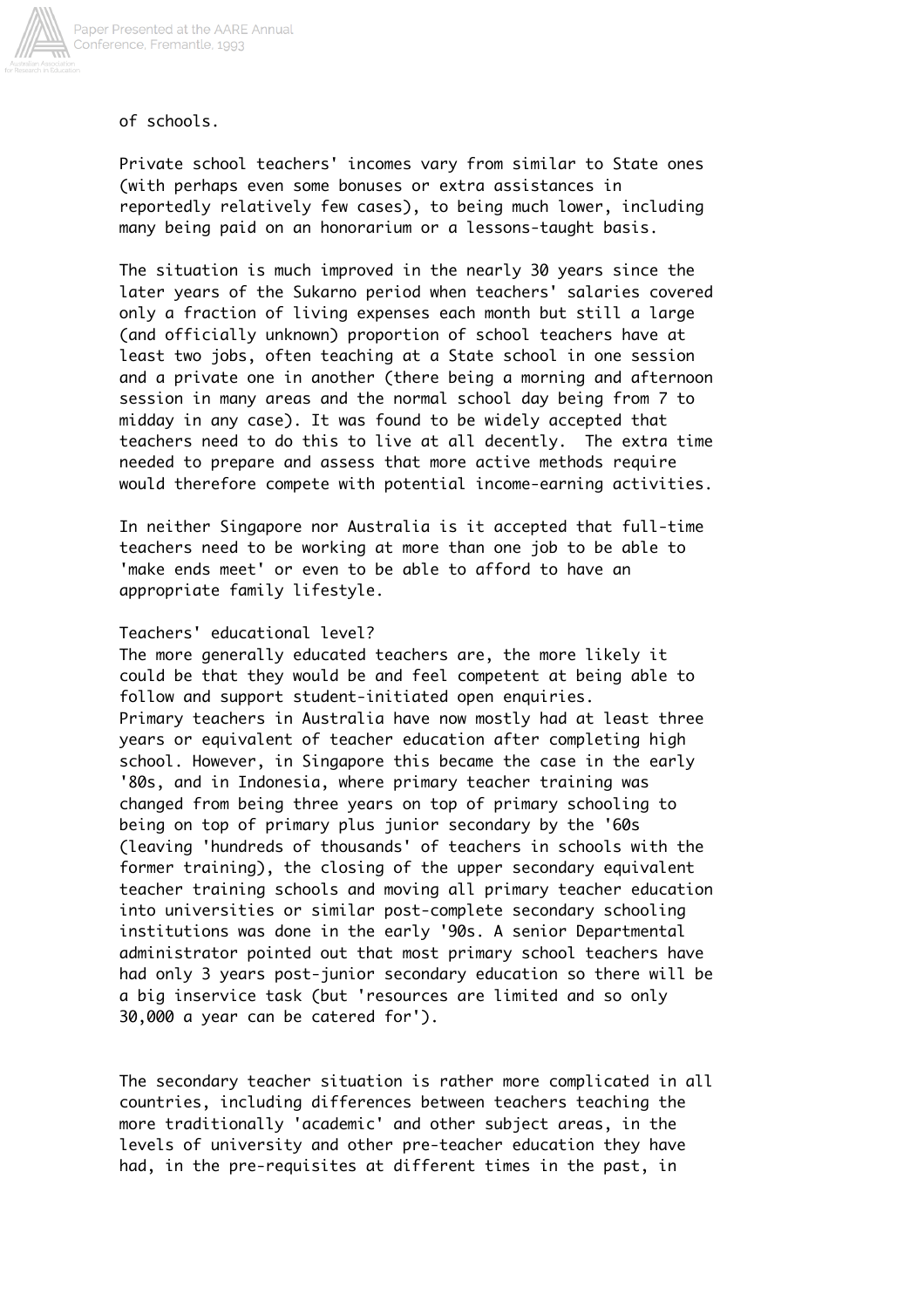

whether teacher education was concurrent or consecutive, in their occupational biographies before starting in teaching, (etc). Hence it is not possible to make clear comparisons without far more investigation.

Also, there have been differences between the political histories of the countries which are likely to have influenced who has remained or entered teaching - but there is not adequate evidence at hand to justify any assertions about these.

### 'Quality' of intake to teaching?

A possible influence on capability to use a more open, or even just a more questioning, approach could be the general relative 'academic quality' of teachers relative to other professionals. Salaries and other conditions or employment (and post-employment) have market relevance largely by comparison with other competing employment opportunities.

In Indonesia teachers' incomes etc, though relatively low by Australian or Singapore standards, are far better than the majority of the population. There would have been few comparable opportunities for most of the teachers when they were considering entering the profession. However, in current career choice terms the more relevant comparison is with the more recent occupational opportunities opening up in business, particularly businesses linked with overseas interests (including in tourism). Qualifications in business, economics, some technologies and, especially, English provide potential access to jobs that are more rewarding and more urban than, for many, is teaching. There are some reports of a dropping in applications for teacher education courses in favour of these other areas, especially for those who have the family background and income to be able to choose more comfortably.

This is a product of the development of the Indonesian economy providing more opportunities for many of the 'better students' who would previously have gone into the schooling system as teachers.

Similarly, in Singapore, it was claimed in 1990 that there is a 'problem of attracting quality students to the Institute of Education, especially in the face of strong competition from other sectors. The Ministry of Education has been making a great effort to attract school leavers and university graduates to the teaching profession, by such means as having prime time television commercials and conducting career talks. But as long as the salary structure and promotion prospects for teachers are seen to be relatively less attractive than those of other services, these efforts are unlikely to exert a strong impact on the choice of teaching as a career. The apparent lowering of prestige of teacher education in Singapore in terms of a hierarchy of training institutions may be another factor. ... the tendency has been to regard [the Institute of Education] as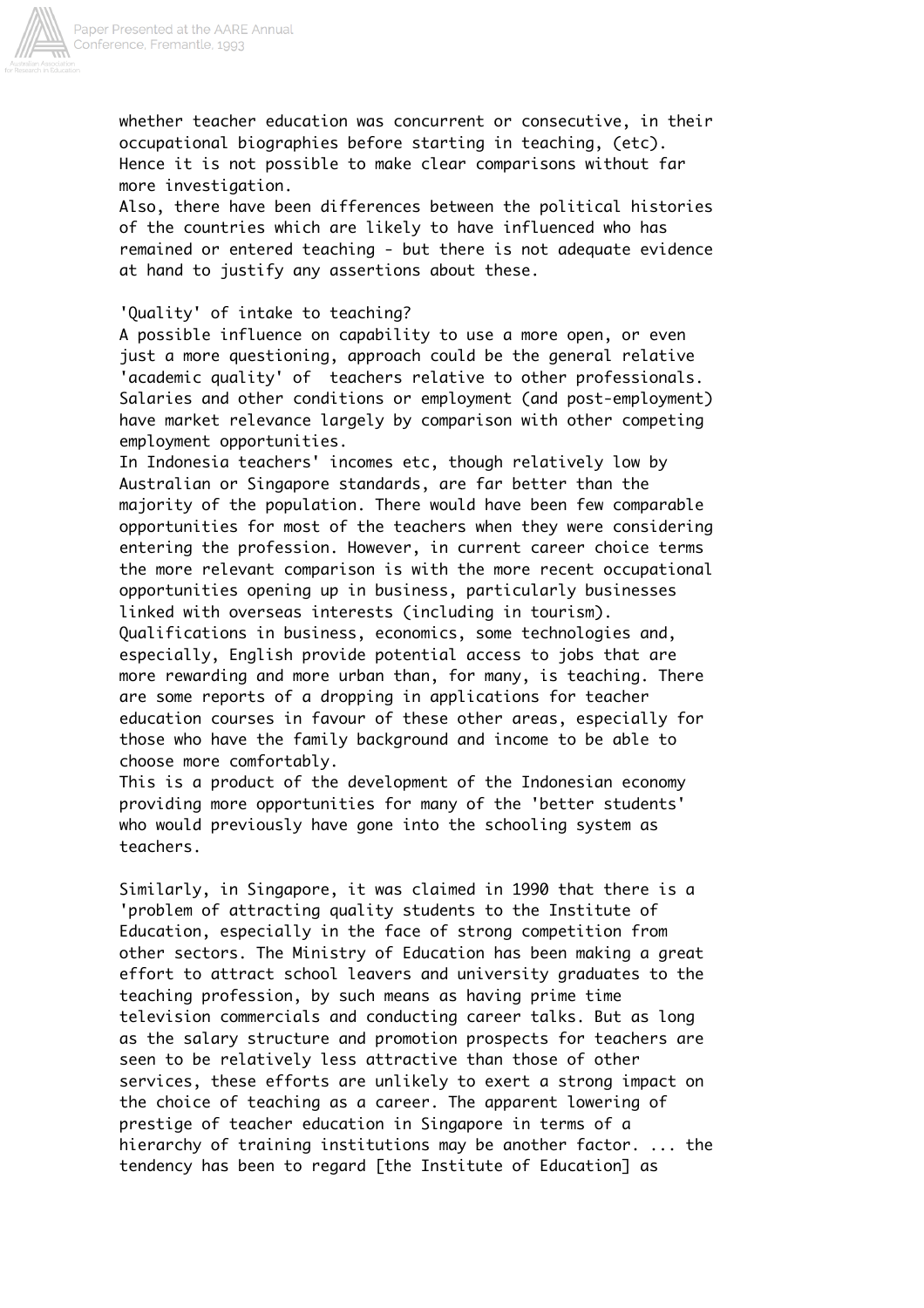

another TTC, ie, a branch of the Ministry of Education. However, more recent developments to upgrade teacher education to a tertiary level have been partly aimed at rectifying this anomaly. school teachers (However, a contrasting account at least in relation to some graduates and secondary teaching, was given by a senior Design teacher who claimed that 'Teachers, since the review in the early '80s, do get good conditions. There are good prospects as teachers for engineers - if come in and do well will progress very fast. Many teachers are now senior and there'll be promotion opportunities when they retire.')

An Australian equivalent is indicated in the Speedy Report's claim that 'The problem is exacerbated by evidence of a decline in quality of students entering concurrent courses in maths and science. ... The Panel draws attention in the Report to the persistent criticism of schools and teachers as mostly misinformed and clearly counterproductive in terms of attracting well qualified people into the profession. This is compounded by the relative unattractiveness of salary, school working conditions and career opportunities. The Panel makes recommendation on matters related to attracting well qualified people to the teaching profession as such and into maths and science in particular' .

## Teacher education?

A possible, intended, influence on teachers in what they are confident about or consider too risky is their teacher education. There were several claims in Indonesia that teachers, when learning to be teachers (especially if in institutions, courses or subjects other than that of the speaker), would have not experienced much if any open methods themselves. A sweeping and now somewhat dated assertion was that 'Instruction is invariably conducted with the traditional teacher-centred method and students are rarely requested to read any material outside of the lecture notes prepared and sold by their instructor' and there have been changes in many places since then. Nevertheless there was a scattering of opinions that teacher education did not provide much direct experience of other than closed methodologies and with little expectations of reading. These included opinions from student teachers, staff in three faculties or institutes of teacher training and teachers. 'Teachers aren't prepared for CBSA, problem solving, ... programs in faculty are not preparing student teachers to use this approach.' (Lecturer in such a faculty). However, there are now exceptions, particularly in urging and claiming that this is being brought into courses. In general, there appears to be much student activity-based methodology and practice included in Australian teacher education courses. No material was gathered on the situation in Singapore.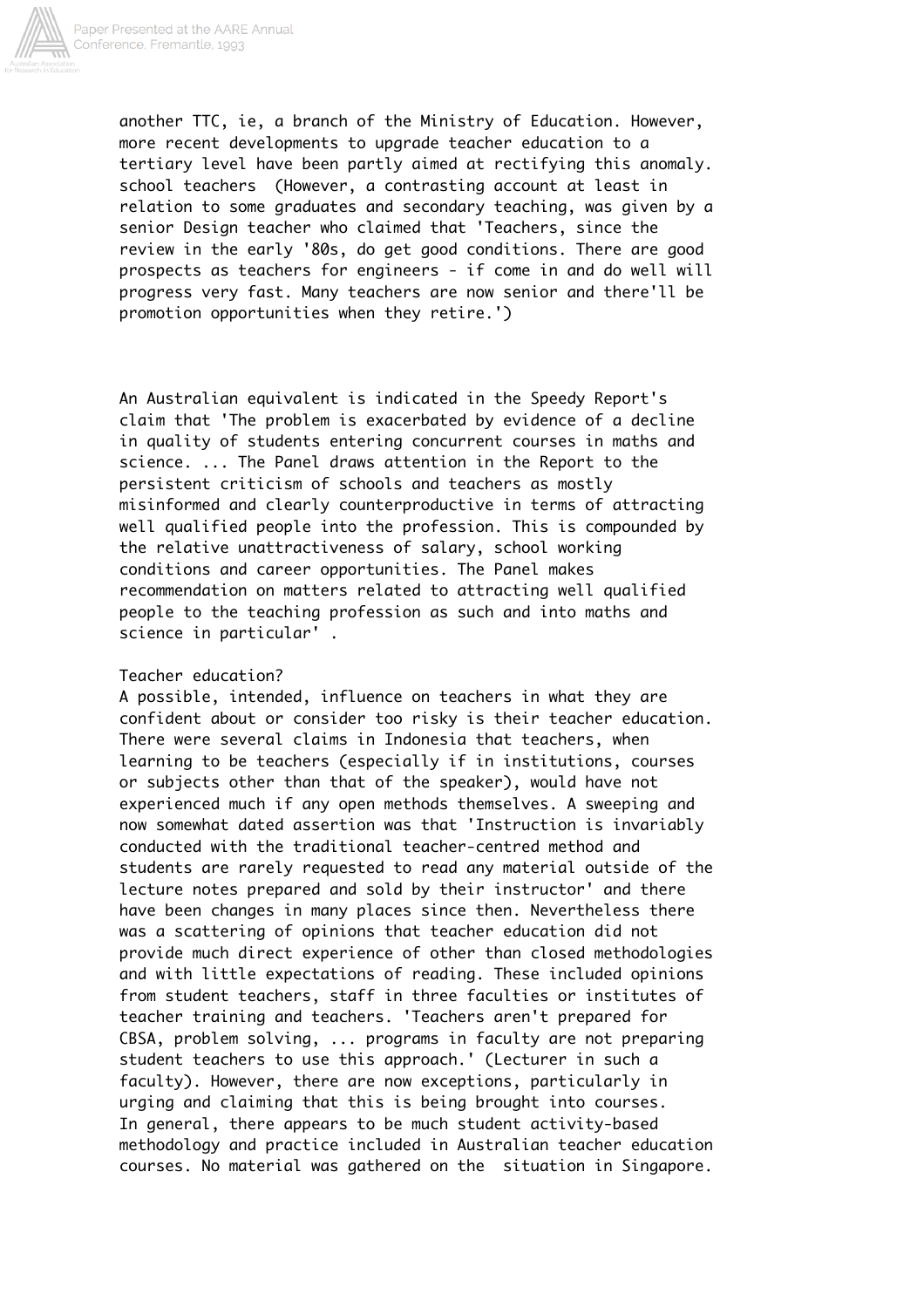

# Inservice?

One way of providing support for a change to a more open approach could be through the provision of inservice education for teachers.

In all three countries the need for more inservice to be provided for teachers if new methods are to be expected was mentioned as an absolute need. However, what is considered to be 'enough' (or, the more meaningful, 'not enough') seems to be very much a relative and slippery construct.

There is not a strong inservice system set up in Indonesia. The Department of Education and Culture provides a centre in each area for teachers to go to (eg) at weekends but, by report, only to talk among themselves as tutors or materials are not provided. The Open University was broadcasting and sending out some written course material with some enthusiasm at its base in Jakarta but this was reportedly not being widely received or made use of in the wider field. There was also a report of an irregular program on the radio for teachers which might be broadcast for some weeks and then stop, and was in the morning during school time. There are several teacher upgrading centres to which teachers can apply for residential courses. It was claimed (by a university staff member involved in science education, including inservice extension activities) that 'teachers don't read inservice and similar material, for example they send out copies of science education material to schools but they don't get beyond the principal's desk, or a cupboard - not read - there's no incentive'.

In conversation two teachers claimed there is no significant inservice development provided through the state-controlled teachers union (only 'political', influences teachers who to vote for as in coming elections, not involved in teacher development) nor the Department.

There is considered to be a need to provide incentives for teachers to involve themselves in inservice activities. There is not a strong research and publication culture in universities nor, in general, in unpaid extension, including in Education in universities, so not much provision of support for innovation and rewards for teachers, principals or administrators are based on that system. (There is also some resistance among university staff to go out of central areas eg. Java to teach or work for short periods in the more remote areas, although the amounts made available in some overseas aid schemes does help in this.)

 In contrast, Singapore has rapidly moved into this 'academic world' and thereby continued connecting between the development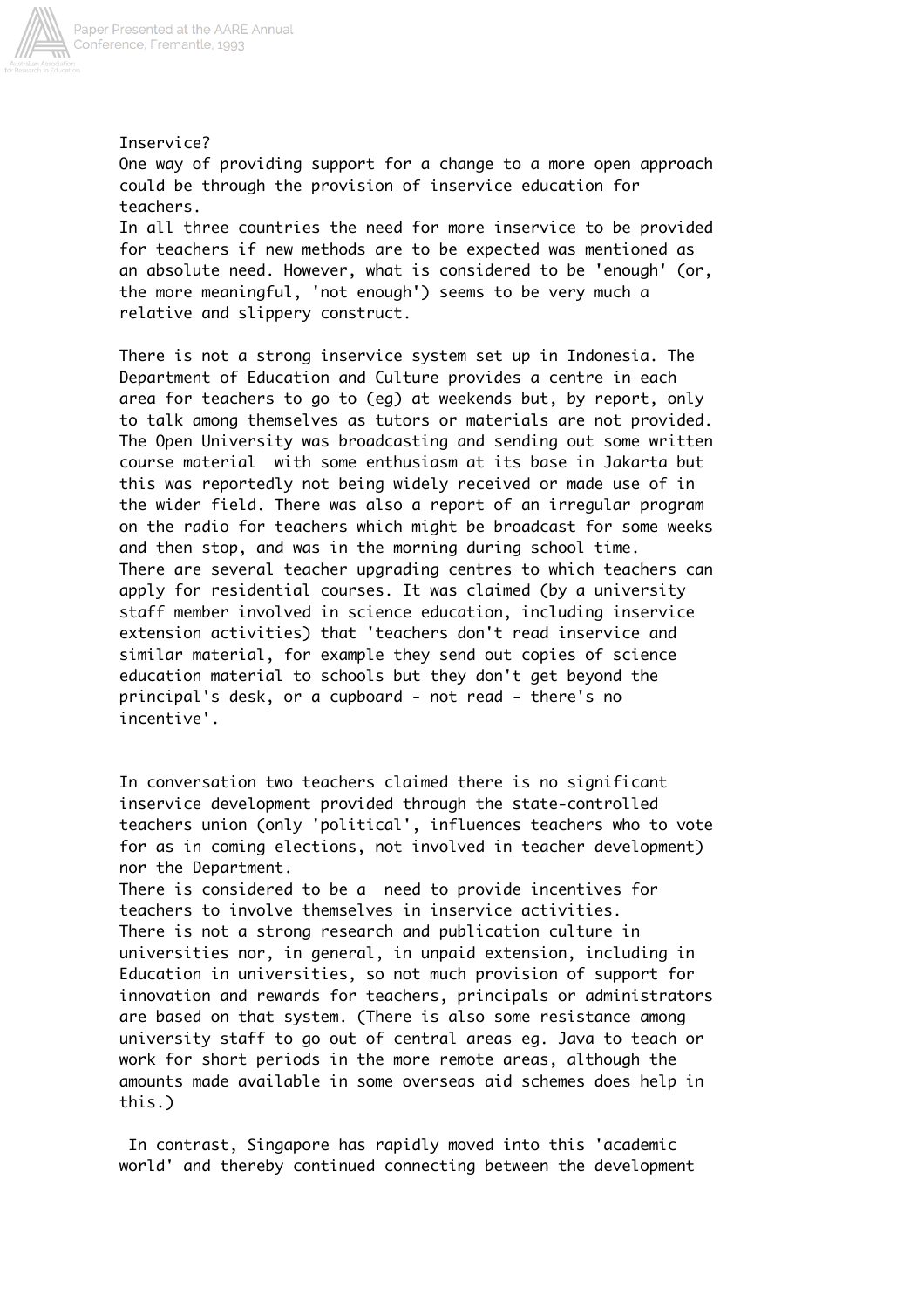

and advancement system of the Ministry of Education and the now-National Institute of Education with its pre-service, in-service and post-graduate courses and research in its new role as part of the Nanyang Technological University. (The size and transport efficiency of Singapore provides for in-service monitoring and courses very easily and inexpensively.)

Inservice in Singapore is provided essentially when and how the MOE (Ministry of Education) decides it is necessary, through combinations of the MOE, the National Institute of Education and the governmental Curriculum Development Institute of Singapore. There are continual small scale activities provided and facilities provided at the CDIS as well as the major inservice activities. An example of these major formally organised activities is that prepared for the planned change from the previous Technical Studies to the new Design and Technology course (based on an English model, involving problem-solving, designing, constructing and appraising). Another example is the introduction of the new Primary Science strand (which, according to the information published for teachers about the 'Implementation of the Syllabus for the 1990s' is intended to include 'large and small group discussions, experiments, investigations, demonstrations, games/simulations, field work/field trips, project work, independent study, science camps, science fairs, learning centres'. It was to be introduced in grade 3 in 1992 and successive grades in subsequent years 'with teachers teaching science in this level to attend inservice training' in the year before each step.

Teacher inservice in Australia is very mixed, with a reported decline in what is provided directly by Departments and more reliance on, sometimes subsidised, activities by subject and other professional associations. In general involvement in inservice activities is voluntary although the institution of a specified minimum of 'student-free days' for whole staff activities, sometimes on set topics and with Departmental or similar input of personnel and/or materials, is an exception to this.

Compared to Singapore there are somewhat similar but more elusive and fragmentary relations between Australian teacher in-service and university Education systems. In terms of formal courses, however, in 1989 an official review asserted that 'overall current provision [of post-initial teacher education] is scattered and inadequate. ... This is only partly due to resource problems in higher education. There are, at the moment, few incentives or rewards to encourage classroom teachers to further their education in subject areas, hence the demand for courses is

relatively small'.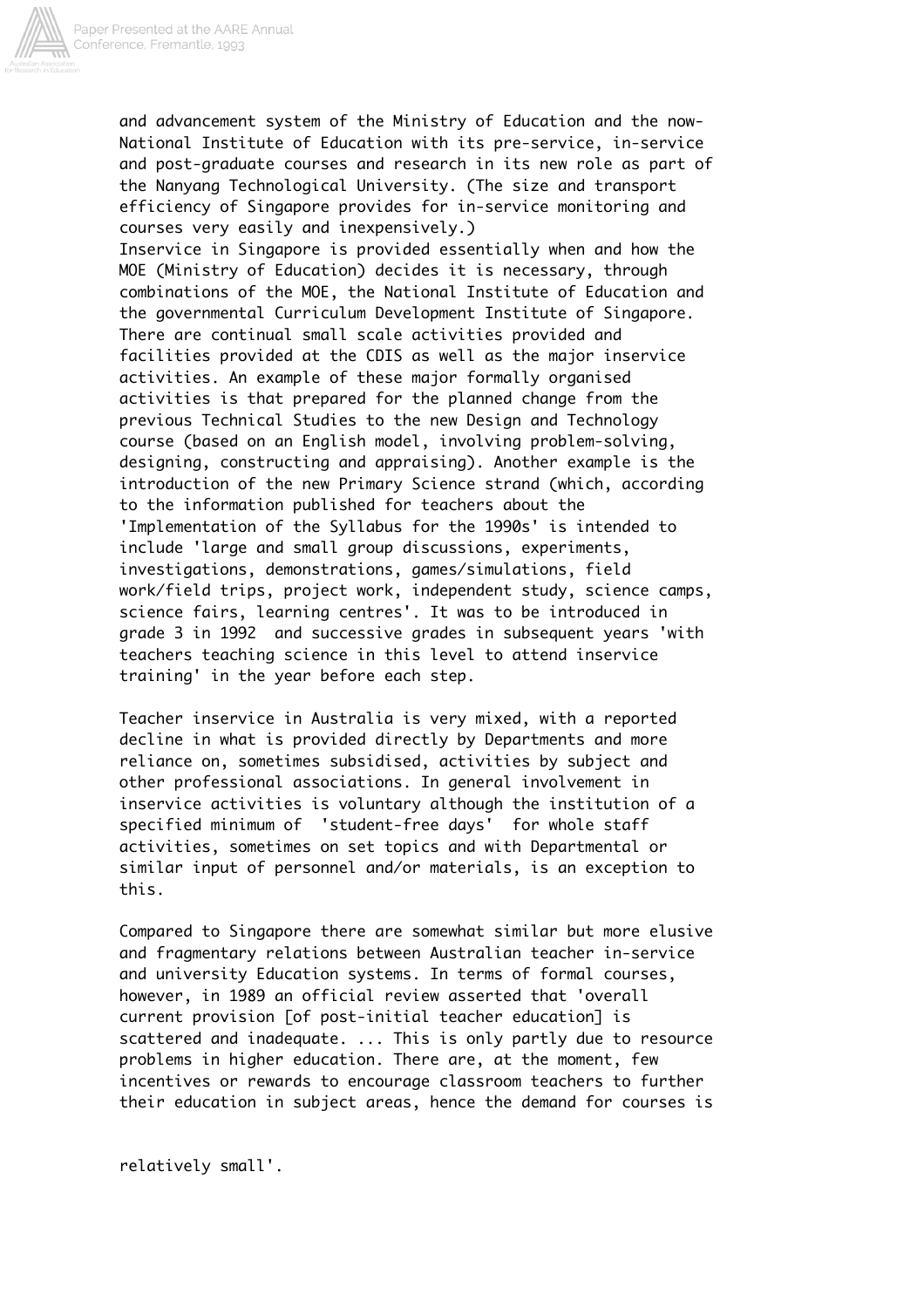

More generally, many teachers and others in Australia claim that there is nothing like enough 'inservice' and/or 'professional development' provided, although a wide range is provided, some in and much out of school hours. For example, in the specific case of primary science and technology education: 'Teachers felt the most important 'problems to be overcome, in order, were 1) teachers' lack of confidence, 2) inadequate support structures, including specialist teachers or consultants, inservice professional development and release time, 3) teachers' lack of sufficient background knowledge, and 4) poor access to information about teaching strategies and resource materials.'

## Cultural influences?

An obvious potential influence would be the interpretation of questioning in general and specific relationships in the contextual culture of the schools as well as in those comprising them. There are also many other elements of culture that could be involved.

It has been claimed that, in Indonesia, "Physics is an unpopular and poorly taught subject in schools. The reasons for this are largely cultural. 'Form' is considered more important than 'content'. Even educated parents pass on non-rational ways of thinking rather than an ever-questioning modern rationality. Nonempirical mathematics presents far fewer problems than the empirical sciences physics and chemistry. So physics is often taught as 'maths with pictures'. Failure to appreciate the independence and rationality of material world becomes clear from the underuse of expensive laboratories all over the country.' There were other authoritative comments on a need to press teachers to use the equipment that had been provided. Some simple claims about the culture of the Javanese, the largest and politically dominant ethnicity in Indonesia was given in booklet intended to help acclimatise overseas university staff , including 'The Javanese tend to put community before individual. They are basically conformist at heart, and those who stand out are frequently the object of talk, teasing and social pressure. guard their personal relationships with others, avoid conflicts at all costs, refrain from startling and offending others, and use indirect means to get their point across'. Other claims made included: Students don't ask questions because they get this 'from their parents, hit if children ask. This is from history, 300 years of Dutch domination - from above producing a culture of authority/acceptance/not asking questions being gradually pushed down' (University staff member); Questioning, students looking for their own answers is 'difficult in our culture - if ask people in authority - rude - just not done. Same with teachers coming here to upgrade' (staff member of teacher upgrading centre); 'Some teachers (for example on a recent trip to the Moluccas) when asked about why not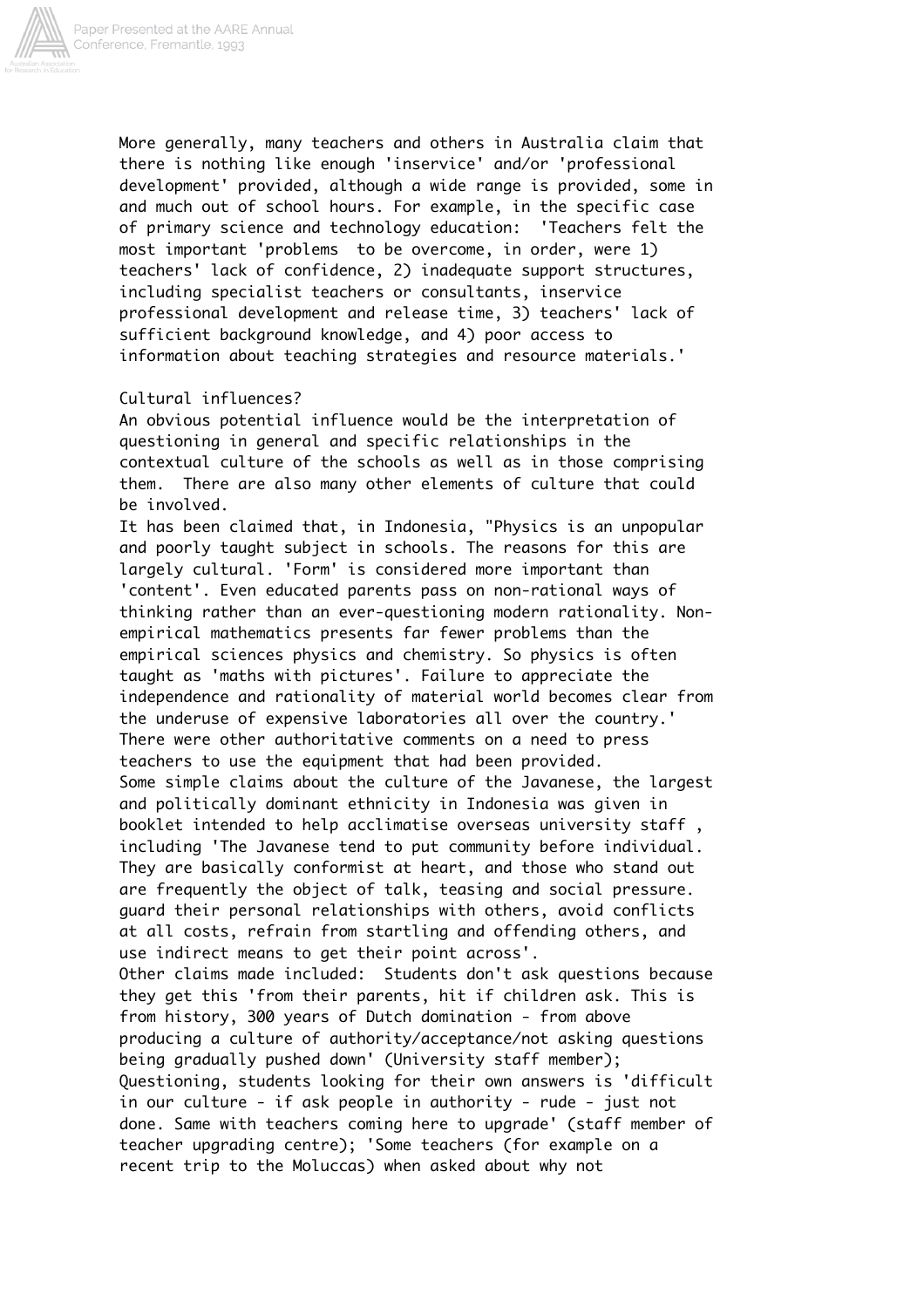

Paper Presented at the AARE Annual<br>Conference, Fremantle, 1993

question/more open, say they feel inadequate, with some students knowing more than them, having materials at home (richer than teachers) and so know more so don't want to appear ignorant in front of students - so don't allow questions' (academic involved in inservice work); 'The course is 4-5 years - in the first 3-4 years obedient, learn, don't ask questions, won't, group pressure to not - perhaps have a group meeting and decide to ask a question! - compared the US, Australia, more individualistic but then in their individual Final Project some marvellous, innovative work, it's the first like this in this in their 16 years of schooling - a flowering?' (expatriate university staff member); Lack of students questioning 'is a problem, not in our culture (especially in Java), don't question, especially those in authority - would be improper, others would think it rude. Trying to change that in new curriculum [from 1994]. ... Will be

problems with new emphasis on more open approach, will be a shock to many teachers!' (Senior Departmental administrator); (Not just in the Government, also in some of the churches, very conservative.) 'If say young people should ask more questions the old men wouldn't like that, so suggest that the young should search for the answers!' (senior administrator). It was claimed at the beginning of the '80s that, 'A number of empirical studies also observe that the schools teach intellectual conformity. They find that teachers think their job is to stamp the curriculum into a sea of inert brains. ... Students are rarely given the opportunity to ask questions, to present their opinions before the class, to discuss issues with classmates, or to work on problems of their own interest.' 'At [this teacher education institution] try to get student teachers to ask, look for answers, do some environmental testing Biology Education at a State university) 'Difficult to get teachers to move off the "right answers"' (lecturer in Biology at a private university) (Another reason for students not asking questions was suggested by a university staff member as applying in schools as well at university - 'some teachers ... are too clever, ask questions that students don't understand so keep their head down, don't want to appear foolish!' According to another lecturer involved, an open approach (including students posing questions and following them up) that has been introduced into part of one university science course 'is new and a shock to students, not all cope with or want it, so it's not compulsory.)

In Singapore, it was considered that students asking questions as part of the new approach of 'Technology across the Curriculum' 'would be difficult here - adult-child relationships, compared with in the West, more deferential' (senior educational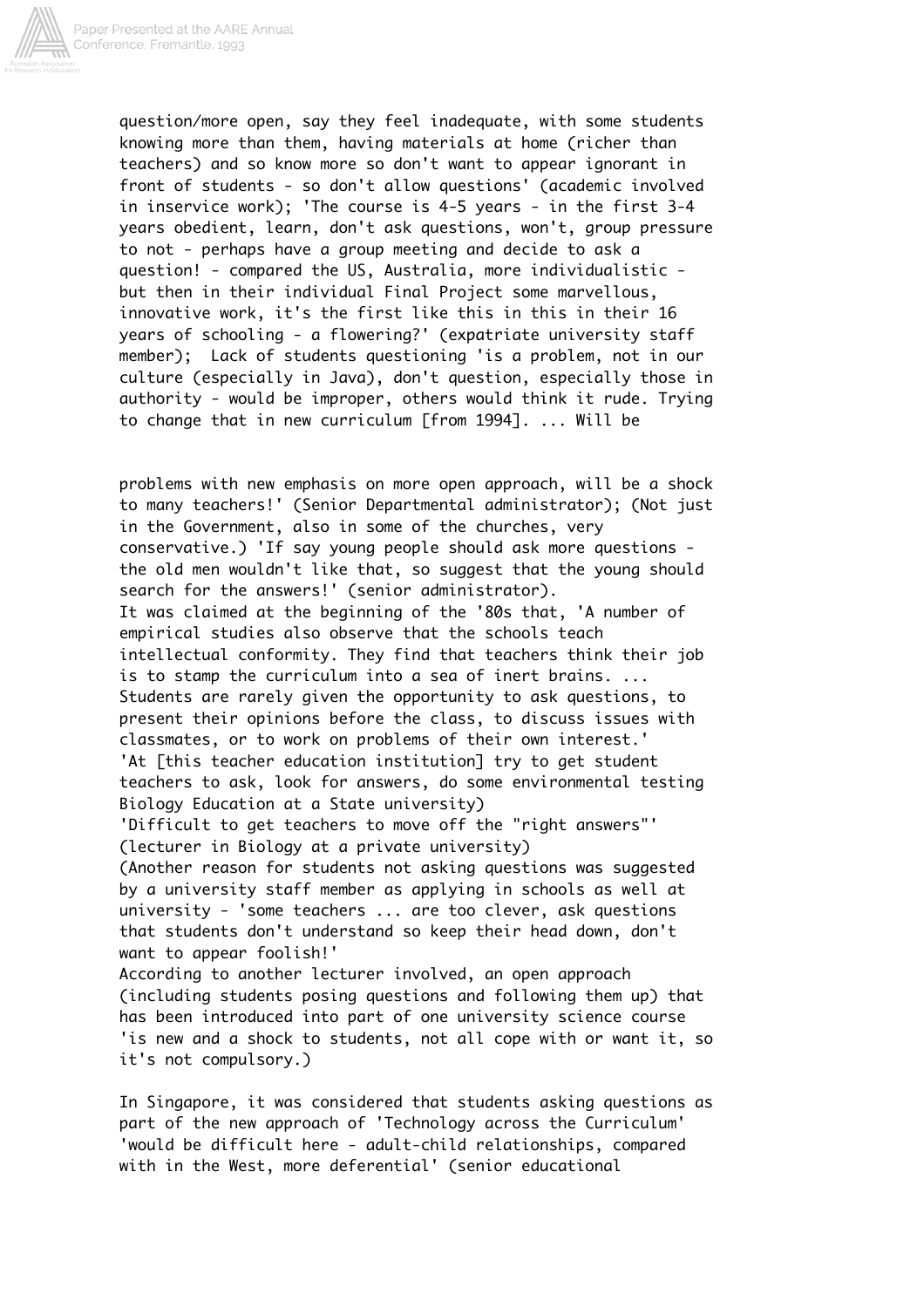

administrator); while to a comment that 'a questioning approach will be a shock to Australian teachers' the response was 'it will be an even bigger shock for ours here! Teachers here are used to a different adult-child relationship than in "the West"' [The dichotomised distinction between 'Western' and 'Asian' is part of an ideology widely used in Singapore] (another administrator)

In Australia it is generally not considered to be quite so difficult to elicit questions from children in general, although apparently (see above) there are limitations on this in classroom situations.

### Political constraints?

The influence of beliefs that a more open approach could lead to trouble with the authorities was not actively enquired into, although it is known that there are various topics, interpretations and opinions that are not acceptable as curricula in Indonesia or as publicly expressible outside schools (including aspects of the organisation of society and the economy, some religious issues and various differences between people in Indonesia). There were only occasional references to political constraints in discussions although there were and have continued to be increasing numbers and clarity of comments in print within Indonesia.

There were several claims that there is more freedom to question in some of the private universities than in State ones with some anecdotal evidence used. It was also claimed, in separate situations, that at some universities students might lose marks if they question, as this would be taken to imply doubting staff and/or the student didn't understand.

There were also occasional comments in passing: 'Have to be careful in what and how say in what I write - don't want [this

magazine] closed down'; 'Of course there are some things that can't be said directly and I don't want to be put in jail but there are ways of making the point'; 'There are ways the newspapers use to report things which you have to read between the lines to recognise'.

It is also apparent that there are some liberalising tendencies away from all significant decision-making being kept within the central government, including some complicated developments of national culture. However, how this influences education in general and schooling in particular is not yet apparent in any systematic way.

There are suggestions that there are some but fewer restrictions in Singapore but these were also not pursued.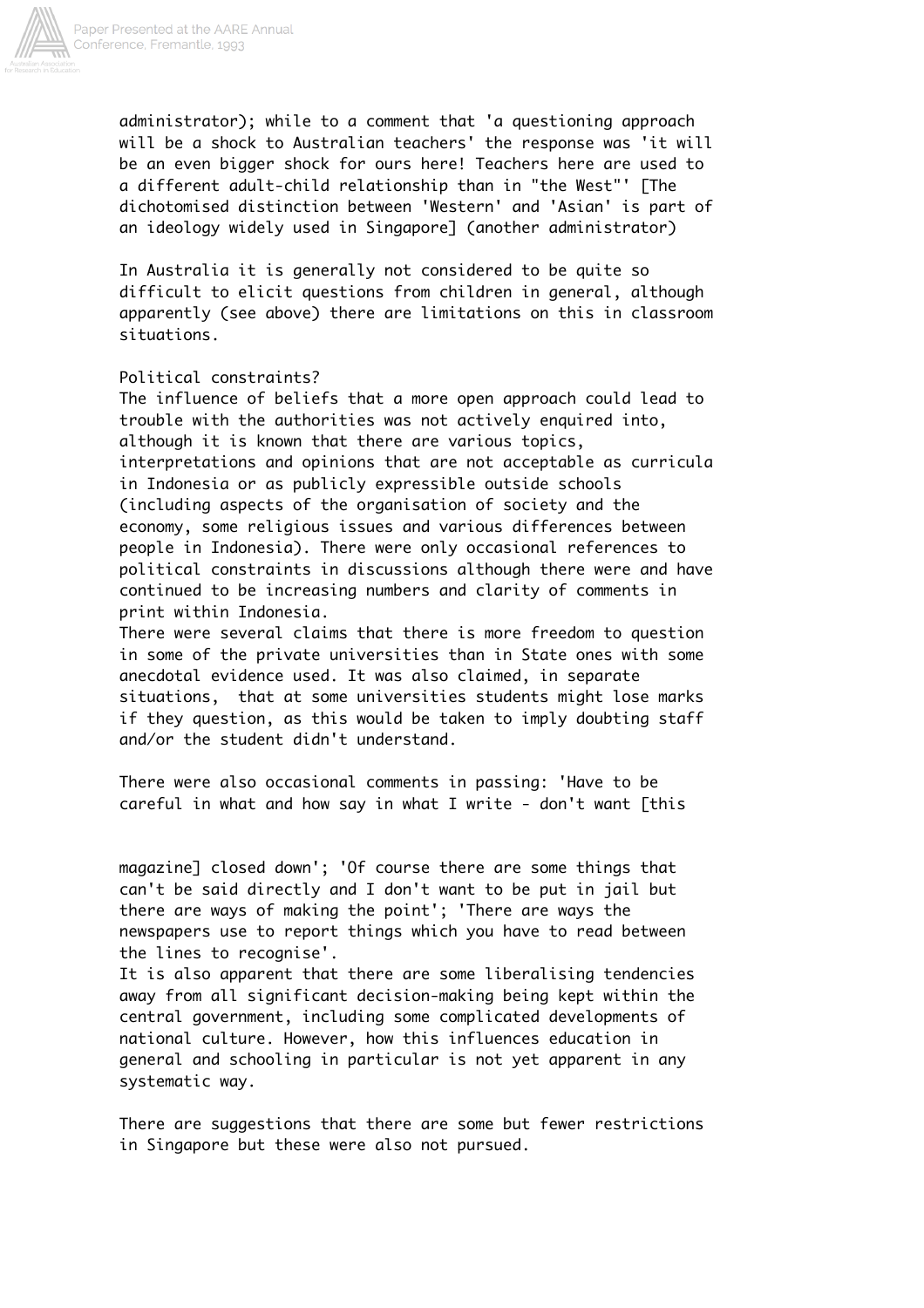

There are not believed to be any restrictions in Australia apart from those legally banned under various anti-discrimination codes (although the codes themselves can be openly discussed).

### Instrumental priority among clientele?

A major deterrent to attempting or sustaining a more open approach would be that the various clienteles would, neutrally, not want such an approach or, even more, oppose it as it is interpreted as handicapping the potential attainment of desired instrumental goals for the provision of or involvement in schooling.

It has been claimed that, in Indonesia, 'Education is generally just a means of achieving two targets: a position in the bureaucracy and/or money. Such an orientation of values does not come from the West, but from a feudalistic cultural mentality which is unconsciously maintained'.

 In the mid-'80s it was claimed that, in spite of changes in texts and curricular intentions, 'the emphasis in village schools remained on rote learning of facts. Many children, including in the sixth class, still have difficulty reading, particularly in comprehending a lengthy passage. Almost no books exist in the community, where they have no priority, so that while both parents and teachers would agree that children should study their textbooks, undirected reading is regarded as a waste of time. ... The most persistent problems arose from the conservatism, the ignorance and the poverty of most of the village people. Nevertheless, the reaction of the villagers to the educational opportunities offered to them by the Government shows that deepseated attitudes can alter and that even poor people will make economic sacrifices to achieve changes they regard as possible and desirable. In this village the success of some bright children from ordinary farming families was the factor that motivated many of the most conservative parents to become more interested in schooling for their children. ... Recently parents have begun to link education with social and economic advancement and therefore to encourage their children to stay on at school. Both parents and children now regard schooling as opening opportunities for employment outside the village agriculture and so for an escape from the economic insecurity which constantly overshadows their lives. The importance of an instrumental rather than intrinsic value, for personal/family advancement, being attributed to schooling is clear. (It could also be noted that in various of my discussions it was claimed that the majority of homes do not have any but school books and the general public 'does not read'.)

There were several references from the higher levels of the Indonesian education system of the need to educate students for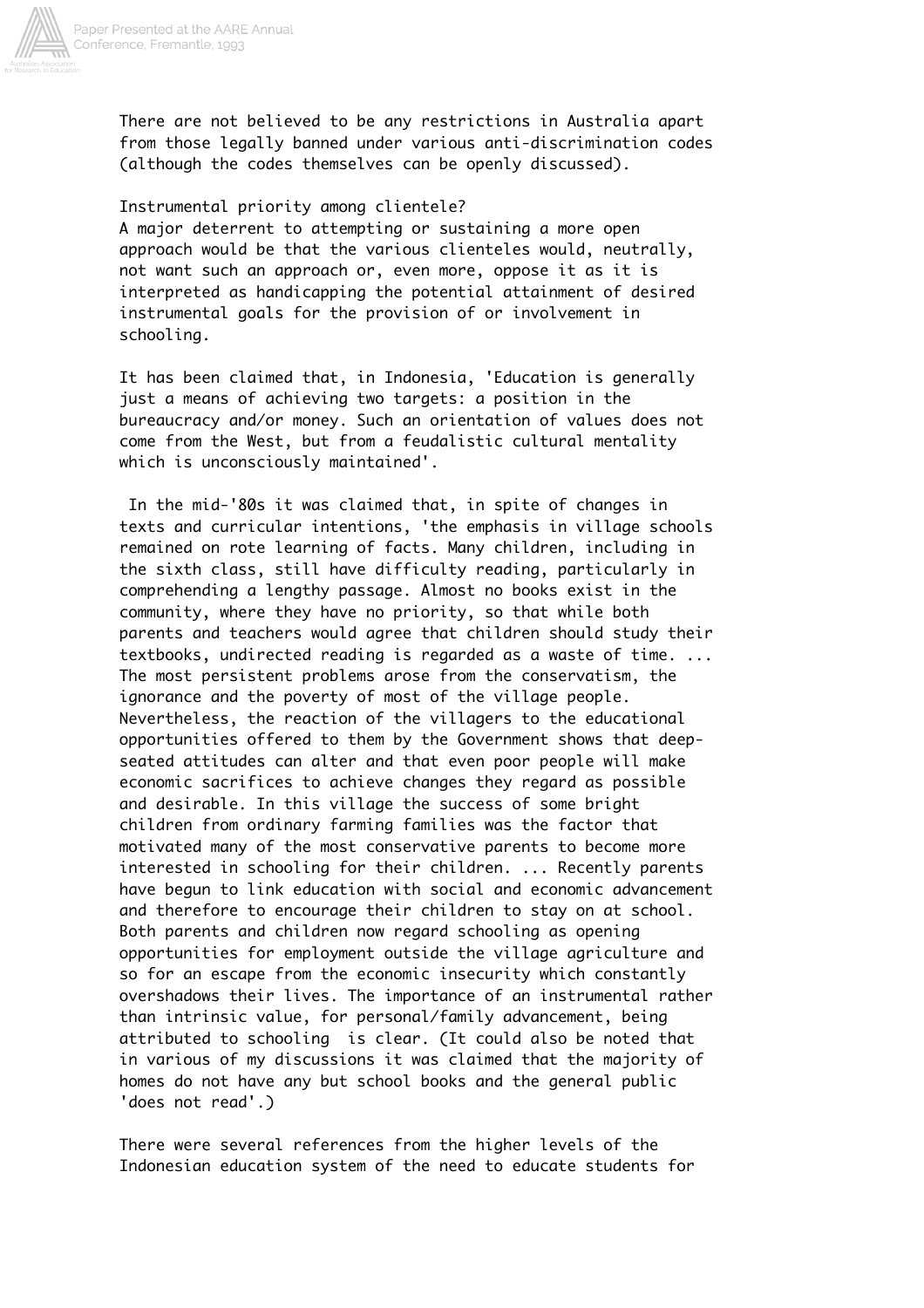

the expected take-off of the country to be an industrial nation

(so the current situation where students memorise is not appropriate). This assumes one instrumental function of schooling. Others mentioned, for example by writers on education, include developing what is considered to be appropriate national, including political consciousness.

A government-sponsored study of youth in Singapore reported that 'Students are generally examination oriented. They study in order to pass exams, to get good grades, and to obtain necessary paper qualifications. There is a general lack of curiosity for intellectual pursuits. ... It is inconceivable that one studies not for examinations. They would question: what is the point of studying then? ... The younger youth generally did not indicate that they aspire for long term goals. They work for immediate goals of passing examinations in order to move up to the next level of educational development. There is a lack of vision or initiative. Being pragmatic Singaporeans, they plan a move one step at a time,. ... They have been brought up in a system in which most of the important decisions have often been made for them. Many probably do not know how to plan.'

The more societally oriented instrumental role for education is carried implicitly or explicitly in many of the public analyses and recommendations about economic, political and thus educational development in Singapore (with its '2M' philosophy of 'Multi-racialism and Meritocracy'). One significant element in this, forming a basis for opposition to a more open approach in favour of a more closed and other-than-student-planned one is indicated in selective use of 'the West' in general or the United States in particular in expressions intended to exemplify the dangers of individualism and a preference for an easy life to the progress and prosperity of a vulnerable society like Singapore with its people as its only resource.

An example of an Australian account of the pressures for economic instrumentalism, based on material collected about some secondary schools in the late '70s, was given by Connell. These pressures have clearly increased during the '80s and '90s, as indicated by a series of government reports and programmes for developing competencies relevant to planned workforce demands and changes and the introduction of programmes aimed at reducing violence, discrimination and poor health. The rapid increases in number and variety of students completing some sorts of upper secondary schooling has been accompanied by economic instrumentalist intentions for direct individual and societal benefits.

Curriculum?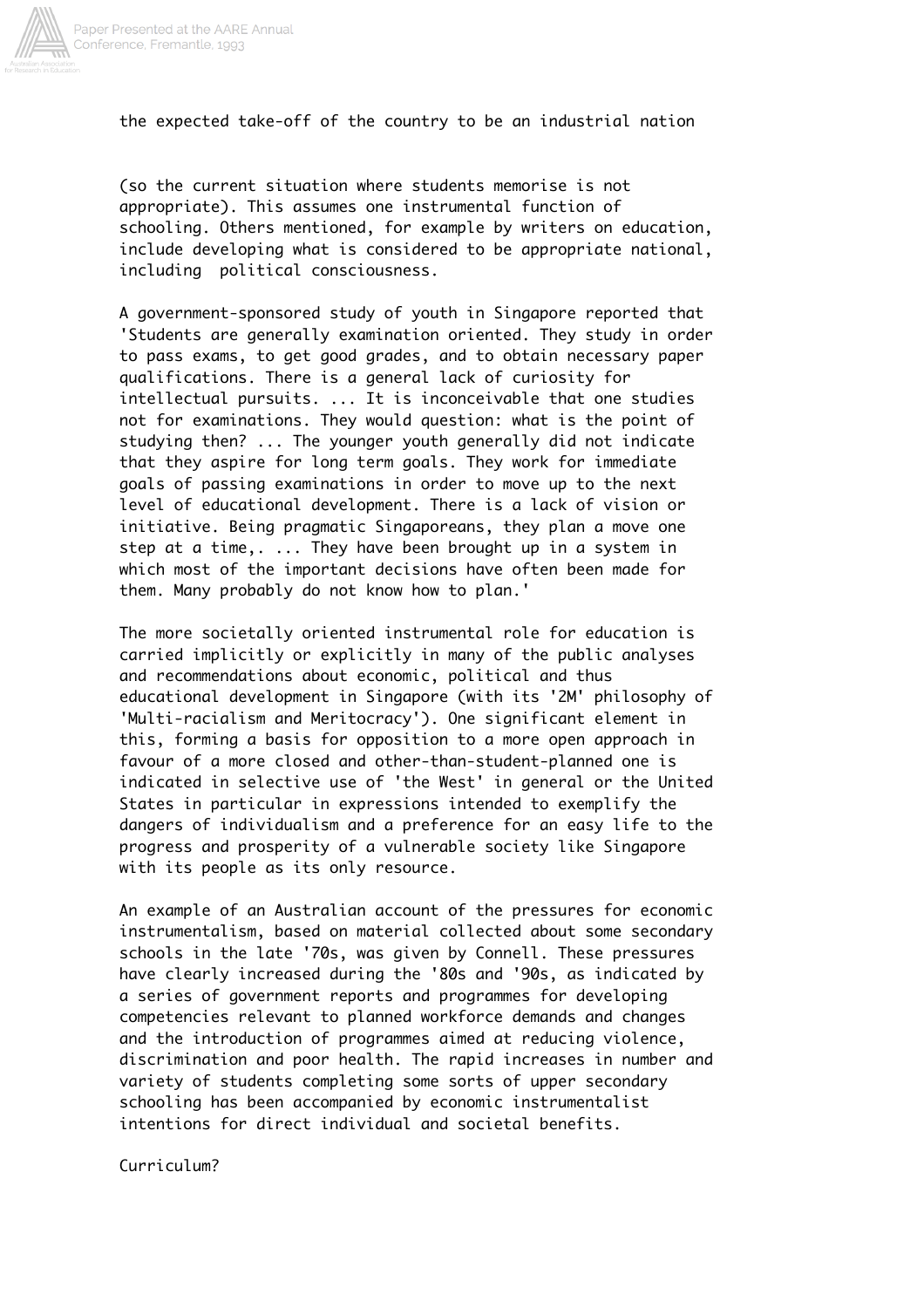

Prescribed curricula are obviously going to be influential on openness, by proscribing it or by not discouraging it (perhaps even advocating it) but not providing 'space' for it.

There was complete agreement in Indonesia, from student teachers, teachers, university staff and people involved officially in preparation of the 1994 curricula, that the current and previous curricula have too much in them. This was also often commented on in such as books proposing improvements in teaching methodology. For example, 'Our experience with syllabuses, book on elementary school Science while upgrading teachers shows that the elementary school syllabus is not appropriate (level too high), far too crowded, too much stresses factual material that must be memorised with disregard of exercises in process skills and reasoning activities, and is not appropriate to the stage of development of the students. apparently the syllabus and books are also not appropriate to the mastery of the Science teachers. Things of the same type exist at other levels of education, at middle and

senior high school.' There are also reports that the prescribed contents will be reduced, for example that the Director-General wants only a 'thin document - just the guidelines, the skeleton'.

Nevertheless, although the Department is allegedly intending to reduce the amount specified in curricula it was claimed by an advisor involved in researching and advising on some curricula that 'if ask in the schools, will be told "curriculum too detailed, too full" but if asked if want to have it much more loose and they can work it out and design it themselves - will respond with "Ah, well! Not yet! Not sure how to go about it".

It is also regularly tested - These tests are regular several times a year and, from conversations with teachers and others who referred to them in describing their school or class or the general socio-economic milieu of their students' families, it appears they are used in their private assessment of relative standards of their students and their school. Another 'consequence ... (is) that at senior high schools this leads to training towards the largely multiple choice entry-tohigher-education test, not including problem solving, or any considerations of applications/implications/ethics that are not explicitly included in the curriculum' (lecturer in Biology and involved in inservice teacher education). Similar comments about the influence of the multiple-choice or similar question mode were made by others about levels other than upper secondary. Another pervasive consequence is the importance placed on teachers getting children through the periodic examinations set by the Regional and National Department offices.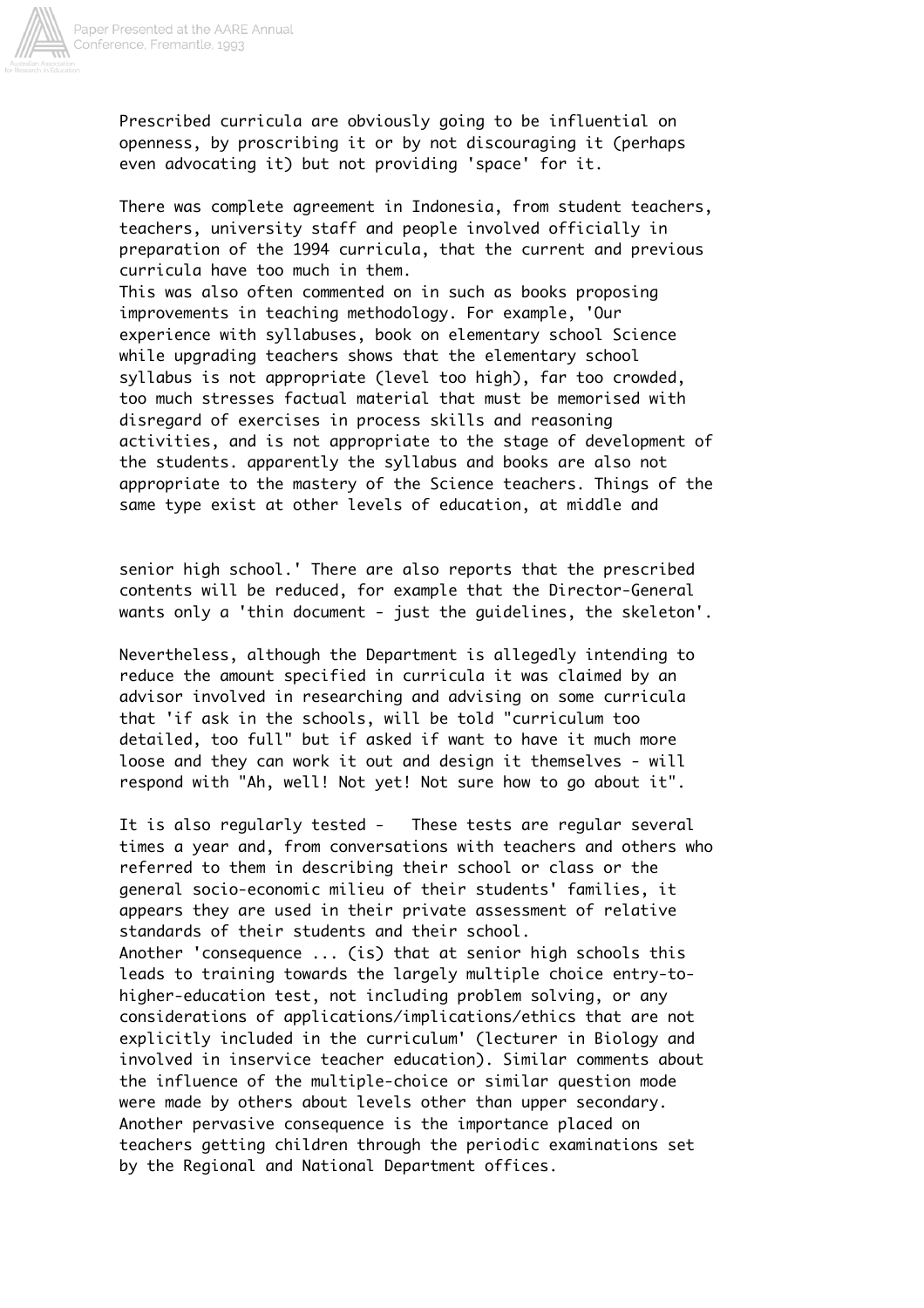

There is a top-level intention that the changes in the 1994 Curriculum will include testing as well as content. A senior Departmental administrator commented this intention 'to use a wider range of testing, tell teachers should use more active methods to require students to work out more for themselves, explore, discover, find out (not all of course, some material might be best taught by lecture - but more so than at present) mainly is 'from the text and memorise' now'.

Several Indonesian teachers agreed among themselves that teachers can choose methods but not topics - all must be covered.' Similarly, two lecturers involved in teacher education in different universities separately claimed that, although a curriculum might offer a choice between more than one topic, teachers will generally try to cover them all, as otherwise students might have more problems with the centrally set tests.

However, it is important to note that 'the official curriculum does not emphasize intellectual conformity; rather it urges the development of a scientific attitude, a critical ability, a willingness to solve problems, and so on'. This assessment was made in 1981 but a perusal of more recent curricula documents, such as in Science shows that the 'Methods' proposed include many examples of 'question and answer', 'experiment', field trip', 'demonstration', 'discussion', 'set tasks' as well as 'lecture. Varying somewhat with the subject these methods are often linked directly to specific of the set topics.

The topics to be covered are usually specified in detail, for example, in the primary school curricula, listing each activity to be done in each semester of each year with the number of 'hours' (= 40 minute lessons) to be taken, overall aims, specific aims of instruction for each section of several hours, the activities, the hours, the methods, the sources of information and/or equipment to be used, the standards/tests to be used - and 'Notes'.

There are also published documents of details of how to organise progression through topics in upper secondary schools, give

credit and their weighting for different tests, career advice and counselling frameworks and report formats, including the form and method of student grading for each semester, plus such as instructions about how to work out Grade Point Averages, how long students should study out of school hours and how many credits should be allocated to field practice activities. What subjects have to be chosen and what choices can be made at each grade are also specified across the nation's schools.

It could be noted that, in general, teachers did not appear to make reference to the published curricula themselves, but to the textbooks produced on the basis of them. Most of these texts are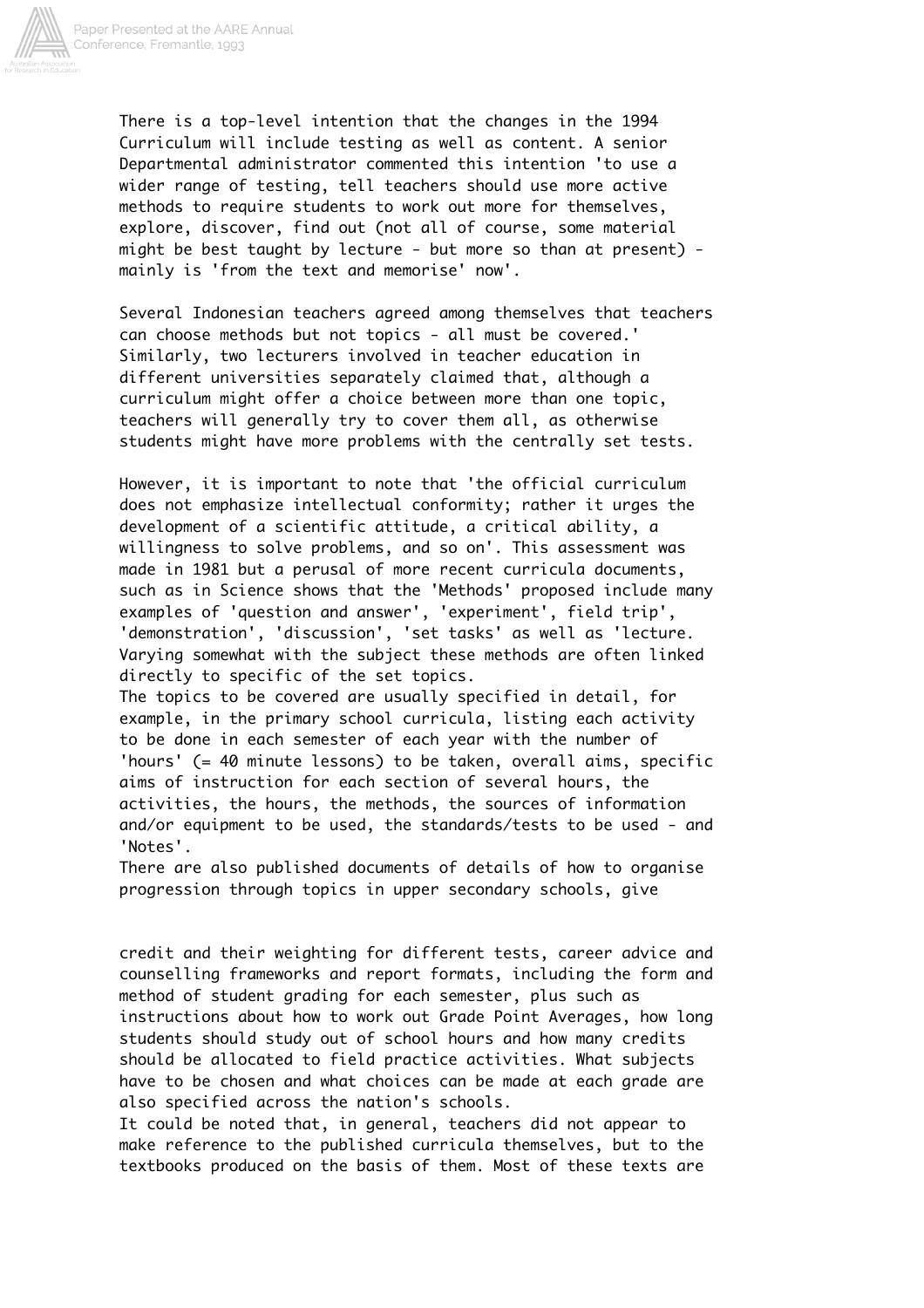

commercially produced, with the imprimatur of a Departmental official in a foreword. They vary in publishing quality and cost but essentially all cover the same topics in the same order. (It is claimed that often, if the cover is torn off it is not possible to differentiate between them.) Regular little magazines/booklets of extra material, quizzes and test items closely related to the primary curricula are produced commercially and there is some use of these in some schools by teachers and, in some cases, children.

Similarly, in Singapore, at least the new 1990 Maths and Science curricula emphasise active learning and problem-solving, firsthand experiences and practical investigations, including comprehensive lists of process skills.

In these documents, 'Teachers are advised not to follow the syllabus too rigidly but to exercise their professional judgement in implementing it. ...(They) are encouraged to adopt a variety of approaches in their teaching and to incorporate ideas and materials from various approved sources, ... '. ('Preamble' to Science Syllabus). 'This syllabus is a guide for teachers to plan their mathematics programmes. Teachers need not be bound by the sequence of topics presented here but should ensure that the hierarchy and linkage are maintained. Teachers should exercise flexibility and creativity when using the syllabus' ('Introduction' to the much more detailed maths syllabus). It is not yet established how widely teachers use this discretion to be more closed in their implementations.

Australian curricular documents also stress activity, problem solving, processes and at least some elements of more open education (such as in a 'democratic curriculum') , but, as indicated above, there are significant differences between curriculum statements and curriculum implementation.

### Central control of the curriculum?

As mentioned above, there is a nationally centralised specification and testing of the curriculum for schools across Indonesia.

(The relatively easy marriage possible in fitting a conventional teacher-centred methodology into the externally tested regime of the schooling system is indicated in the remark (by a lecturer in English in a teacher training institution) that, in general, English teachers 'wouldn't do much or any preparation, for example just give an oral class then just repeat, would rarely do any marking of set work (students have homework etc to do but this is not marked) - and only tests set by the school - which they do have to then mark'.)

All Singapore schools must use a quite detailed curriculum set by the MOE, and, perhaps more influential, a system of approved text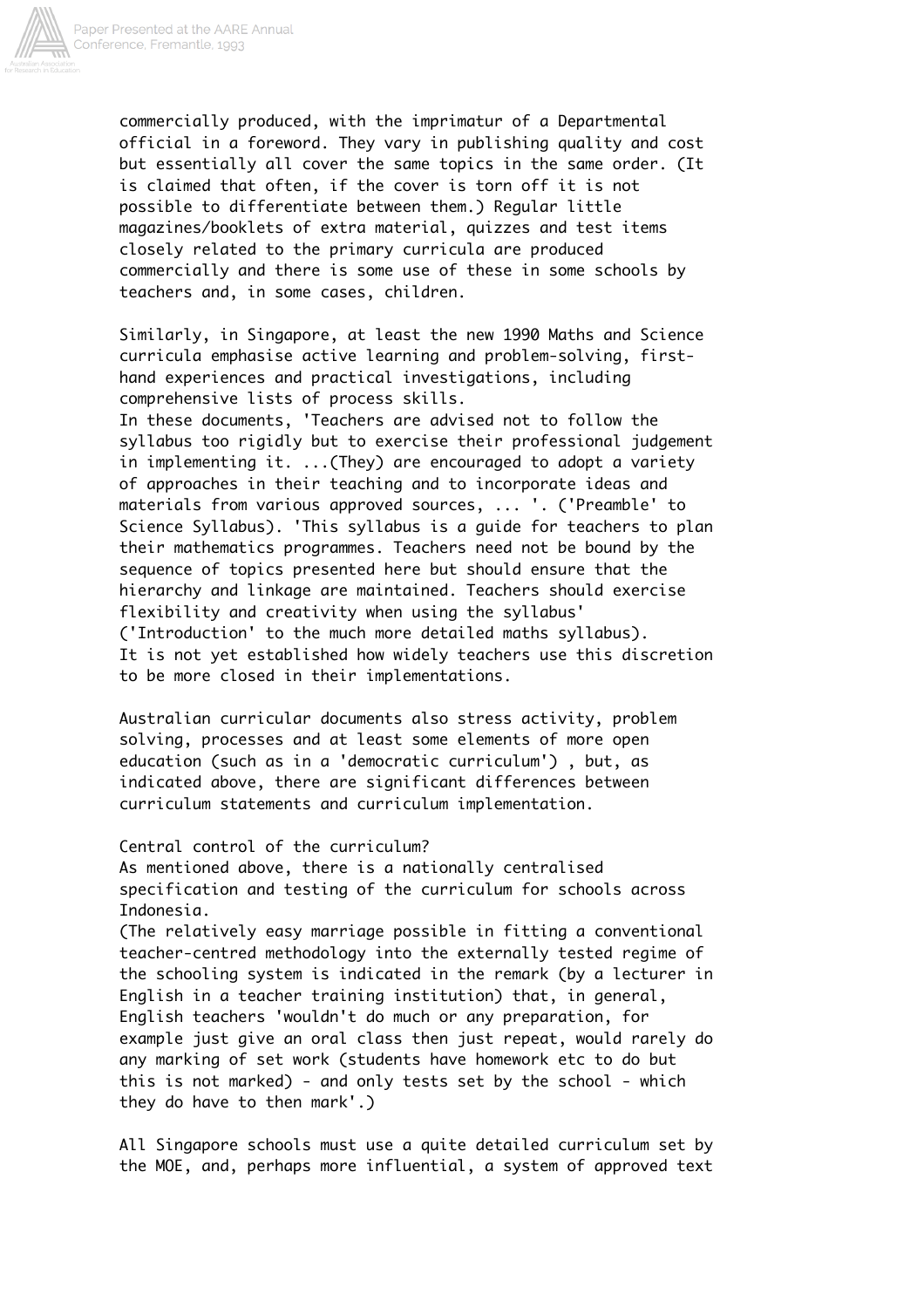

books, mostly produced directly or indirectly by the CDIS, together with a system of external and specified internal assessment. (The results of this continual testing are kept for monitoring, analysing and planning purposes by a central section of the MOE.) Also streaming in schools is carried out on the

basis of schools using test items from a MOE Item Bank

After a 1986 speech by the then Minister of Education there were questions and comments by the audience, several about claims of over-planning and control in education, and inadequate attention to creativity. His responses included 'I think whenever we have a syllabus revision - once every six or seven years ... (we have just finished a whole series of syllabus revisions in science, mathematics, home economics, ...) we always ask ourselves: What can we do better than we did before? How can we make it more open-ended, more problem-solving oriented? How can we get the teachers to become a new kind of teacher that can teach this way? So a lot of workshops and endless dissemination programmes have to go on between CDIS and teachers. So there is an endless hive of activity as far as curriculum development and new text books and new teaching methods are concerned.'

In a semi-official account of the changing organisation of schooling in Singapore, it was mentioned that 'Central control of schools by the MOE has brought about many benefits including the maintenance of minimum standards. However, the uniformity in curricula which central control imposes has the disadvantage of discouraging initiative and diversity.'

'The Minister acknowledged that our system was a highly centralized one. It had come about as a result of history, the only intention being to ensure that all schools maintained proper standards and contributed to the well-being of the country. The end result was that schools tended to develop into stereotyped units, activating themselves on instructions from the central authority, with limited flexibility and freedom to strike out on their own, capable as they were of this. It was hard to tell one school from another. This state of affairs was likely to prevail as long as schools were rigidly bound to a centralised system, and even schools which had come to establish a certain standing for themselves would be penalised and denied the prospect of greater achievements.'

However, central control, including a careful and powerful Inspectorate, does not necessarily imply a more closed approach to the delivery of curriculum.

This is indicated in the official Ministry handbook which, inter alia, delineates the formal roles of the inspectors, and also gives other detailed insights into the formal authority structure of the MOE . 'Our efforts [as Inspectors] should result in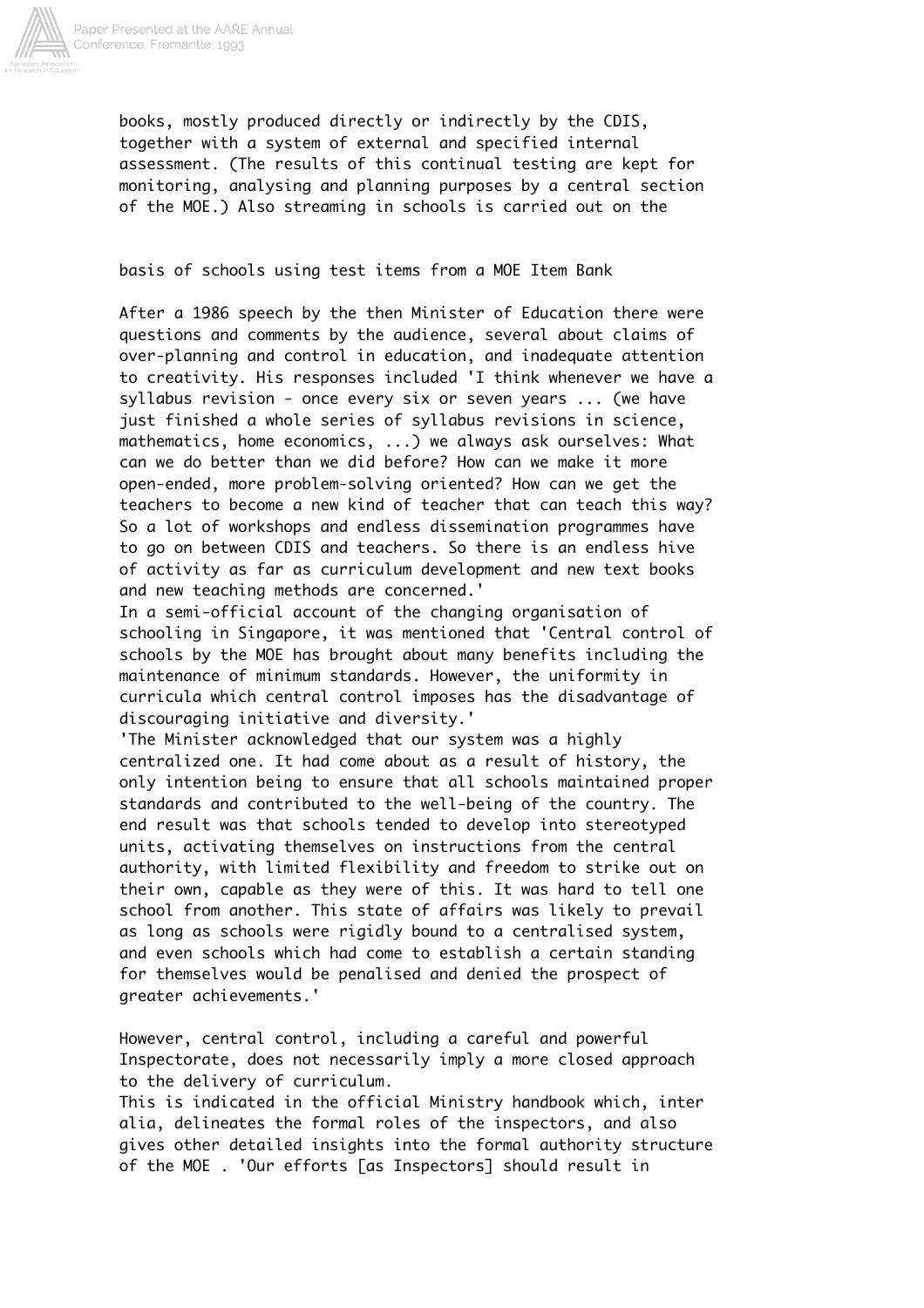

improved instructional programmes and teaching strategies in the classroom. We must motivate teachers to move away from conducting structured, passive lessons to more activity-based and processoriented ones. Children should be active learners, equipped with thinking and problem-solving skills. a classroom environment to nurture creativity must be encouraged. We are more than mere facilitators in the classrooms. We must be change-agents.' An expression of that attitude came from a senior administrator who, after observing a demonstration primary science lesson in a well equipped science practical room in which a teacher had firstly set up a task in which groups had to separate iron filings from sand without the filings sticking to a magnet and then moved onto providing supportive comments and questioning to students who had been 'showing the class their inventions', presenting and explaining the quite elaborate and ingenious small group projects they had made for home work involving the use of magnets, commented privately that she had given them too much advice and information about the task, 'there is a tendency for teachers here to spoonfeed too much'.

The situation in Australia of relations between more centralised and more decentralised controls over curricula (including at the schools or individual teacher level) is currently complex and

changing, apparently being changed to having more general topics (information and skills) outlined from a central authority (regional State or Federal State level) and methodologies prescribed at the school (or less, teacher) levels. It is not at all clear yet what differences this will make in the degrees and kinds of openness for students.

Legitimised government control over curricula? In both Singapore and Indonesia there is a unitary State which is dominant in the provision and major decision making about schooling to the exclusion of other possible sectional and/or community interest groups. In Singapore in particular there is a strong acceptance of an economic imperative that must guide social, including educational planning and administration. An administrative ideology (of a 'bureaucratic-elite managed state') largely rules how and which changes will be made to the organisation of schooling, and the curriculum required in schools (all schools are directly or effectively State schools). In relation to social planning it has been stated that 'the rationale of major policy decisions is articulated by political leaders, quite often by the Prime Minister himself, while the consequences for the implementation of such decisions are usually articulated at the ministerial or lower levels. Consultation with specialists is done on a confidential, ad hoc and piecemeal basis.' Also, in terms of educational reform in Singapore it has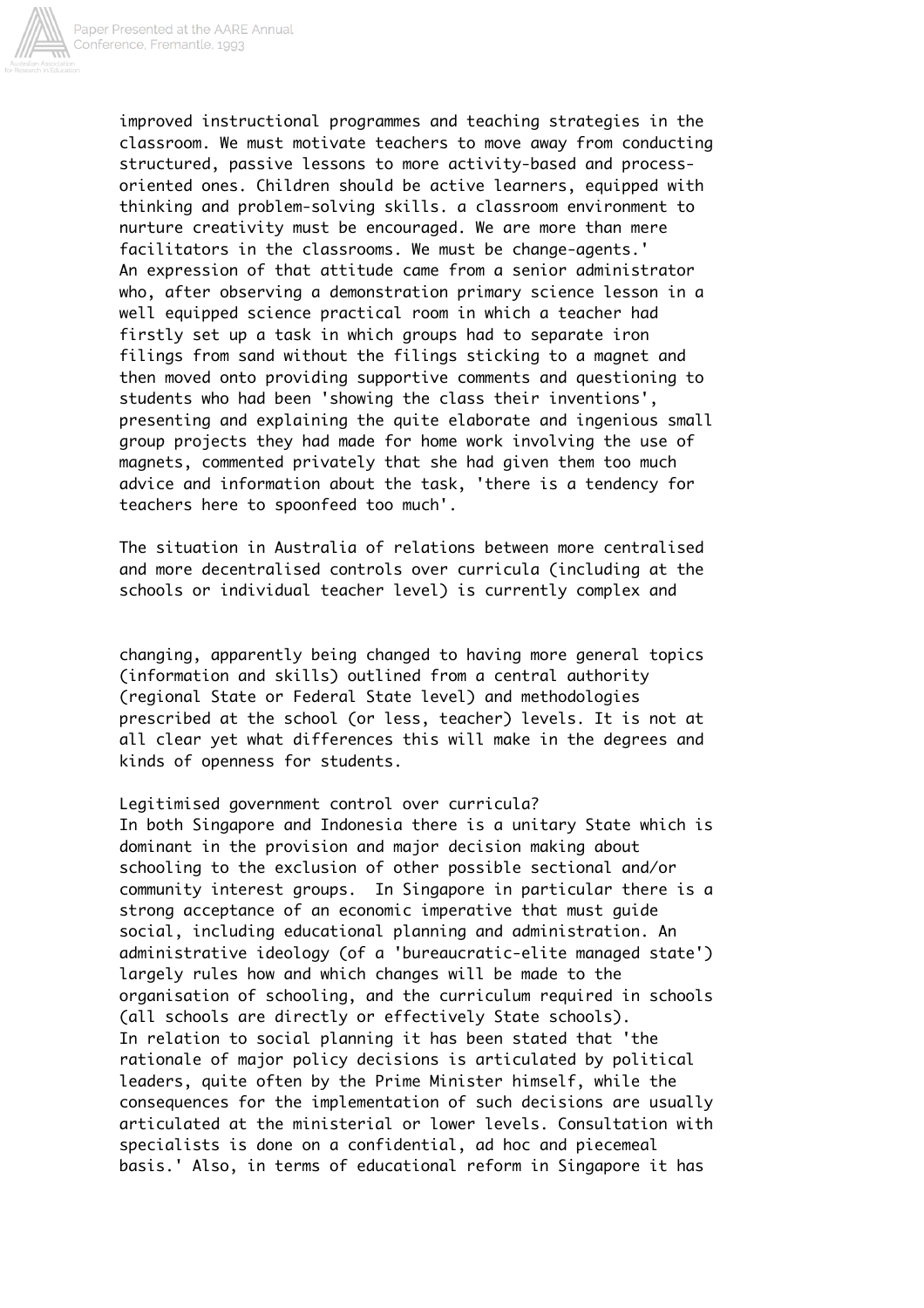

been claimed that 'Politicians made the policies. They decided what was best for education in the context of what they perceived to be national needs. Proposals for reform have reflected the ideas and suggestions of special interest groups. Little consideration was given to evidence that a proposal is practicable and will accomplish what is claimed for it. More often than not, reports of the committees and commissions have proposed far more than any school can do and the proposals have also been inconsistent with one another.'

'...social control is exercised .. (at one level)...by having a monopoly on reasonableness and the correct definition of reality and to which any alternative systems are expected to be subservient, a situation reinforced by the government's also near monopoly over the processes of social classification..., symbols..., the mass media, censorship, immigration, housing, trade unions, and its ability to define the rewards system in terms of its own values. There are in many ways very nearly a coincidence of physical and symbolic power.'

In Indonesia there is an equally strong nationalist ideology which, inter alia, prescribes a centralised schooling system including curricula and testing systems for the whole archipelago.

In both societies the national government derives much legitimacy from its demonstration of economic development and massive social improvements made under its auspices and ideology (with easy and dramatic comparisons made with the previous colonial or other regimes). The provision of a schooling system and the opportunities for individual economic and social advancement this has made possible are strong parts of this. Legitimising of the central government's role in setting what should or should not be done in schools includes elements of threat to continued progress that could follow from allowing others to have too much (or any) influence.

In both societies there is a general portrayal of the broad Government policy outlines, such as about education, being not questioned, only details of implementation including, in Indonesia, individuals' misinterpretation, incompetence or corruption in mis-implementing correct Government policies. Given (a) the acceptance (irrespective of how convinced) of a generalised 'the government knows best' influence over schooling

and (b) the widespread priority in interpreting schooling in instrumental terms (for the society's development and/or for the individual's economic advancement) it is perhaps not remarkable that students and their advocates are satisfied to attend to be taught what has been decided is necessary and correct.

For a mixture of largely historical factors related to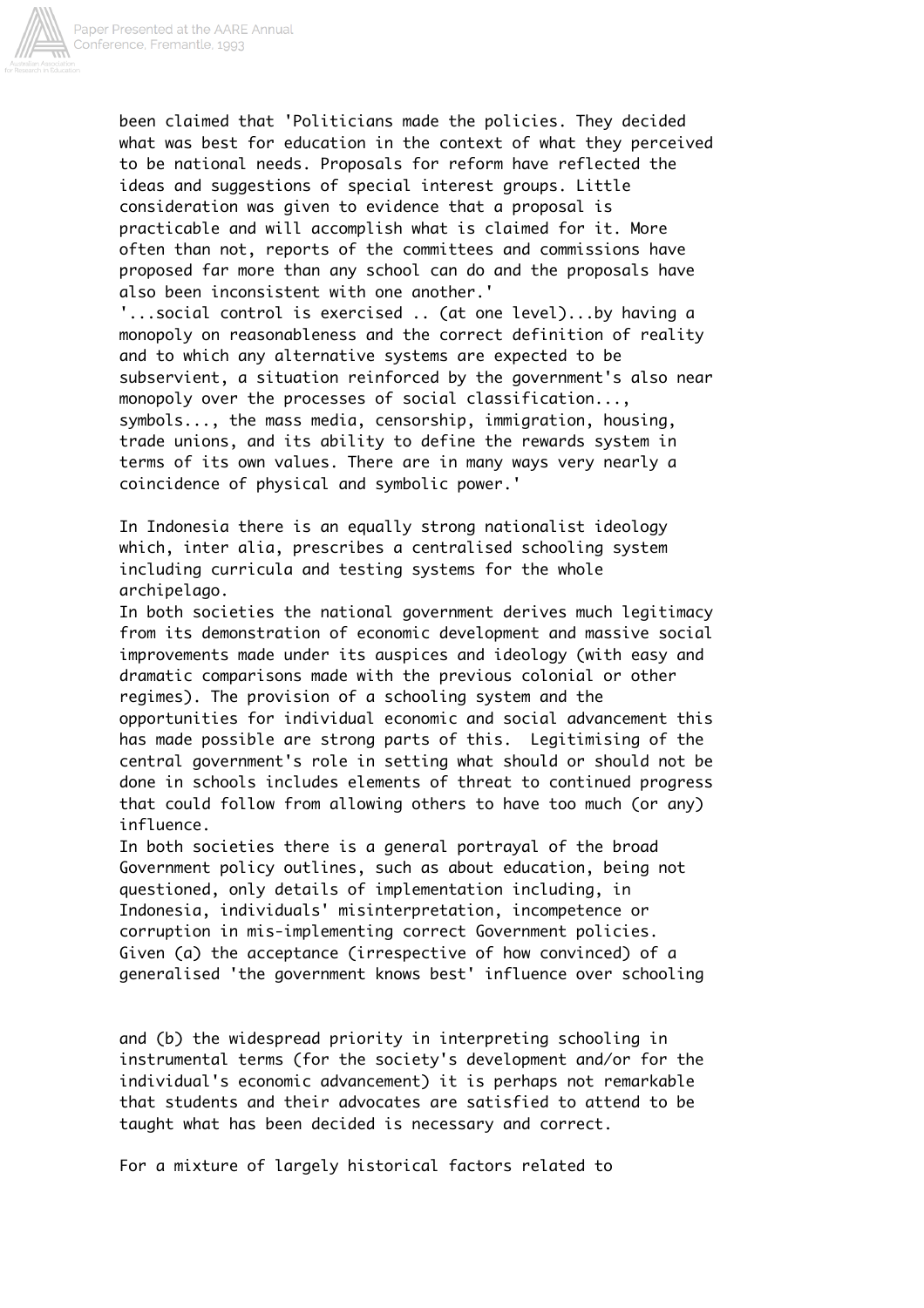

nationalism, including a lack of a struggle for independence or a recognisably radical change relatively recently after colonial domination, in Australia there does not appear to be have been such a strongly or widely held legitimising of governmental control over curricula. The background and processes of having a federal rather than a unitary State with regional governments controlling public schooling has been an additional influence in this.

## Material Resources?

There are obviously very great differences between the material conditions for teaching and learning available to schools in the three societies.

In general Singapore schools appeared to have fewer resources than did Australian schools but certainly well within the range of what would be recognised as 'adequate' or 'normal' here, particularly in higher quality materials. (There has reportedly been a large increase in electronic, including computer, equipment put into schools more recently. As is usual in Singapore schools, the standards between schools would not vary as much as might be the case between Australian ones. Also the small area of Singapore (much smaller than Adelaide, for example) and its efficient transport network provides a more even access to out-of-school resources than does Australia or Indonesia. (There is no such thing as a 'remote school', or even a 'country school' in Singapore!).

Indonesian schools in general have far less and there is a very wide variation between schools and areas.

In Indonesia there is a problem for some students in getting or being able to get texts. There is wide variety in this with some being too poor and/or too far away from book suppliers to be able to get even minimal texts while others have ample (in some cases having or having access to more or better resources than have their teachers). Similarly extreme situations were not mentioned as problems in Singapore or Australia - although differences between families' access to a breadth of curricular-relevant materials were recognised as pervasive.

As a matter of policy schools in Singapore are usually large, in many cases much larger than Australian schools (and without the large proportion of small schools), while Indonesian ones include similar ranges to Australian ones, with secondary schools often smaller as they are divided into junior and senior secondary schools.

The distribution of class sizes did not appear greatly different although Australian schools seem to have, on average smaller and more small classes and Singapore, in general, larger and more evenly sized ordinary classes. (There was a large variety in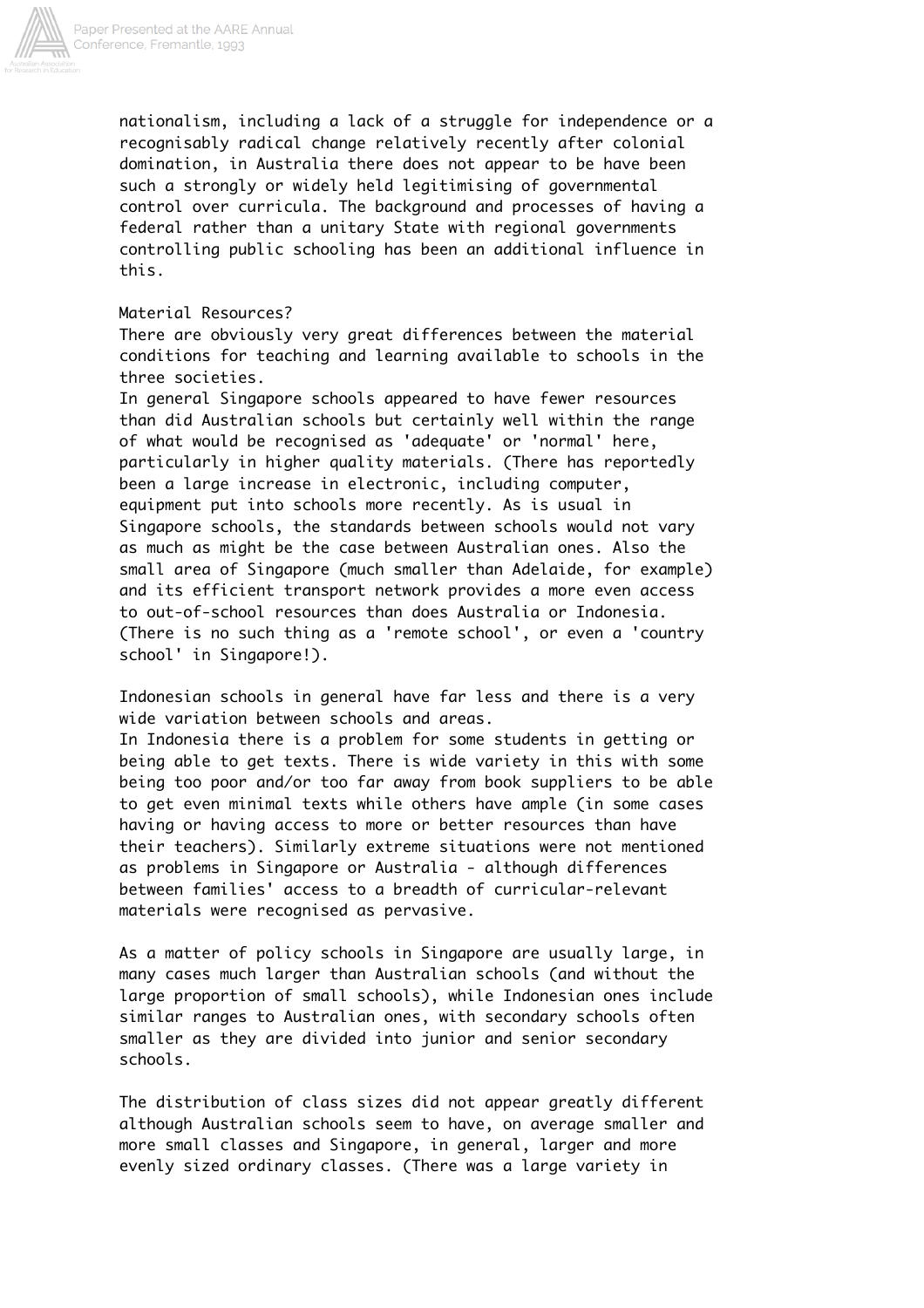

class sizes in Australia and Indonesia, with the latter not being apparently related to the apparent relative affluence of the school).

### Variation among students?

In all classes it was clear there was a great variation among students in their apparent abilities and willingness to work at set tasks, irrespective of whether they were supposed to be working in group or in whole class teaching/learning

relationships. Also clearly in all Australian (and the single Singaporean) and in most but not in all Indonesian classes teachers would be trying to keep as many as possible engaged in at least the thinking activities that were intended to be crucial parts of the lesson. It can be inferred that the teachers were acting on the presumption that at least some of the students would not 'work' if they were not monitored and directed by the teacher. (In discussions with some teachers this was explicitly mentioned.) The more that teachers dropped their directing roles and allowed more student control of what happened the more risks there would be of a mixture of a slowing down or stopping of progress through any recognisable curriculum and an increase in the differences already present between students

This could be less of a problem in Singapore where a 'meritocratic society' and consequent appropriate differentiation with the streamed schooling system is explicitly justified ideologically, but would be in Australia where such differences in ability are normally ignored in public discussions of education. (The related equity considerations did not appear to be a major issue in considerations of development of education in Indonesia as yet.)

(A revealing suggestion of how a more open approach was fitted into Australian differentiations in schooling is provided in the report of the Australian part of the IEA's Second International Science Study. Using data collected in the early '80s from over 9000 10 and 14 year old students across about 450 schools produced, among much else, the finding that 'The strongest of the school factors linked with achievement measured the extent to which students initiated activities in the science classroom; for example by project work and by suggesting topics to be studied in their science lessons. But this relationship was negative. ... There was also a tendency for the lower ability students to carry out more student-initiated activities. ... (Also at the lower secondary level) lower ability students indicated they engaged in more student initiated activities, with consequential lower science achievement.' It appeared that a more open approach was acceptable more frequently in educating those students for whom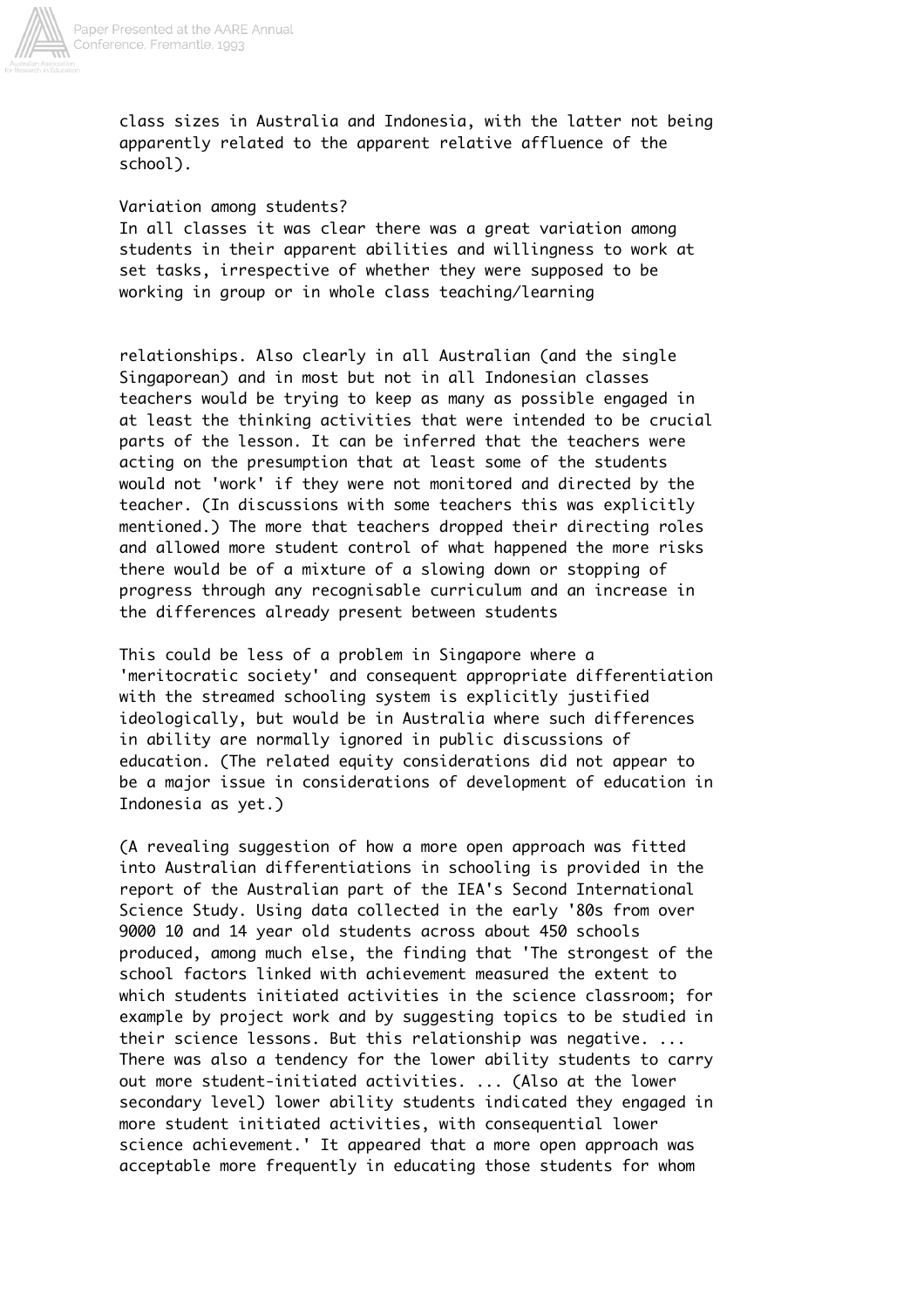

'getting through the curriculum' was considered to be less likely.)

### Lack of integration between subjects

One common opinion in Indonesia and Australia, and from inspection of curricula in Singapore also true there, is that there is little integration between what are still largely discrete subjects in secondary schools. There is some integration in primary schools in Australia, varying between individual teachers and schools, but not apparently in Indonesia or Singapore with the centralised and discrete subject curricula used across the schools in those societies. In general it appeared to be assumed ('of course') there would be little or no integration as the curricula and texts which are used to teach from and to are separate and do not refer to each other. The more teachers stay with teaching students through a set subject-bounded curriculum the less integration would be necessary. The less integration is necessary the narrower could be the range of what teachers would need to be an authority in. The more they choose to narrow the range of being convincing as an authority the less integration would be intended. The less integration teachers intend there to be the more risk there would be in allowing students to initiate or choose to follow questions which could cross subject boundaries so the more restrictive or suppressive teachers would have to be to constrain such possibilities. As more openness would require more integration, teachers concerned about their authority would not

allow or construct and put subject boundaries around openness in level and direction of inquiry.

Teachers in control?

A potentially crucial issue in the continual negotiations of the social relations in classrooms is that of control, linked to that of authority.

An Indonesian lecturer in science education asserted that teachers usually claim there isn't enough time to cover the curriculum if spend time on allowing and answering questions so suppress them but she thinks there are other reasons, for example teachers don't know enough (and realise this) to allow more openness so suppress questions, don't want to admit they don't know, also true here. In response to the suggestion that many teachers in schools are not happy with a more open approach as they could lose control if they don't already know the answer, she agreed and added that 'it is true not only in schools but also here'.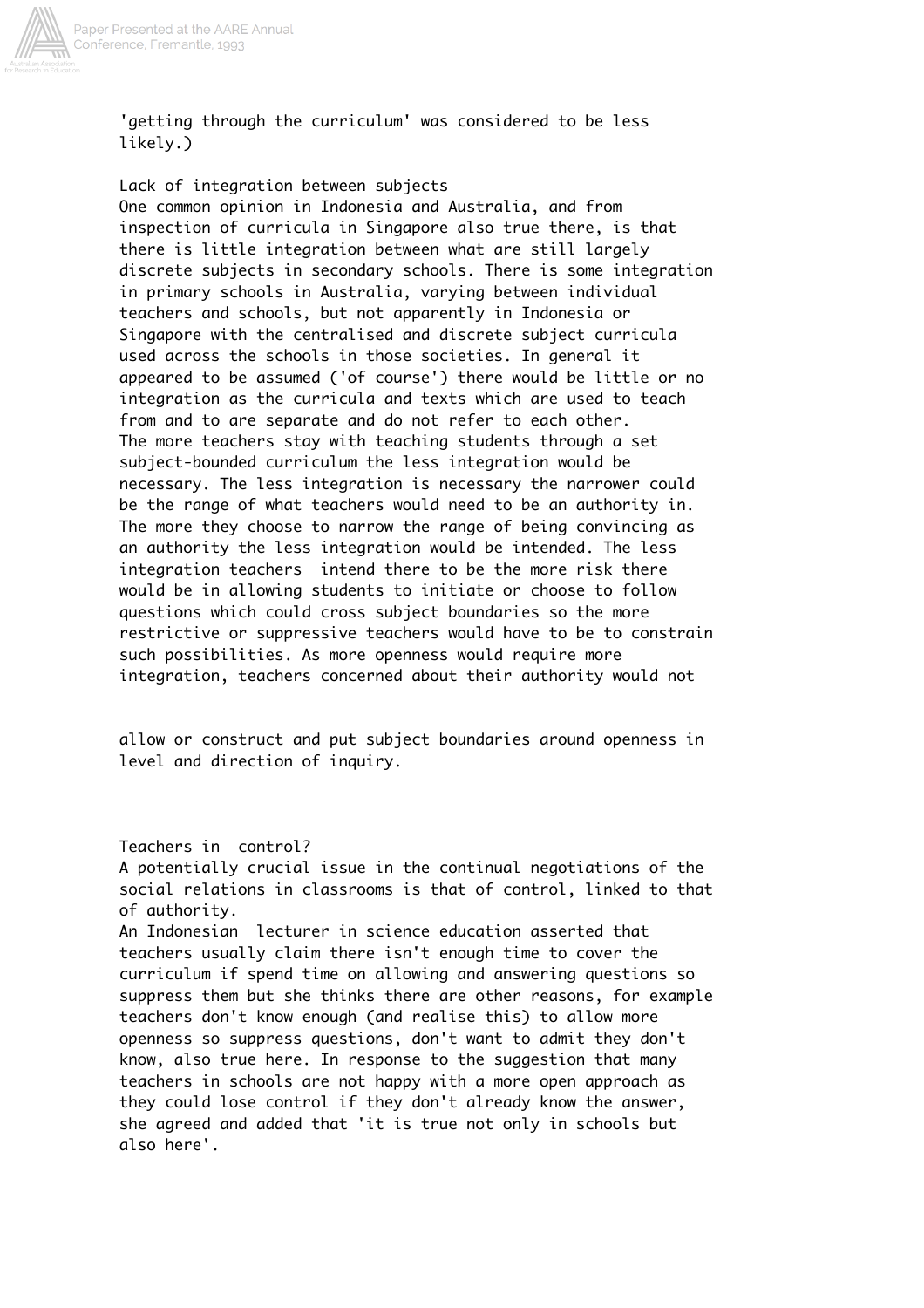

There were several opinions expressed in Indonesia that 'teachers are afraid of questions outside the curriculum, as "not ready" (or similar meaning with different wording). This is one reason why they use 'demonstration' (another being lack of materials).

In several readings and discussions about obstacles to making science and technology teaching in Australia more open the lack of confidence many teachers have about the extent of what they know relative to what they believe they would have to know came up.

These appear to be linked to an implication of the results of an analysis of the lesson observations. This revealed that, in all cases, the teachers were always in control of defining what was to be counted as acceptable (that is, both appropriate and correct) public knowledge in the classrooms. It included what were acceptable questions, directions or processes of enquiry. The frequent requests for students to answer teachers' questions and for the teacher to be allowed to evaluate and comment on the students' answers can only operate if it is accepted that the teacher has the appropriate knowledge for these evaluations to be of benefit.

This involves accepting the assumption that the teacher does know what is right, what is best, what is needed, what is required for successful progress through the curriculum that is believed to exist and which has some economic instrumental value to the individual students. The teacher has to be accepted as an authority on this, to be in control of what is appropriate knowledge.

One crucial element of this authority is needed where there is believed to be some systemic testing regime which has consequences for individual students. For the teacher's authority to be legitimised it must be accepted that it includes relatively greater expertise in how to succeed in this regime than that possessed by potentially competing other authorities, such as students' opinions.

An implication of this is that teachers would, if they could, not choose options, such as more openness, which could reduce this authority in teaching which has some consequences for tests. One simplified version of this would be that the teacher is considered to be able to successfully 'teach for exams'.

The influences of this are likely be complex and pervasive,

forming a general climate opposing openness (unless the results of a more open approach are clearly testable and rewarded in the testing regime). Indications of this could be discoverable in a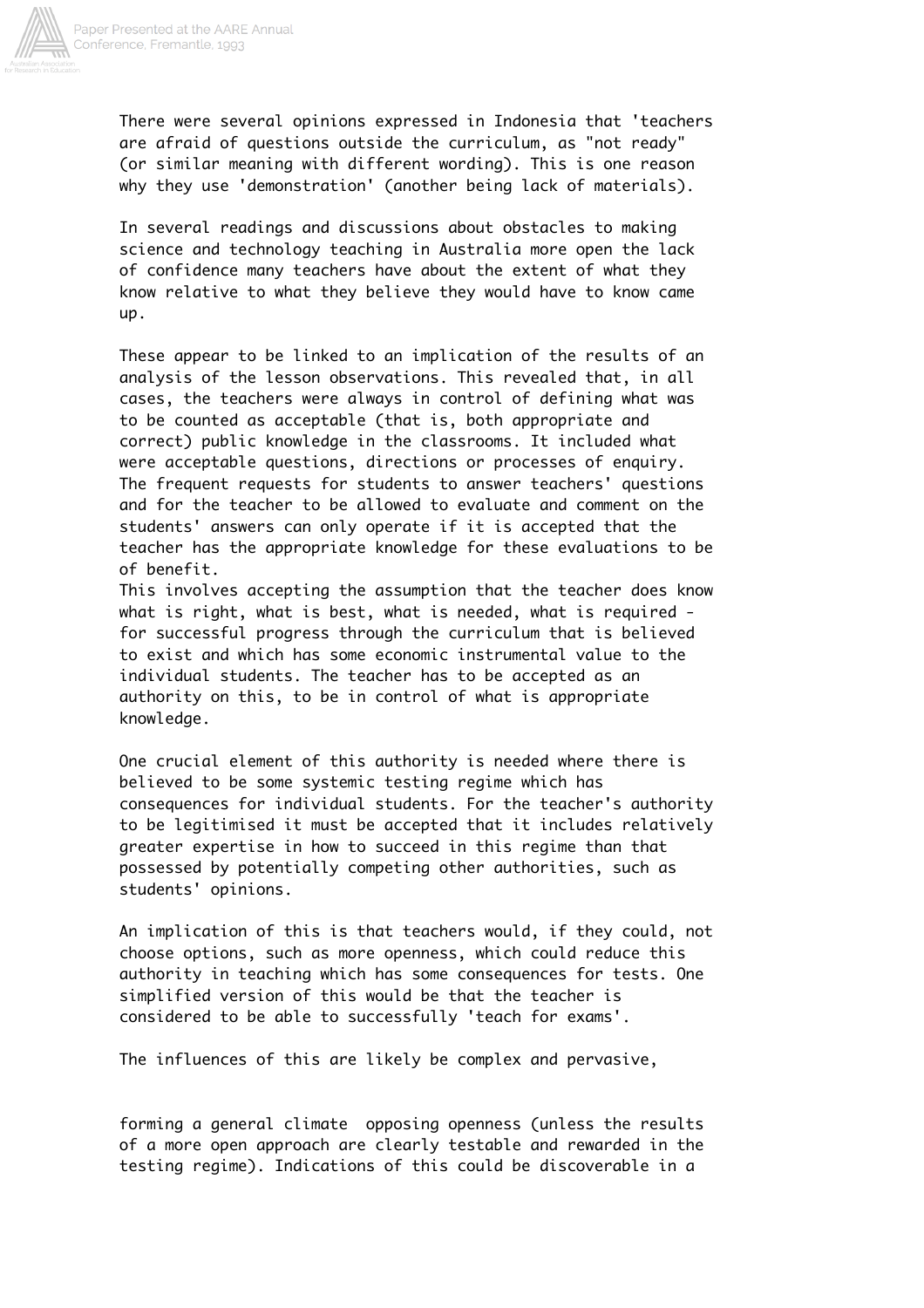

very wide of activities, with perhaps many initially not considered to be likely indicators.

For example, one of the elements of a non-open climate was indicated in the Singapore report that, in terms of the development of television and video programs for schools, 'in spite of the programmes being closely matched with the curriculum, teachers still complained that they did not fully match the schemes of work in the classroom. Adaptability and creativity were not the strong points of many teachers. The majority of teachers were text book bound which was understandable in an examination-oriented system. Clearly, to make teachers use more audio-visual media, the materials would have to be closely linked to the textbooks being used and fully integrated into the weekly schemes of work'.

As another example related to Singapore, in the concluding chapter of a recent book on the organisational development of education there, largely using a celebratory perspective, the editors (directors of the Ministry and of the Institute of Education) commented that 'At present the educational system seems to be overly concerned with Intellectual needs and less concerned with Industrial, Intrapersonal and Interpersonal needs. Even in the case of Intellectual needs, the major pre-occupation is still with preparing for examinations which tend to emphasise recall and comprehension rather than critical and creative thinking.'

### Some concluding comments

Although there are differences between Australian, Indonesian and Singaporean societies there are also similarities in the relative lack of openness in what happens in their classrooms. There might be differences in student activity and in the amount of materials being used but in most cases what is being worked on is being decided, legitimated, evaluated and paced by the teachers. There may be more or be less use of active methods, but active methods are being used as more effective ways of getting students to learn what their teachers intended them to learn. More active methods are not more open, in terms of student choice about content, style or pace of learning.

Given the differences in historical formation, political environments, economic provisions, teachers' financial comfort, training, systemic requirements and provisions that could have major influences but appear to have only modifying ones it is tempting to look for the major influences in the basic structures of schooling itself.

If schooling is being seen as primarily economically instrumental then this will determine the framework within which curricula are designed and, more importantly, how teachers choose to work. A curriculum is inherently a map with one or more paths of intended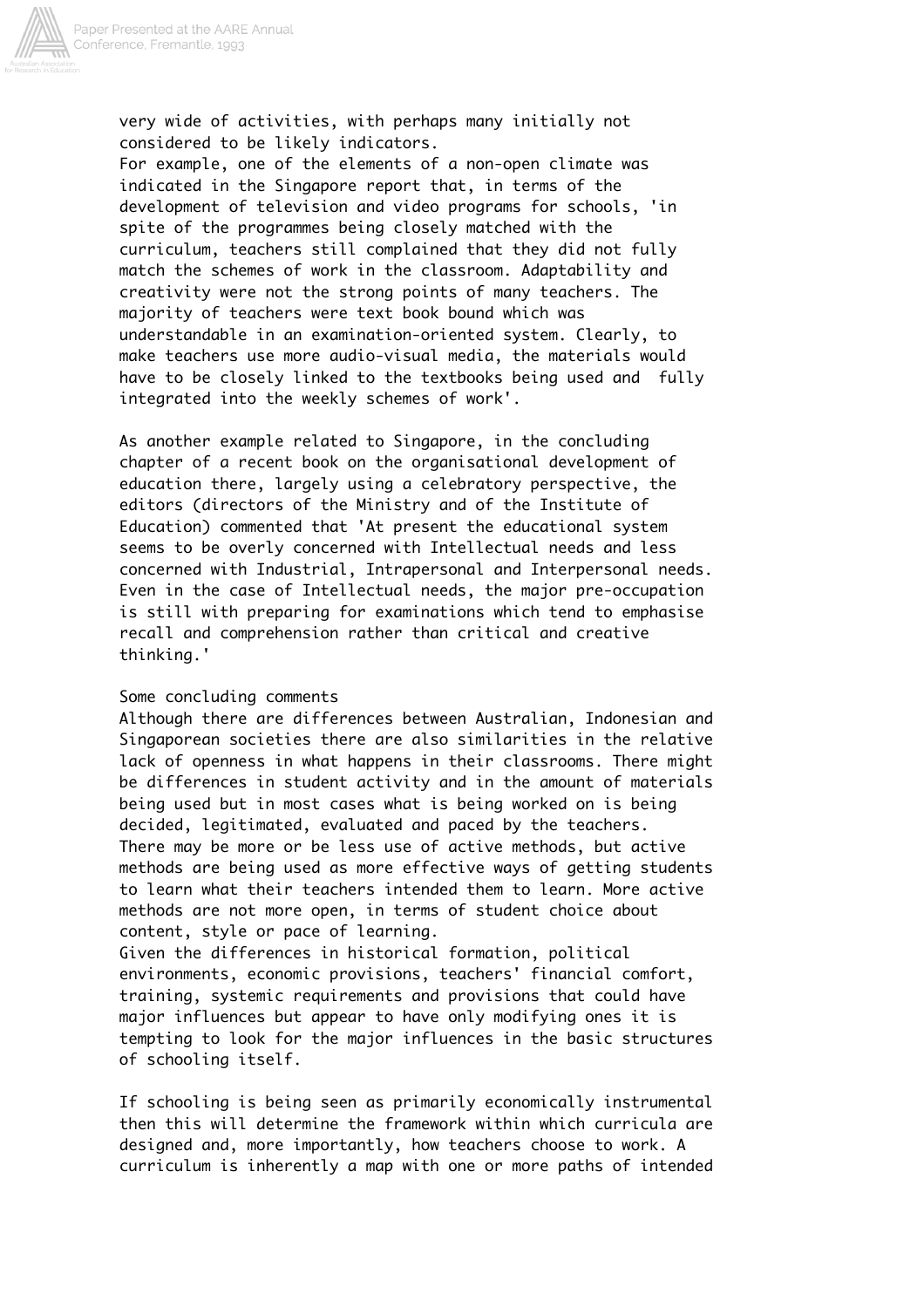

progression. Students are supposed to be moving along these paths and teachers are, inter alia, held responsible for this moving. How, how tightly and publicly the movements are assessed and monitored might vary (in Singapore and Indonesia this is done more tightly and more externally than has been usually the case in Australia but the changes here are in that direction).

There might be, and are likely to be, different versions of 'curriculum', that formally specified by a central part of the organisation or that actually constructed more or less tightly from that and implemented by teachers in the schools (and likely to be more textbook or other materials based). If there are some measures linked to that formal curriculum which produce records

associable with individual students then it does not matter much whether the 'curriculum' being implemented is closely prescribed by it or not. The influential feature will be the report that 'getting through it' makes possible on each student - the instrumentalism for participation in schooling required by the various clienteles needs reporting on 'how well did he or she get through it'. The 'how well' will involve a relative element, providing for comparison with others, to provide for the individual advancement function (which has a competitive component, as a counter to other possible non-schoolingcredential-based criteria for advancement). Also the records of interest are not only those used directly in awarding summative credentials but also the continual formative ones throughout schooling which are used to inform and decide about 'progress' towards the summative ones. The overt or underlying interest and pressure towards economic instrumentalism can be from members of the schooling organisation, governments, employers, families and students themselves. 'There is a curriculum and a teacher's job is to get students through it' is the underlying and pervasive reason why teachers do not generally choose more openness in their classrooms. It seems likely that they will, in general, continue to choose this, irrespective of what is provided and urged, unless the curriculum - in relation to which they and their students are evaluated, specifically and unavoidably requires it. This is in the nature of schooling in societies which provides both opportunities and requirements for at least the great majority of successive generations to advance or maintain themselves through schooling and in which schooling is being deliberately used as an essential component for economic, in particular, technological, progress in an international marketplace.

Further research could usefully concentrate on the degrees and ways there are external and internal pressures to 'get students through the curriculum' - and how far a curriculum which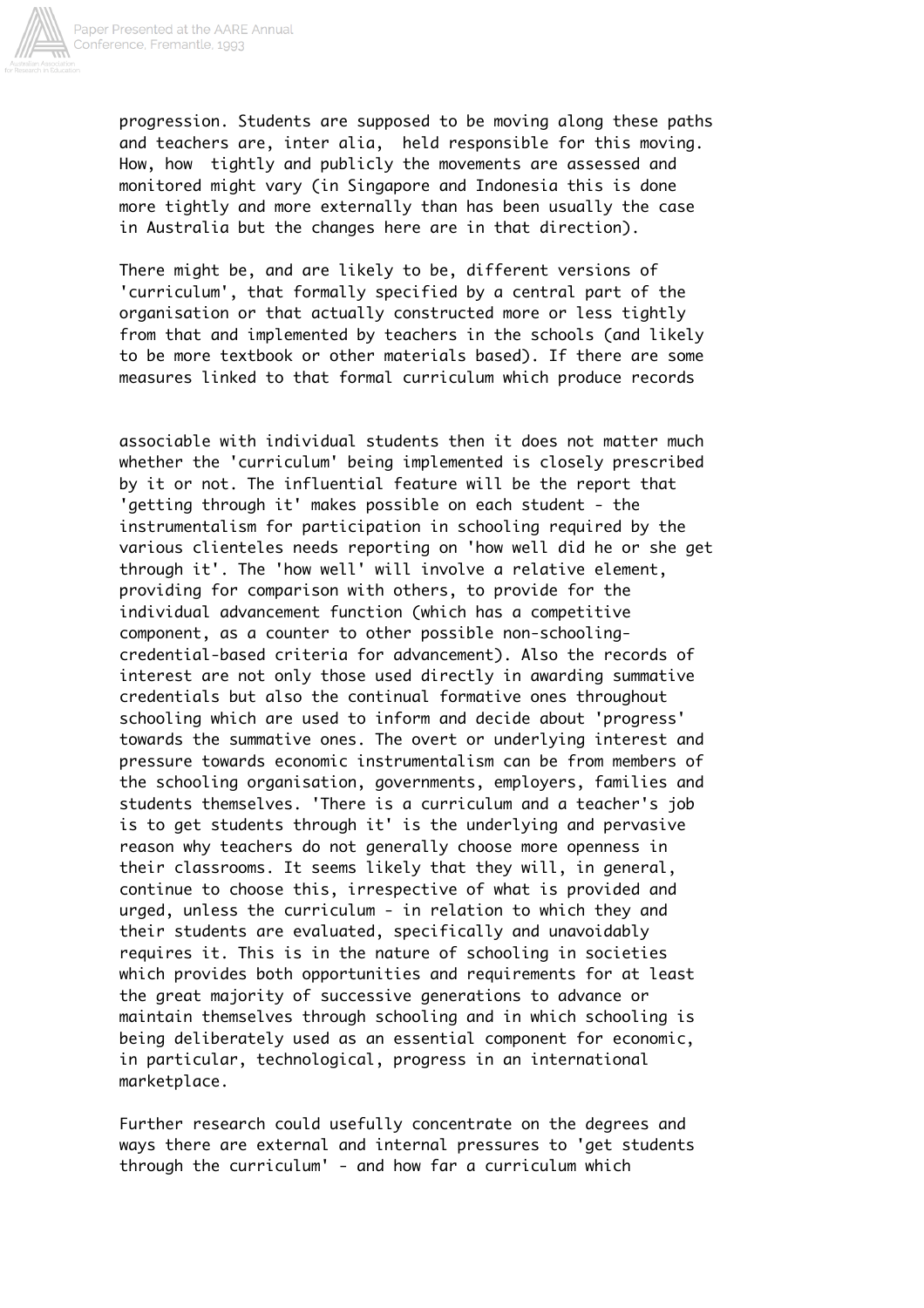

explicitly demands and tests for openness will change the actual openness of classrooms in which circumstances. As Connell claimed in the mid-'80s about Australian secondary schooling, 'These developments [in which the definition of content and method has become less settled] give more responsibility to teachers. In the new situation it is much less clear what is the teacher's fault and what is not. Teachers are pushed to take more responsibility for the kids' learning, and have more to fear if it goes wrong - in terms of their selfesteem if nothing else. Teachers, in short are made more vulnerable. That vulnerability is a strong motive to resist further change in these directions.' R Connell, Teachers' Work, George Allen and Unwin: Sydney, 1985. p80

 Dejnozdka E and Kapel D (1982) American Educators' Encyclopedia. Greenwood Press: Westport, Conn

 Barrow R. and Milburn G. (eds) 1986 A Critical Dictionary of Educational Concepts: An Appraisal of Selected Ideas and Issues in Educational Theory and Practice. St Martin's Press: NY

 Total corpus analysed: 30 science lessons in 12 schools in Central Java (from lower elementary to upper secondary), 12 science and computing lessons in a South Australian school (upper secondary), a Science lessons in one Singapore school and a visit to another, writings about society and about schooling in Indonesia, Singapore, and Australia (the latter largely about science and technology education), notes of discussions with teachers, education administrators, university staff and some others in Indonesia, Singapore and Australia in 1990, 1991 and 1993.

 There is an empirical problem of deciding whether an utterance is or is not a question. Some that have the shape and sound of questions are actually statements, in particular, dissenting

opinions. Others that might initially appear to be statements, including answers, are actually queries about the correctness of the statement. Whether some utterance is a question can be defined by what the speaker would expect to be an appropriate response: if it is expecting further information from the person to whom it has been addressed - it is a question; if it is intended to provide some information required by the other speaker - it is an answer. However, there are obviously problems in someone else knowing what is being expected by a speaker, and also an utterance can be intended to be both an answer and a question! It was decided that these classification decisions would be passed over to the interacting speakers as it would be they who were actually negotiating and constructing the discourse - an utterance would be classified as a question by the response it received - if this appeared to be an appropriate answer to an interpretation of an utterance as a question it would be classified as such. (Occasionally an utterance was initially not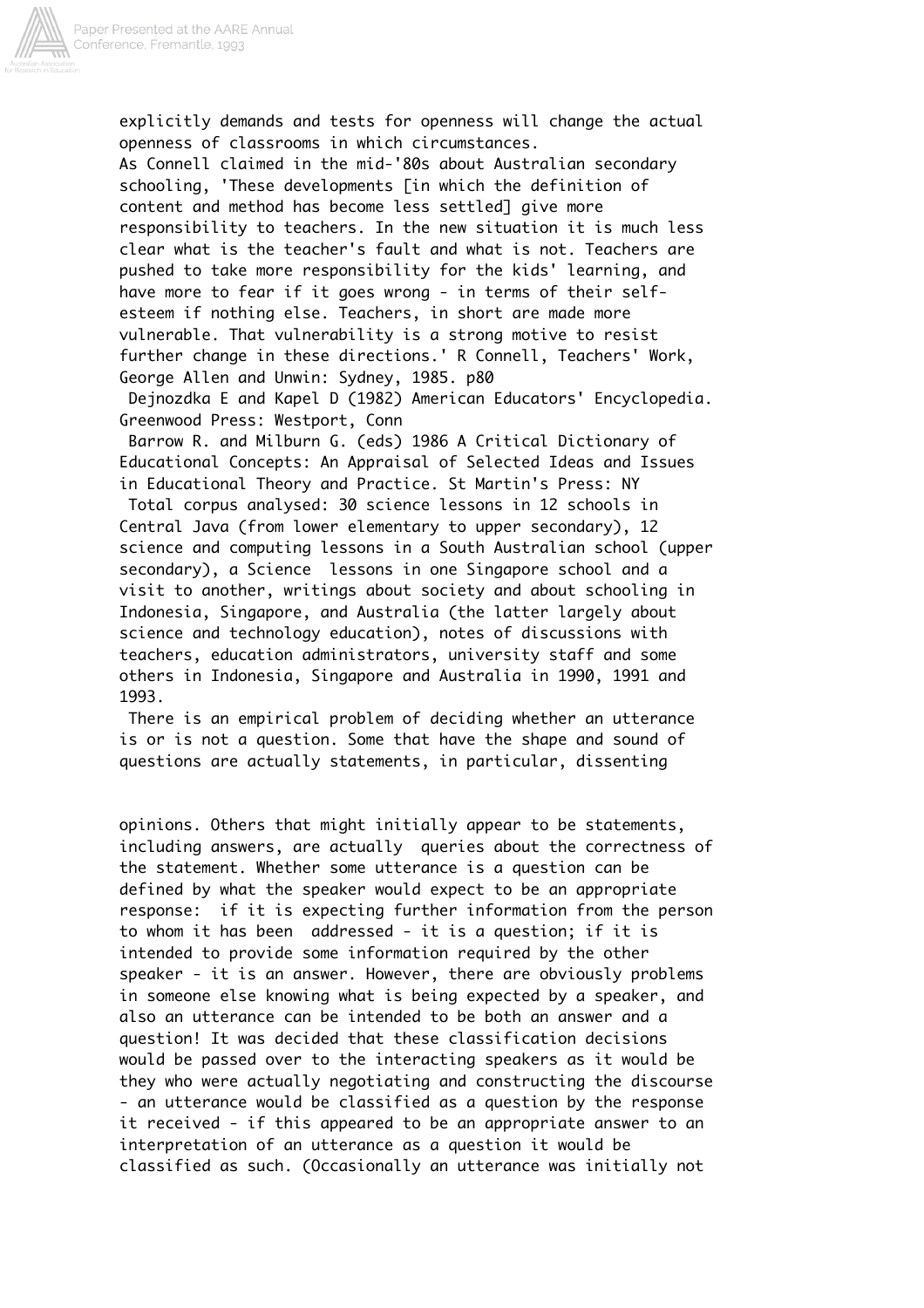

responded to as a question but was then immediately repeated or rephrased until it was - hence it would be counted.) So, a question is something that is treated as a question.] Exceptions being the one or two which were interpreted as 'stirs' ['Weren't you trying to make it bigger?' to a teacher quickly demonstrating the application of a formula and changing inserted figures to produce a desired result was given a denial, an explanation, then a mock of the student who ' has suddenly

woken up to what we're doing. It's taken him long enough!''] Two sustained examples of this were a teacher leading students in small groups through text-book exercises on the scientific methodology involved in evolutionary models by challenging successive answerings on the grounds of incorrectness or imprecision and another lesson which mainly comprised individual students naming their rough intended topic for a major required project, suggesting, when challenged, one or other approach, test or technique that had been previously used in a class exercise then being lead/told/provided by the teacher with information about what and how to do it, what resources and tests would be appropriate and offers made to find and provide reference material and necessary contacts. This process involved the teacher sequentially challenging for the next step then providing it when what was provided was considered to be an inadequate.

 Some proponents of the place of new versions of technology education have pointed out that 'in recent years definitions of technology education have become increasingly broad. This reflects a shift from a physical and practical skills emphasis to include the more intellectually demanding processes of identifying needs, designing, problem-solving and appraising (K-12 Technology Curriculum Map. A report to the Australian Educational Council. Curriculum Corporation. August 1990, para 2.1), and advocate a constructivist view of learning, in which learning is regarded as a personal process in which learners construct meaning for themselves as a result of interaction with the world, students are encouraged to become independent learners and problem-solvers; learners are encouraged to link disparate knowledge thorugh a curriculum containing areas of study which cross traditional subject boundaries...; students and teachers negotiate some aspects of the curriculum ... . The constructivist view[ of technological education] would seem to provide a more fruitful ideology [than a transmissive one] and is consistent with the current demands by industry for people with broad, generic skills. (P Gardner, C Penna, K Brass (Faculty of Ed, Monash), 'Technology Education in Australia: Meanings, Developments, Issues and Challenges', paper presented at 1989 AARE Conference, Adelaide, pp37-38) 'Technology is concerned with meeting human needs and and purposes. It involves the application of various forms of knowledge to the use of resources to exercise control over the environment. It involves creative processes that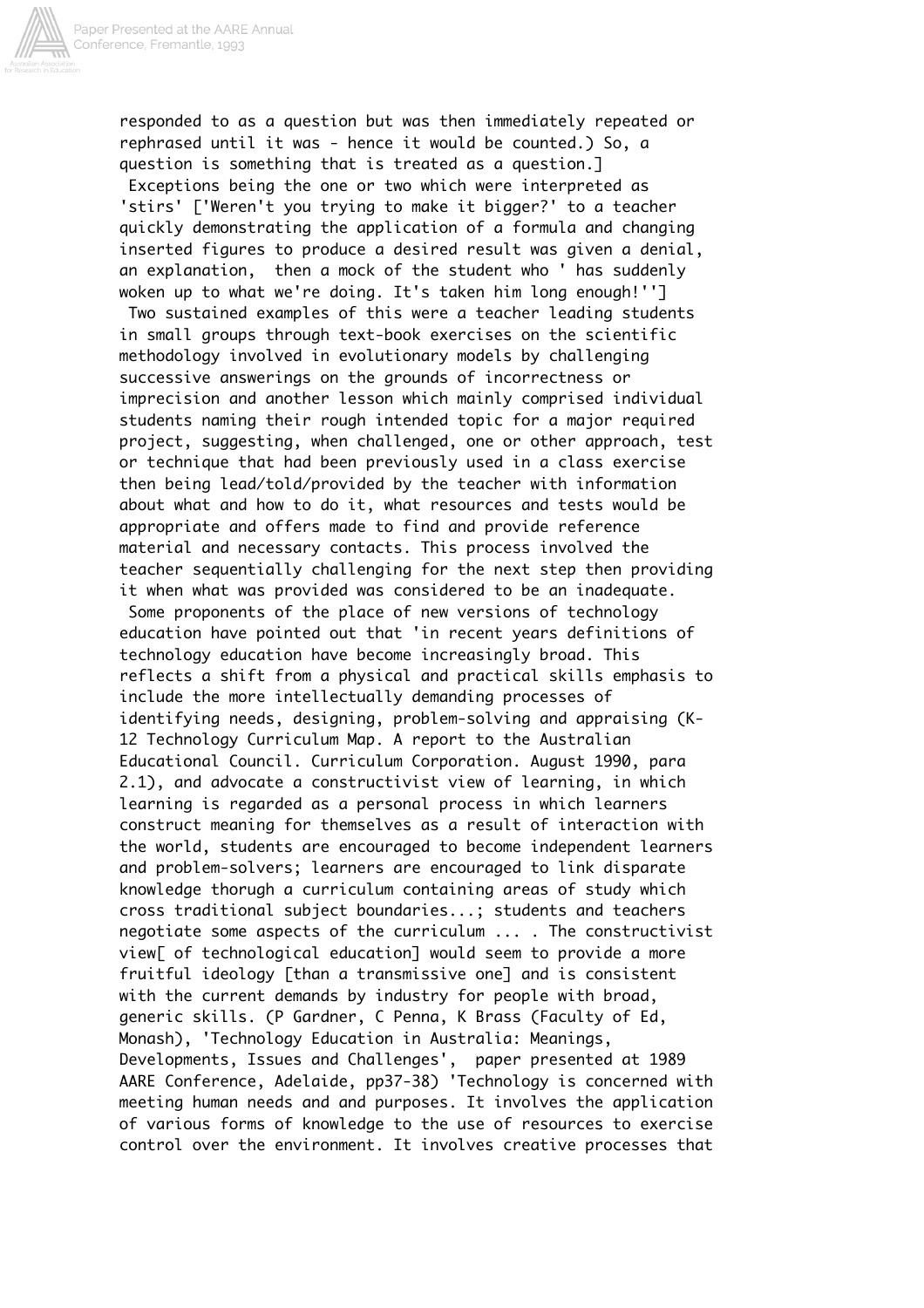

require imagination, judgement, critical appraisal, synthesis and communication to achieve the best solution to a problem at a particular time and place (T Stead, 'Technology Studies in Primary Schools', booklet produced at Coromandel Valley Primary School, 1991). Technological capability includes skills and knowledge and adds to these the ability to make decisions, to act on then and to get things done, with regard for the conseqences of the outcomes of that action. (K Boston, Technology in Education', paper presented at meeting of conference of Directors-General of Education, Sydney May 1991)

 For example, a formal summary of his opinions as to reasons for why there is not more active student learning (CBSA) in Indonesian schools was written out at the end of a discussion in Indonesian about just this topic and given me in 1993 in an office by the dean of a faculty of Education in a university in an Eastern province, Nusa Tenggara Timur (NTT) [translated from Indonesian]:

'I. Seen from the point of view of culture and tradition in Indonesia/NTT:1. Written culture is not familiar to the community in NTT. Therefore the community, including students - is only accustomed to learning from listening; 2. The Indonesian society, including in NTT, generally follows a 'seniority system' in the social relationships forming the life of groups : - With the 'seniority system' therefore there is a moral/ethical requirement that young people must listen to people who are older. - In schools, students are young people and teachers are old people who must be heard. So, as those who are old, teachers feel obliged to inform about something (information, sciences) to students - as young people who are obliged to listen and follow. 3. The custom of reading or being 'reading minded', is not yet entrenched in the Indonesian public, with the result that the duty to read - as one of the aspects of CBSA, is extremely difficult to be make happen. 4. The custom of discussion exists only in the realm of adults - especially inside Indonesian families children and young people are never allowed to join in family discussion for taking decisions.

II. Seen from the point of view of teachers: 1. Knowledge and mastery in a technical-scientific sense about CBSA that must use 'multi-methods' and 'multi-media' is still extremely lacking. 2. The lack of media and teaching sources that support the carrying out of CBSA in schools, especially libraries and laboratories. 3. The total of teaching subjects that are too many in Sekolah Dasar that teachers lack time for carrying out CBSA where teaching time must be made appropriate to the capabilities of the students. 4. Finally, teachers prefer to teach for the achievement of the target curriculum through lecture methods (one way traffic communication) in class.

III. Seen from the perspective of students: 1. The influence of the local/mother language, very much hampers student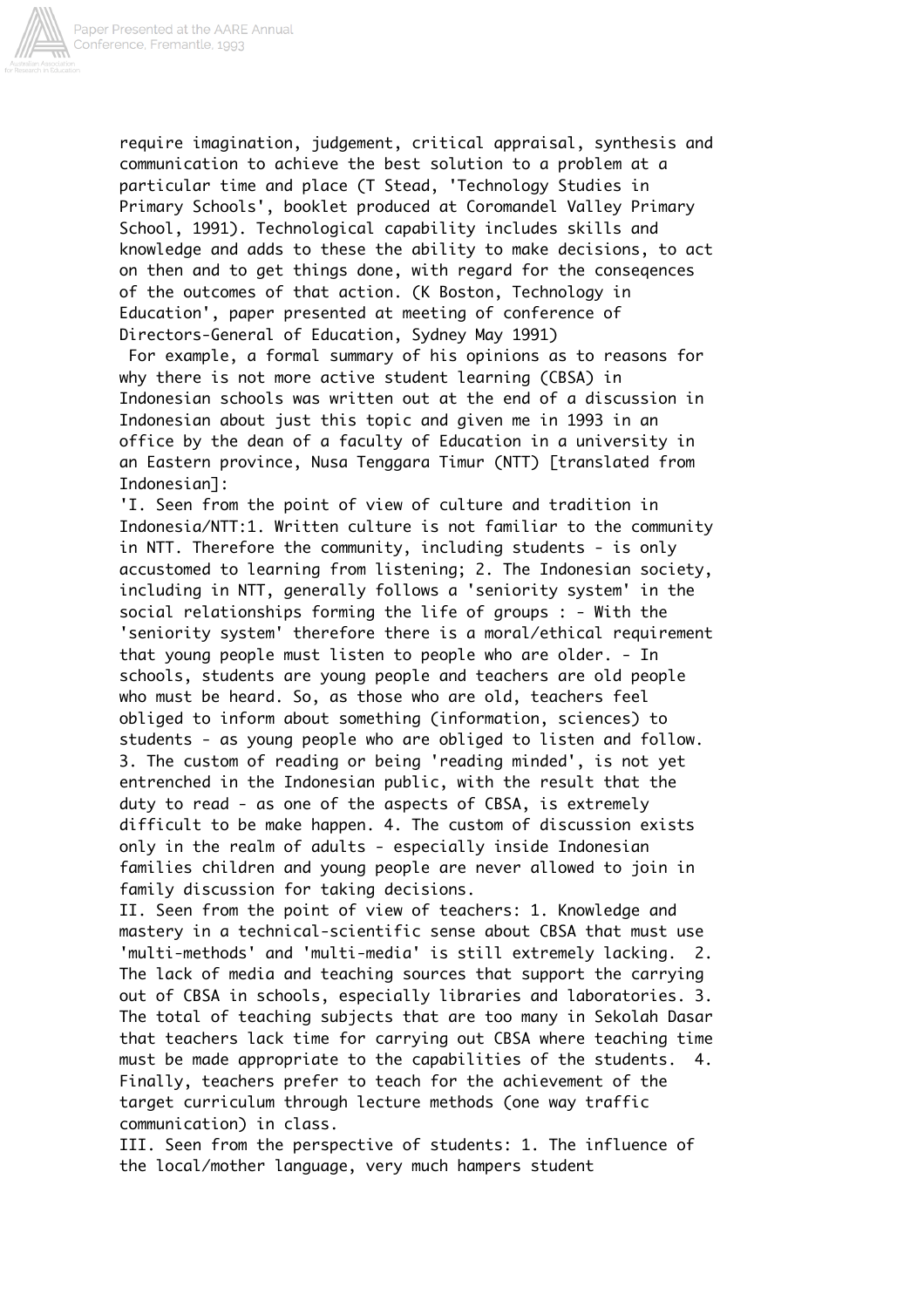

communication-interaction in class in the CBSA framework - where students must use Indonesian that is standard. 2. The influence of custom in family and community where children (students) cannot join in discussions (deliberations) for decision-making. Children (students) are only listeners in relationships with their parents.

In a serious, out of school, discussion in 1993 which moved through many other topics, in response to the same question, an experienced (in both State and non-State schools) male teacher gave a simpler, though similar listing: Students don't have books; Students won't read; Students are lazy; Teachers don't have enough materials; Teachers not active; How teach doesn't influence employment/promotion.' (my translation). A much briefer version, also in 1993, from a recently graduated female teacher, as part of a lighter discussion about schooling during a 2 hour on a crowded bus, was 'Teachers are not professional'. The strings searched for included those in words such as

question, query (both from 'que'), answer, ask, incentive, salary, wage, problem, active, promotion - in English and their Indonesian equivalents (such as percobaan [experiment, trial] or pertanyaan [question], plus CBSA, Cara Belajar Student Aktif [Active Student Learning],the widespread acronym for more active learning/teaching methods [CBSA should include group work, teaaching aids, good dicsussion about the lesson. Questions should go to not only active students but also to those still passive with teachers giving opportunity to students to ask questions, to form questions que 4]). [The 'finds' were then edited to remove what were considered to be irrelevant ones and those in which the shortened search strings used had picked up unwanted words, such as consequence, mosque, unique or technique, task, probable, probability.] Some of the material originally in Indonesian was left as such and some I translated (lesson observations were often a mixture).

 eg. U Husna Asmara, 'Penerapkan CBSA Sebagai Salah Satu Dalam Pembinaan Aktivitas murid', Jurnal Pendidikan - Universitas Tanjungpura, 1(1) 1990

 See report of research in Majalah FKIP-UKSW No. 7 Th. IV 1990 about a study of use of CBSA in Geography carried out in 3 senior high schools. The main methods used were lectures varied with question and answer, with teachers stating the opinion that there is a lack of support for learnig/teaching activity and that there is too much in the curriculum to remember in the limited time.

 Toh Kok Aum et al, A State-of-the Art-Review of Science Education in Singapore. Institute of Education, 1991

 Although, as well as solving problems, open education involves students defining problems, constructing their own questions that consequent active learning will be intended to answer.

And it should be recognised that all teachers with whom this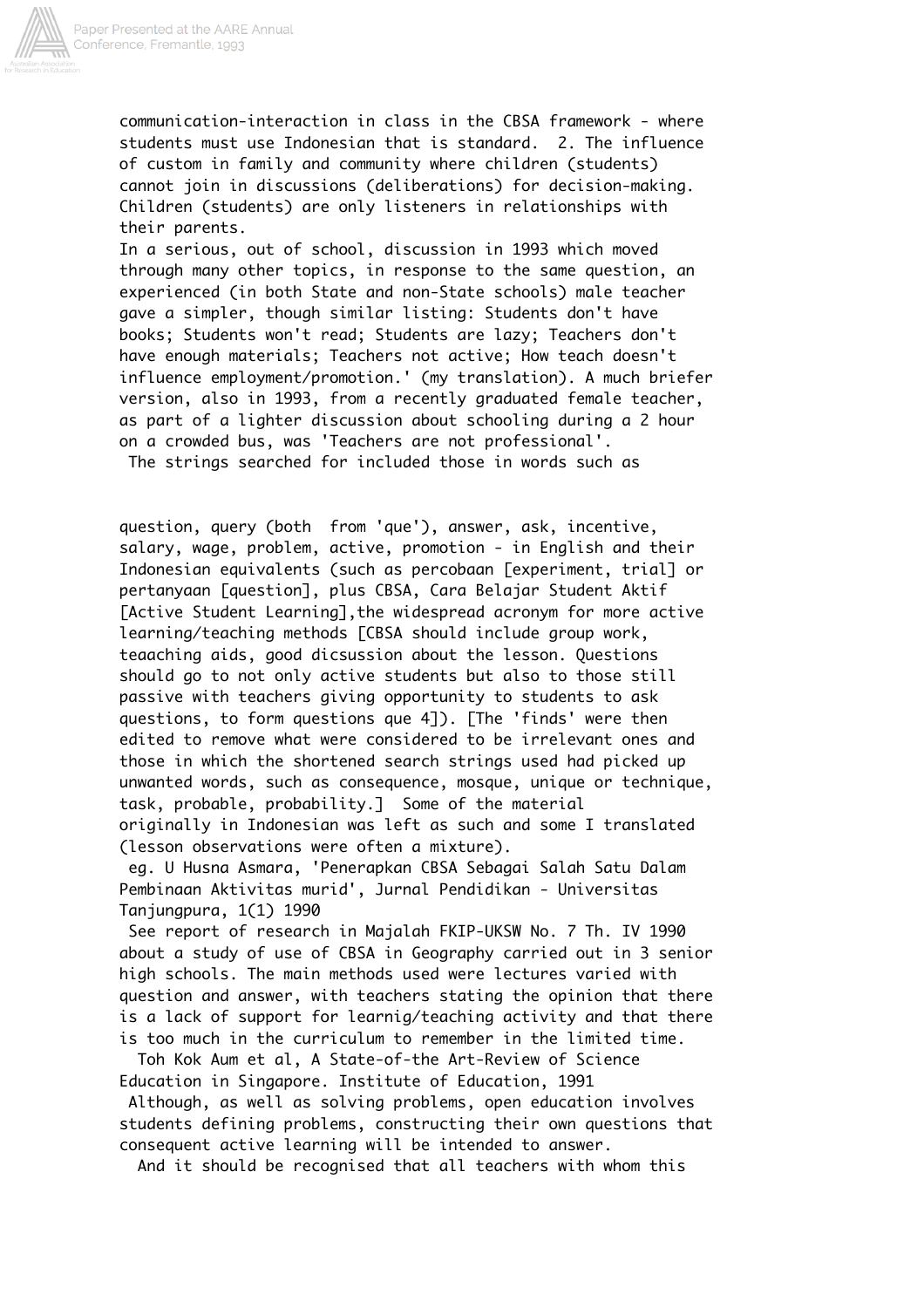

was discussed claimed that active methods are better educationally.

 In constrast there were some claims that there are likely to be less rewards for innovation than problems if 'out of line' or 'disturb', including one that there could be complaints about 'quality' ,about being a 'good teacher', if more active student methods were used.

 However, successful completion of some official paid upgrading courses such as several month residential ones run by teacher training upgrading centres does provide for some, capped, acceleration through the scales.

 Only a small minority of Indonesians are eligible for an age pension, usually at age 55, and civil servants and other tenured government employees, make up most of these.

 A similar situation applies to university staff as well, especially in the larger centres where other teaching, consultancy or business opportunities are more readily available.

 This is also a problem for extra-curricular activities (including a national Scouts organisation, but relatively little sports and other activities, partly due to relative lack of facilities). This means that the curricula of the schools are usually only what appears in the formal lesson time-table, without the added informal, possibly more active and studentcentred strands of education that occur in the strong Extra-Curricular Activities component of Singaporean (like Japanese) schooling.

 Another relevant point is the consensus, among staff at a university faculty of Education that the first intake of postschool students into the new primary teachers' diploma course, set up as a pilot as the previous upper secondary level courses were being closed down, were generally of a much lower 'quality' ('from the village') than the expected general level for the other university courses.

 Sim Wong Kooi and Ho Wah Kam, '25 Years of Teacher Education', Chap 7 in John Yip Soon Wong and Sim Wong Kooi (eds) Evolution of

Educational Excellence: 25 years of Education in the Republic of Singapore. Longman: Singapore, 1990, pp180-181]

 G Speedy (Chair) Discipline Review of Teacher Education in Mathematics and Science. Dept of Employment, Education and Training, AGPS: Canberra, 1989, pxx.

 W Cummings, 'Notes on Higher Education and Indonesian Society', 1981, op cit

 Sutriyono, 'Pentingnya Laboratium dan Workshop Matematik dalam Program D2PGSD', Majalah - FKIP-UKSW No. 9 Th. V 1991

 It could be suggested that 'need more inservice, not enough is provided' will normally be among factors claimed when there are assessments that some intended innovation is not yet perfected, apart from in exceptional situations involving only more teacher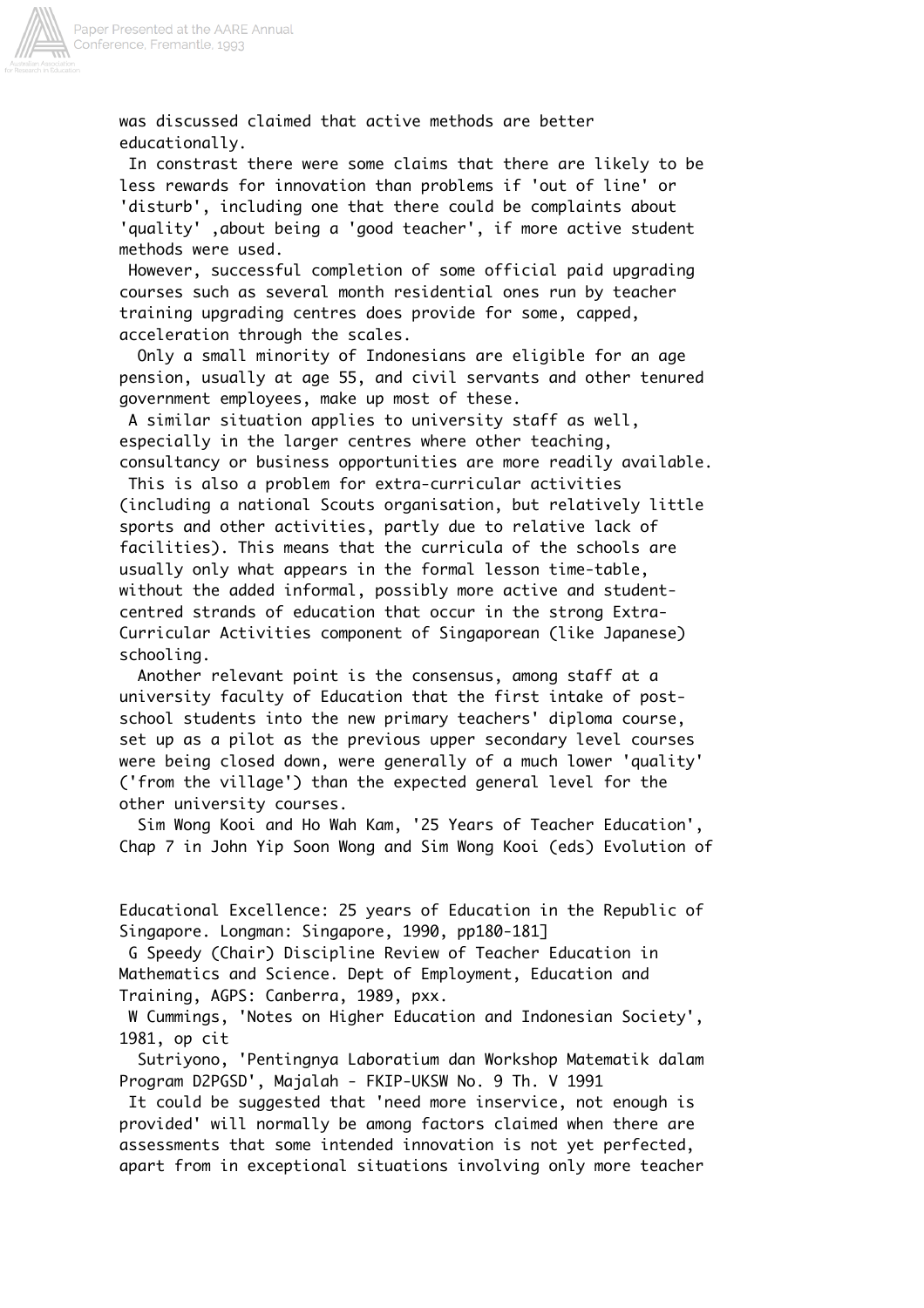

and material resources wanted in schools.

 For example, as indicated by the rector of a private university who remarked that there was a plan to move into inservice, postgraduate provisions, away from pre-service education, although a cost-benefit analysis would be needed of this. He was pushing the faculty of Education that way. There was a precedent of post-graduate work some years ago provided for Christian school principals (through distance and week-end work, etc). For a while this became a pre-requisite for appointment to principal positions, but has since lapsed. There will have to be work done on setting this up, linking, developing a promotion/incentive system for teachers rathen than, for example, expecting/exhorting teachers to be more open and creative if it only demands more effort with no more recognition and reward.

 Through this planned measures were taken to change teachers' attitudes and skills. 'Problems (Changes necessary). 1. Attitudes - many teachers are set in their ways because of teaching the old programme for many years. Task at hand: Teachers must be convinced to accept change. 2. Skills - new content - new teaching approaches/strategies - project work (design process teacher-based assessment. Changing skills is a slow process. Subject Inspectors have been talking and explaining to Heads of Departments and Senior Subject Teachers as well as teachers during school visits, zonal meetings, school-based workshops as well as informal meetings. The whole process started in 1984 - 3 years before the programme was implemented in 1987. For skills inservice courses, both full and part-time were identified by Subject Inspectors and subsequently conducted by the Institute of Education' [notes from a Senior Inspector). Initially a 270 hour course, over 10 weeks full time, was mounted for the 600 technical teachers in the schools, followed by specialised courses on the developing technologies. Also, relevant experts were brought in to teach and advise inservice from other institutions, such as a polytechnic, or from Britain, and curricula, curricular materials and a newsletter produced. Among other activities, practising SIngapore designers, a Trade Development Board-run Young Designers Award and a private foundation funded Young Inventors' Award (with quite lavish prizes) were organized in continuing support of the new course. G Speedy (Chair) Discipline Review of Teacher Education in Mathematics and Science. 1989 op cit, pxix

 'In May 1991 the Australian Academy of Science and the Australian Science Teachers Association held a Science Education Focus Group to gather ideas from primary school teachers for improving primary science and technology.' The proceedings were published as First Steps in Science and Technology: ... . Focus on Science and Technology No. 1. Australian Foundation for Science: Canberra, 1992

J Drost, SJ. 'Pengajaran Fisika di Sekolah Menegah', Kritis,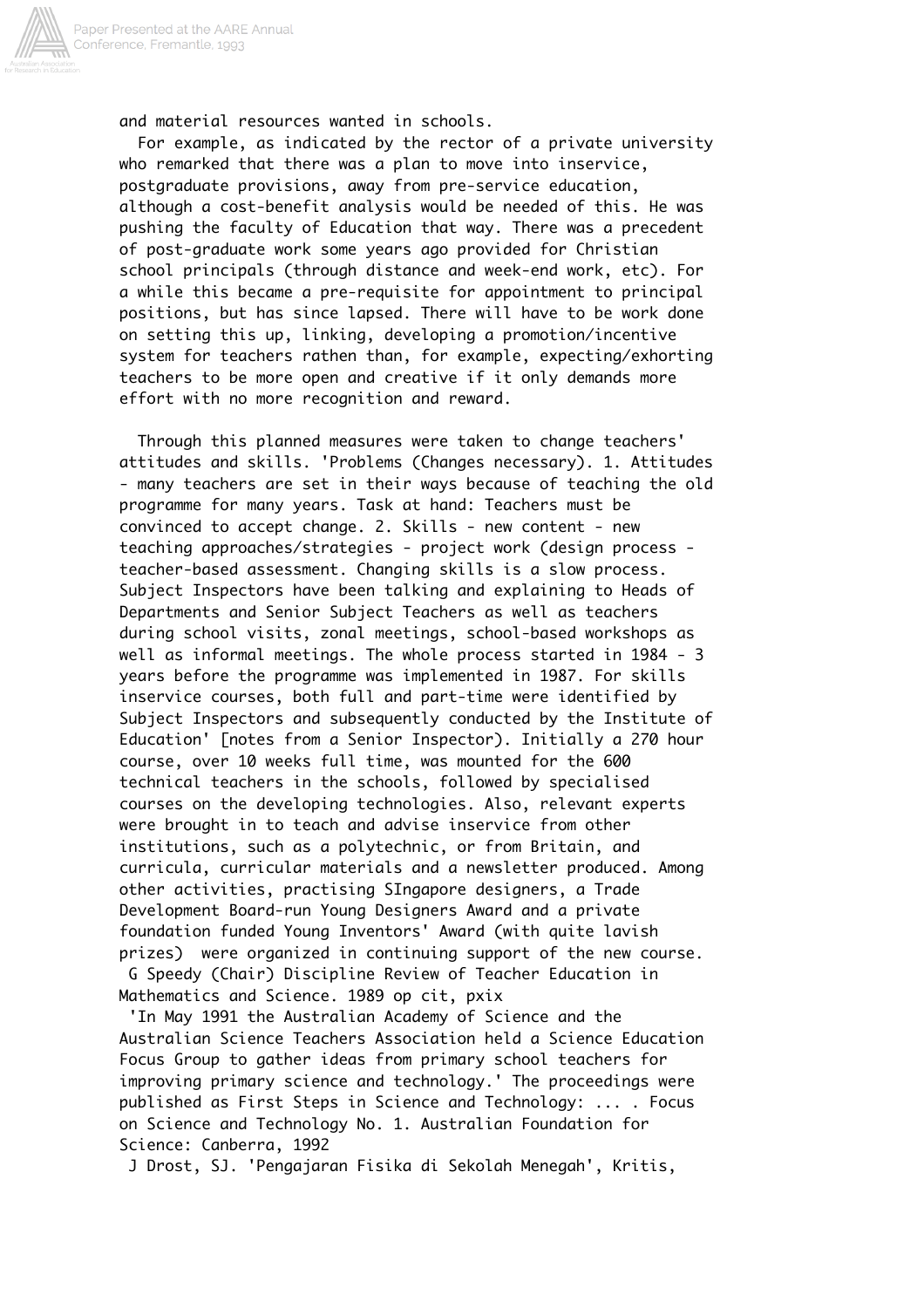

5(1) Juli 1990 Satya Watcana Christian University. In a nutshell: A guide for overseas staff. 1990

 There are many other claims about the traditional deference part of the concern with correct relations in Java and other longstanding areas of Dutch colonial control. Some claim more direct and separate influence from Dutch rule, others that the Dutch system only utilised and modified pre-existing feudal local political traditions.

 W Cummings, 'Notes on Higher Education and Indonesian Society', Prisma No. 21, June 1981

 Eg. ''Indonesia seems to be in the process of evolving from an exclusionary to a more inclusionary style of corporatism. Though, unquestionably, the state remains pre-eminent in Indonesian politics, some of the corporatist structures which previously obstructed demand-making are now being turned around by their client groups. The pace and extent of this change should not be exaggerated, for even in the case of corporatist bodies primarily concerned with middle class interests, it remains true that a majority are probably still only of limited effectiveness in promoting constituent interests. Moreover, rarely are they actually encourgaed by the state to become more active and assertive. However, as business groups in particular have shown, organizations determined to project their concerns in a more effective and professional manner now enjoy greater likelihood of success. These developments do not ... imply that Indonesia is moving towards liberal or bourgeois democracy ... . neither the necessary institutional arrangements nor the political will is present for a change of that magnitude. ... there is little evidence for any widespread enthusiasm for a fully fledged participatory democracy. Setting aside the obvious govenrment opposition towards such an idea, it is far from clear that even the new middle-class groups who have been behind the current changes seriously desire mass participation in political life. popular sectors with considerable ambivalence.' A McIntyre, 'Corporatism, Control and Political Change in 'New Order' Indonesia', in R May and W O'Malley (eds) Observing Change in Asia: ... Crawford House Press, Bathurst, 1989. See also McIntyre's fuller account in his Business and Politics in Indonesia. ASAA Southeast Asia Publications Series, Allen and Unwin: North Sydney, 1991, R Tranter and K Young (eds) The Politics of Middle Class Indonesia. Monash University, Centre of Southeast Asian Studies: Clayton, Vic, 1990 and Arief Budiman (ed) State and Civil Society in Indonesia, Monash Papers on Southeast Asia No. 22, Centre for Southeast Asian Studies, Monash University: Melbourne 1990

 Eg. See K Foulcher, 'The Construction of an Indonesian National Culture: Patterns of Hegemony and Resistance', chapter 12 in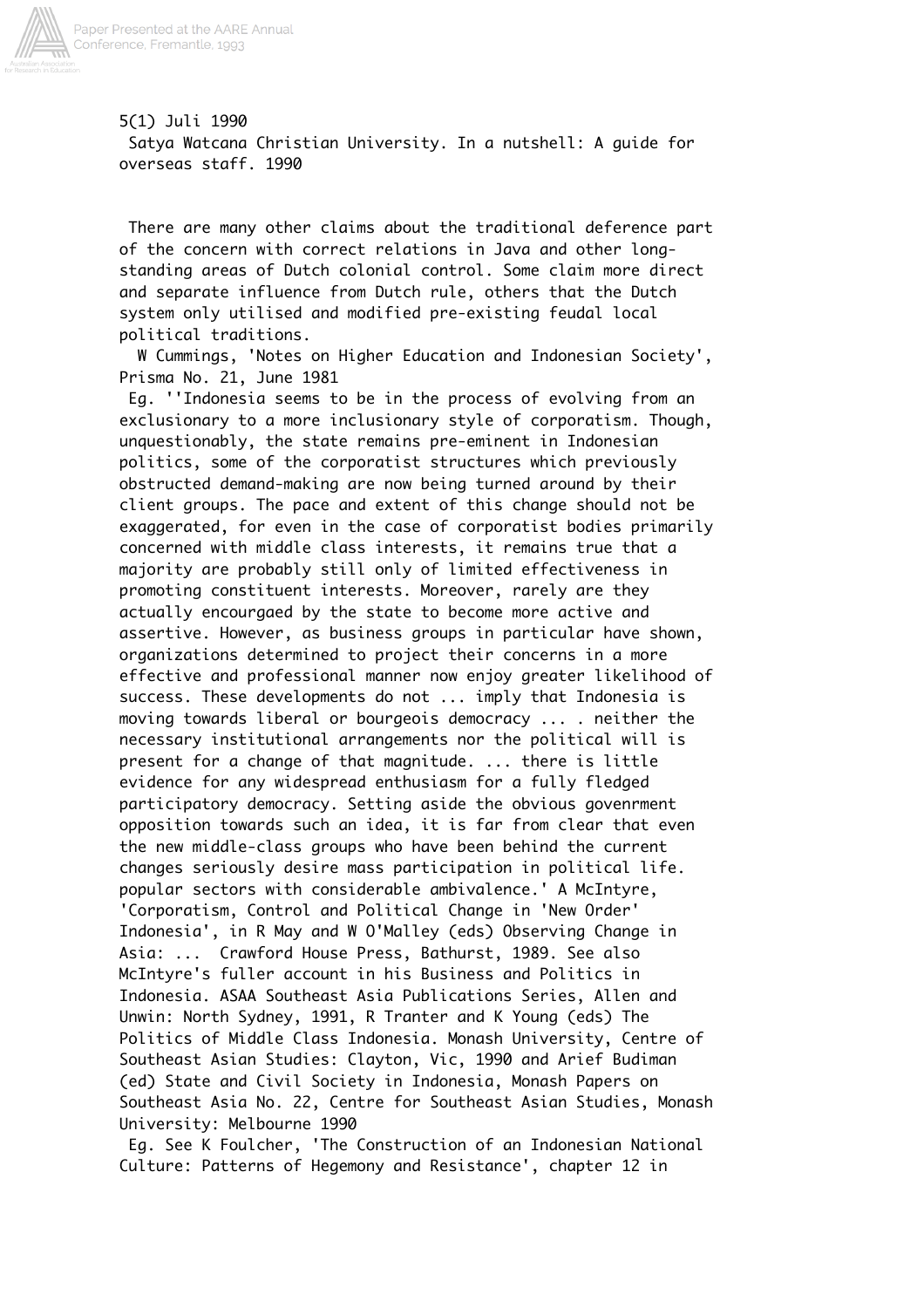

 Bagoes Wiryomartono, 'Modernizing Technical Education', Prisma No. 38, December 1985

 A Pryosusilo, 'Schooling in a Javanese Village', Prisma, No. 38, December 1985

 [E Kuo (Consultant) A Study of Singaporean Youth: Their Perceptions and Aspirations. Research Section. Management, Information and Planning Division, Ministry of Community Development, June 1988]

 Eg. As explicitly defined and used as the context in Wan Hussin Zoohri, The Singapore Malays: The Dilemma of Development, Singapore Malay Teachers' Union,:Singapore, 1990

 A clear example is the response by the Minister of Education in a public meeting in 1985 when he was challenged about the amount of planning the Government does in education. Among other points he cited the American 'Nation at Risk' report and criticised the American system for not stressing the academic, producing a system with no goals or goals to which students could work. It had become a very relaxed system, the trauma level in an American school child was quite low and he went through school quite happy. Parents didn't mind as there was no stress. However the price was that the standards were very varied and, on average,

dropping to unacceptable levels, with American students dropping behind those the Japanese. 'In the Sixties there was a lot of advocation of low stress, let children enjoy, let them learn by discovery, minimise exams and therefore let them learn by projects, discovery and so on ... today we know the results ... SAT consistently going down ... Americans looking at the Japanese system - which goes to the other extreme much more exam-oriented than we are.' 'Some Issues and Problems in Education: A Dialogue' in Commentary 8 (1 & 2). 1989, p19. It should be noted that there is much official stress in the role of examination scores as indices of relative success in alternative arrangements in schooling.

 R Connell, Teachers' Work, 1985 op cit, especially chap 7, 'The Curriculum'.

 My translation from E Van den Berg (Ed) Miskonsepsi Fisika dan Remediasi: ... UKSW: Salatiga, 1991, p128

 Eg. See A Pryosusilo, 'Schooling in a Javanese Village: Some observations', Prisma, No. 38, December 1985

 W Cummings, Notes on Higher Education and Indonesian Society',1981, op cit

 However, as an experienced teacher educator remarked, although 'the method says 'experiment', or 'discussion', ... but in fact teachers mainly teach 'the truth' and students try to memorise it'. Teachers don't know enough, tests are only for memorise then multiple choice'.

 The basic curricular documents are the Garis-Garis Basar Program Pengajar (GBPP), The Basic Guidelines for Teaching Programs, with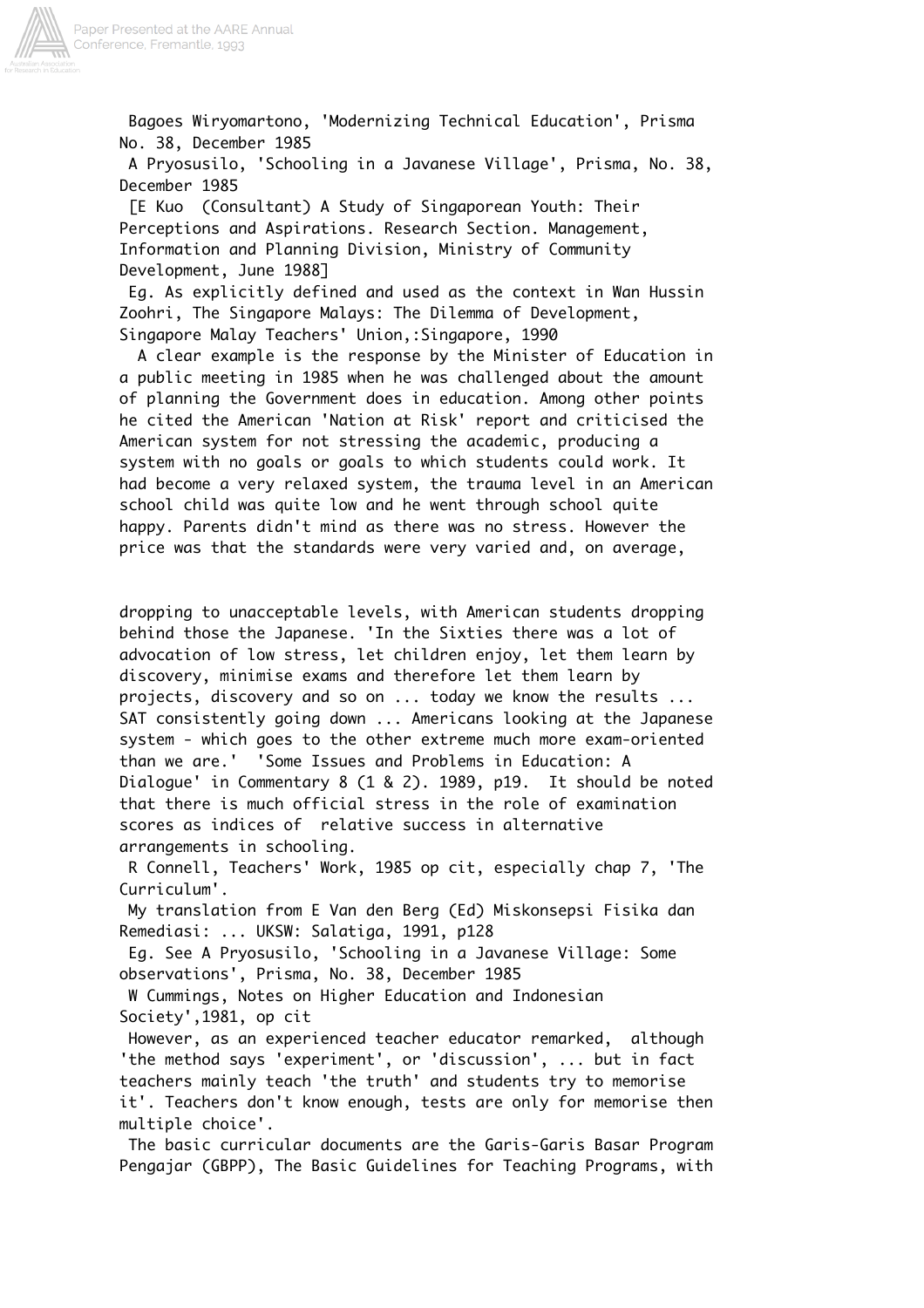

usually one book or set for each subject in primary, middle and upper secondary school. The particular listing was taken from the Kurrikulum Sekolah Dasar

(Basic/Primary School Curriculum) for Olah Raga Kesehatan (Sport and Health), a book which covers all 6 primary grades, but comparable detail is in such as the curricular books for each grade for Ilmu Pengetahuan Alam (Science) which includes the range of methods associated with the specified time allottments for each topic mentioned above.

 In the Departmental publication Pentujuk Pelaksanaan dan Pengelolaan Kurikulum 1984 SMA

 In Pentujuk Pelaksaan Sistem Kredit Kurikulum 1984 SMA With some exceptions, such as on more sensitive subjects like history or when new areas or supplementary material with an unproven commercial market are being introduced

 Science Syllabus (Primary) and Mathematics Syllabus (Primary) both Curriculum Plannng Division, Ministry of Education, Singapore, 1990

 There has recently been a pilot extension of schooling down a grade to 'Prep' classes and quite tightly timetabled teaching/learning material for this had been produced and supplied to the pilot schools (1991 observation).

 Tay Eng Soon 'The Ends and Means of Education', Commentary 8 (1 & 2) 1989

 Soon Teck Wong, Singapore's New Education System: Educational Reform for National Development, ISEAS: Singapore, 1988

 Towards Excellence in Schools: A report to the Minister of Education, MOE, Republic of Singapore, Feb 1987. p2

 In the Preface to the Curriculum Planning Division handbook, MOE, Singapore 1990.

 Eg. see S Gopinathan, 'Education', Chap 12 in Chew E and Lee Edwin (eds) A History of Singapore, SE Asian Studies Program, ISEAS, Singapore, OUP: Singapore 1991.

 E Kuo and B Jernudd, Language Management in aMulti-Lingual State: The case of planning in Singapore, Dept of Sociology, National University of Singapore, Working Paper No. 95, 1988.

 Betsy Lim, 'Educational Reform in Singapore - thoughts on Decentralisation and Independent Schools', Commentary 8 (1 & 20 September 1989.

 J Clammer Singapore: Ideology, Society and Culture. Chopmen Publishers; Singapore. 1985 p167

 The entire curriculum is modified nationally every few years linked with changes in the Basic Law on Education discussed and passed by the central parliament. In the forthcoming new curriculum, Kurrikulum 1994, for the first time prescribed fractions will have to be of 'local' content. nArief Budiman (ed) State and Civil Society 1990, op cit.

M Rosier and D Banks, The Scientific Literacy of Australian